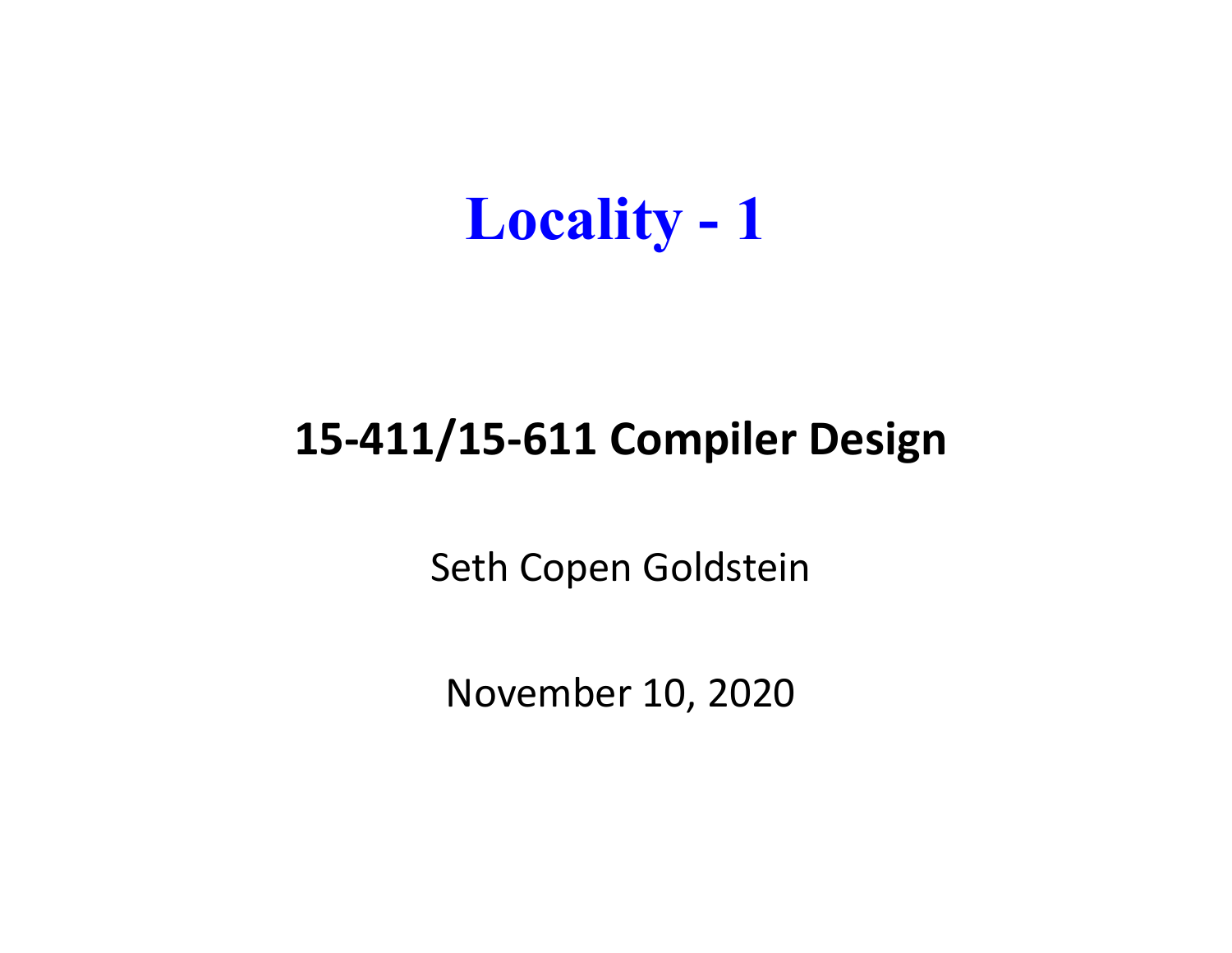# **Our Path**

- Finding Loops
- Loop Invariant Code Motion (LICM)
- Partial Redundancy Elimination aka Lazy Code Motion (subsumes LICM)
- Understanding Dependencies
- Understanding Locality
- SRP
- Finding Dependencies
- Scheduling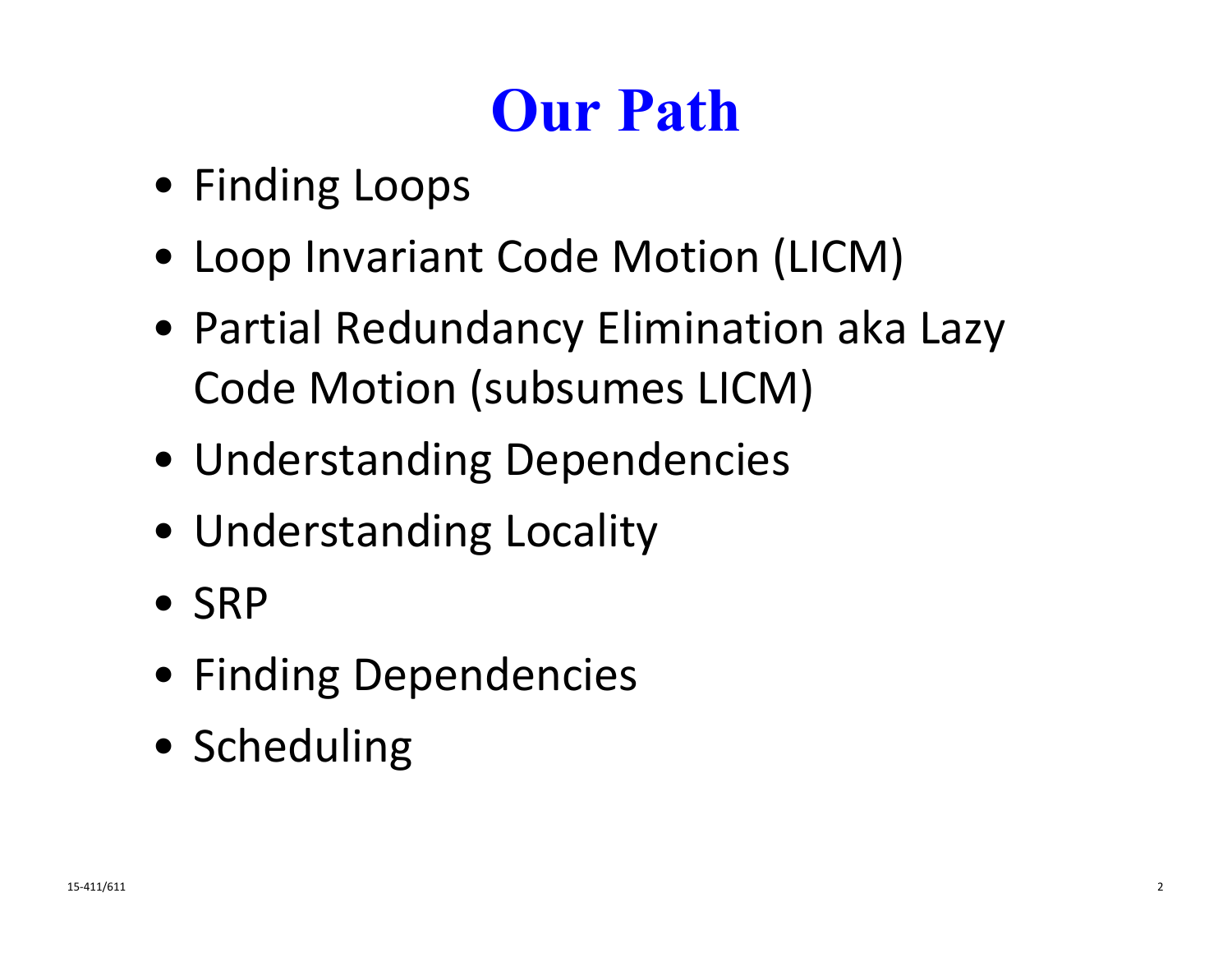# **Defining Dependencies**

- Flow Dependence  $\mathsf{W}\blacktriangleleft\mathsf{R}\quad\delta^\mathsf{f}$
- •Anti-Dependence  $R \rightarrow W \delta^a$
- •Output Dependence  $W \rightarrow W \delta^{\circ}$

$$
W \rightarrow R \quad \delta^{f} \quad \text{true}
$$
\n
$$
R \rightarrow W \quad \delta^{a} \quad \text{false}
$$
\n
$$
W \rightarrow W \quad \delta^{o} \quad \text{false}
$$

$$
\verb|S1)|\verb|a=0|;
$$

$$
S2) b=a;
$$

- **S3) c=a+d+e;**
- **S4) d=b;**
- **S5) b=5+e;**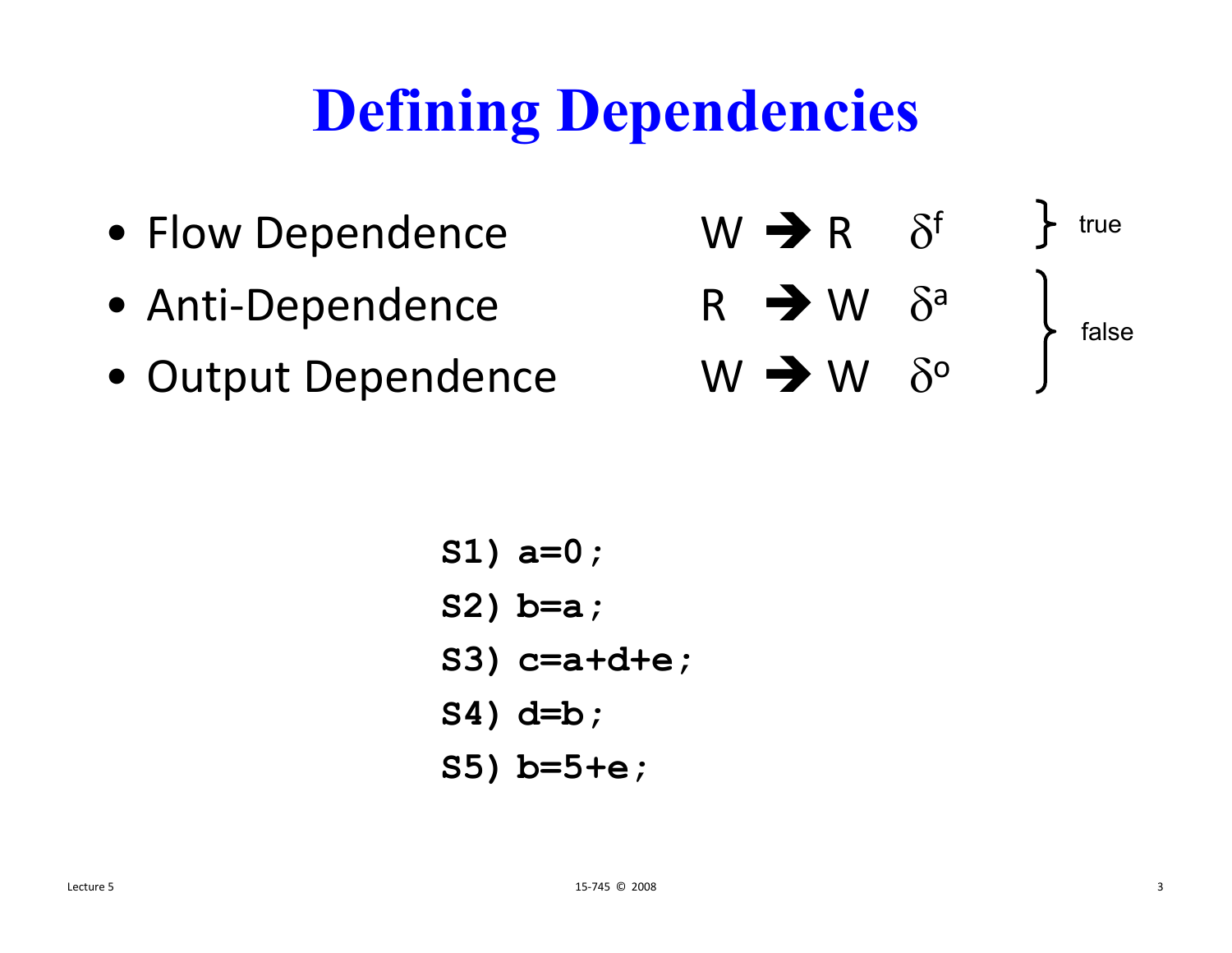# **Example Dependencies**

| $S1) a=0;$     |                                         |                     |                |             |   |
|----------------|-----------------------------------------|---------------------|----------------|-------------|---|
|                | These are scalar dependencies. The same |                     |                |             |   |
| $S2) b=a;$     | idea holds for memory accesses.         |                     |                |             |   |
|                |                                         |                     |                |             |   |
| $S3)$ c=a+d+e; |                                         |                     |                |             |   |
| $S4)$ d=b;     |                                         |                     |                |             |   |
| $S5)$ b=5+e;   | source type target due to               |                     |                |             |   |
|                | S <sub>1</sub>                          | $\delta^{\text{f}}$ | <b>S2</b>      | a           |   |
|                | S <sub>1</sub>                          | $\delta^{\rm f}$    | S <sub>3</sub> | a           | 3 |
|                | <b>S2</b>                               | $\delta^{\rm f}$    | S <sub>4</sub> | $\mathsf b$ |   |
|                | <b>S3</b>                               | $\delta^a$          | <b>S4</b>      | d           |   |
|                | <b>S4</b>                               | $\delta^a$          | <b>S5</b>      | $\mathbf b$ |   |
|                | <b>S2</b>                               | $\delta^{\rm o}$    | <b>S5</b>      | b           |   |
|                |                                         |                     |                |             |   |

What can we do with this information? What are anti‐ and flow‐ called "false" dependences?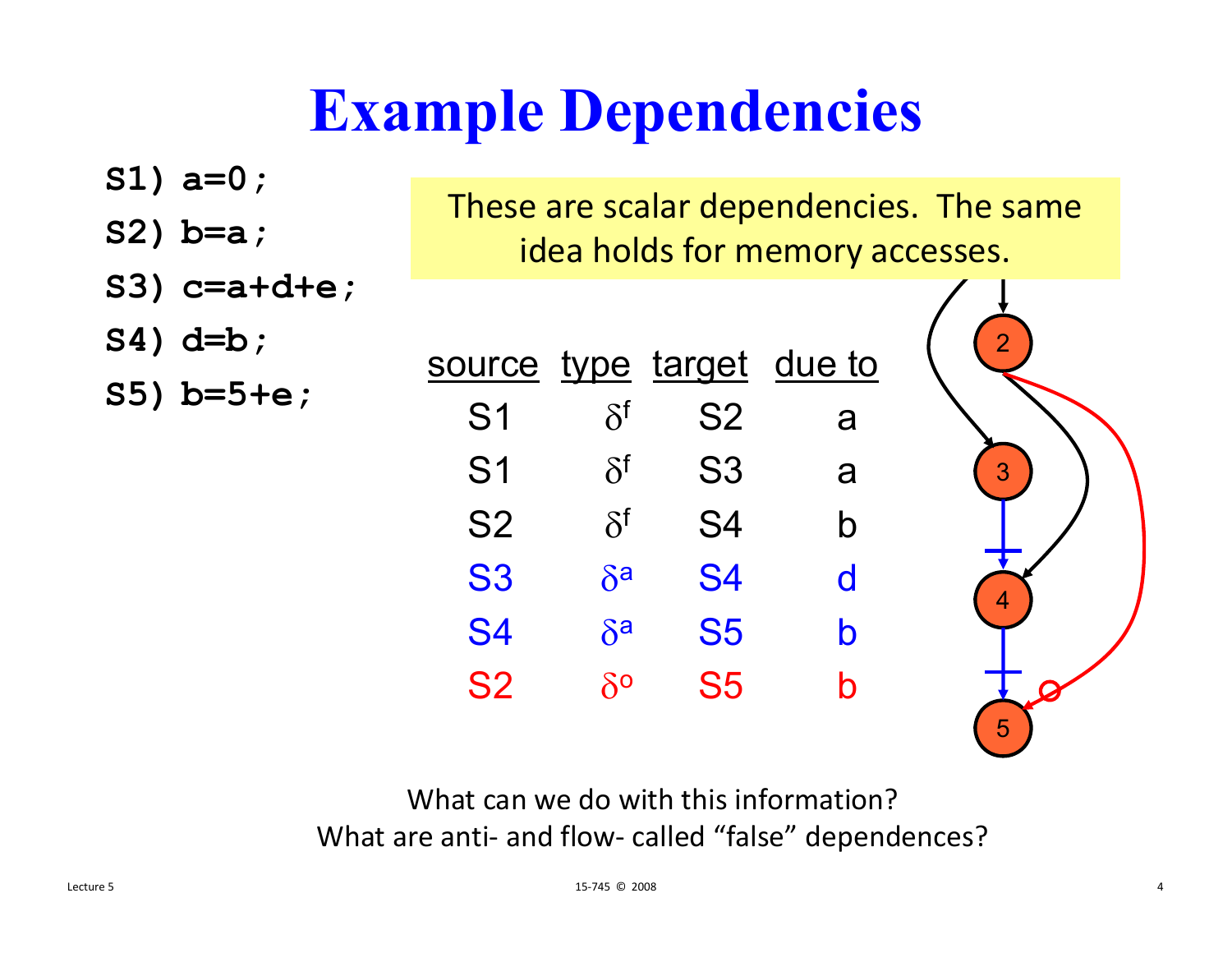# **Dependencies in Loops**

- Loop independent data dependence occurs between accesses in the same loop iteration.
- Loop ‐carried data dependence occurs between accesses across different loop iterations.
- There is data dependence between access a at iteration i-k and access **b** at iteration i when:
	- a and b access the same memory location
	- There is a path from a to b
	- Either a or b is a write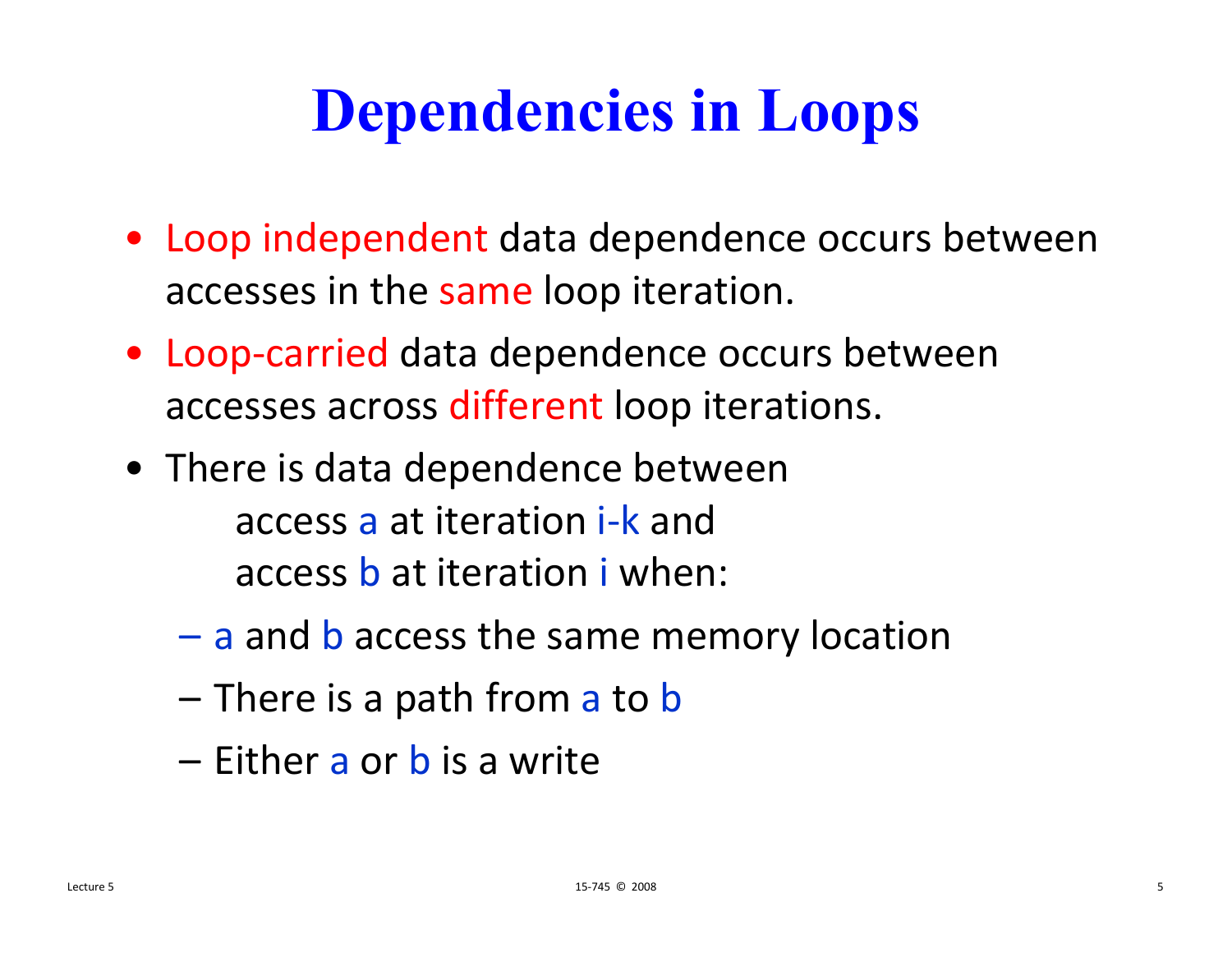# **Data Dependence in Loops**

- Dependence can flow across iterations of the loop.
- Dependence information is annotated with iteration information.
- If dependence is across iterations it is loop carried otherwise loop independent.

```
for (i=0; i<n; i++) {
     A[i] = B[i];
     B[i+1] = A[i];
}
```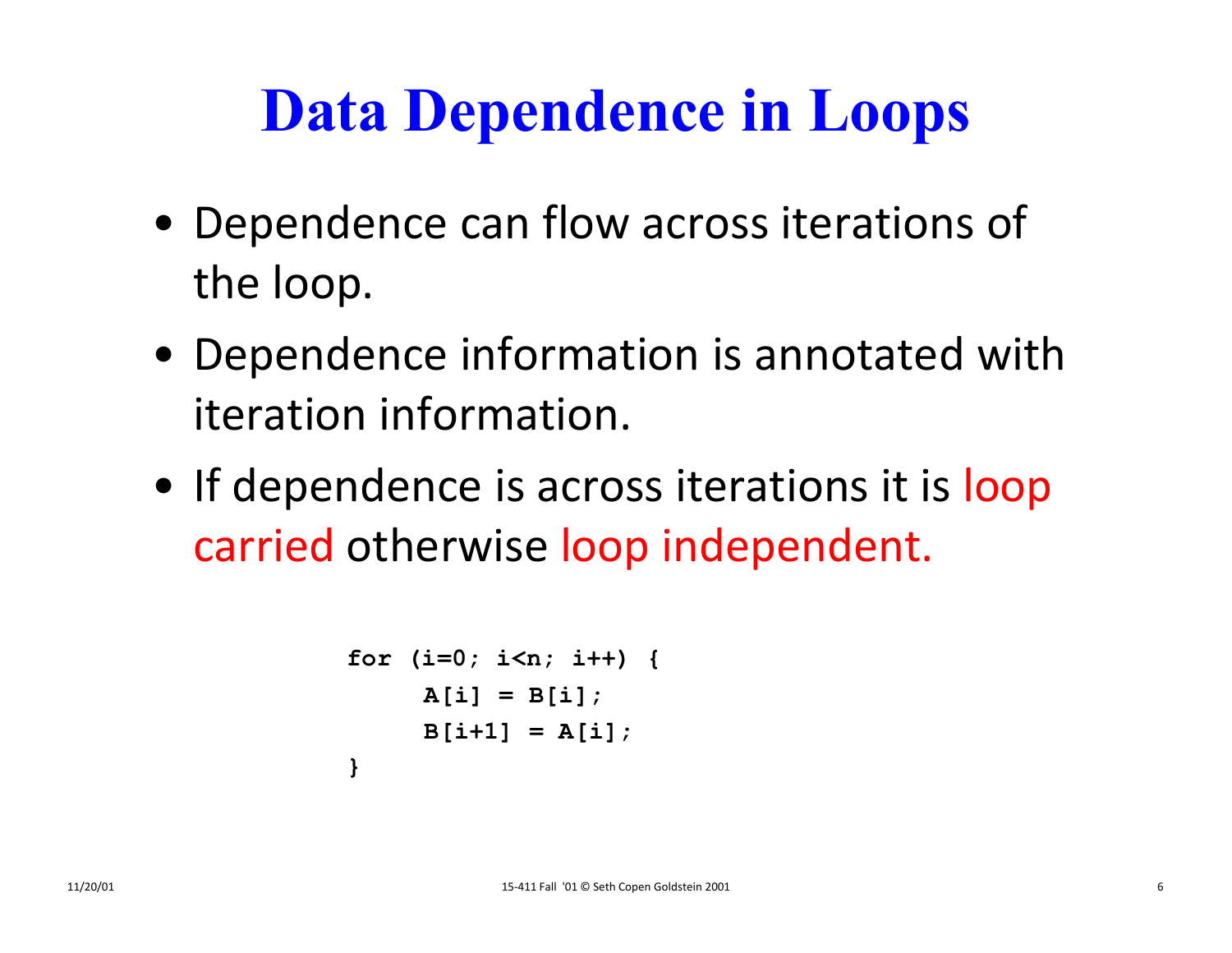#### **Data Dependence in Loops**

- Dependence can flow across iterations of the loop.
- Dependence information is annotated with iteration information.
- If dependence is across iterations it is loop carried otherwise loop independent.

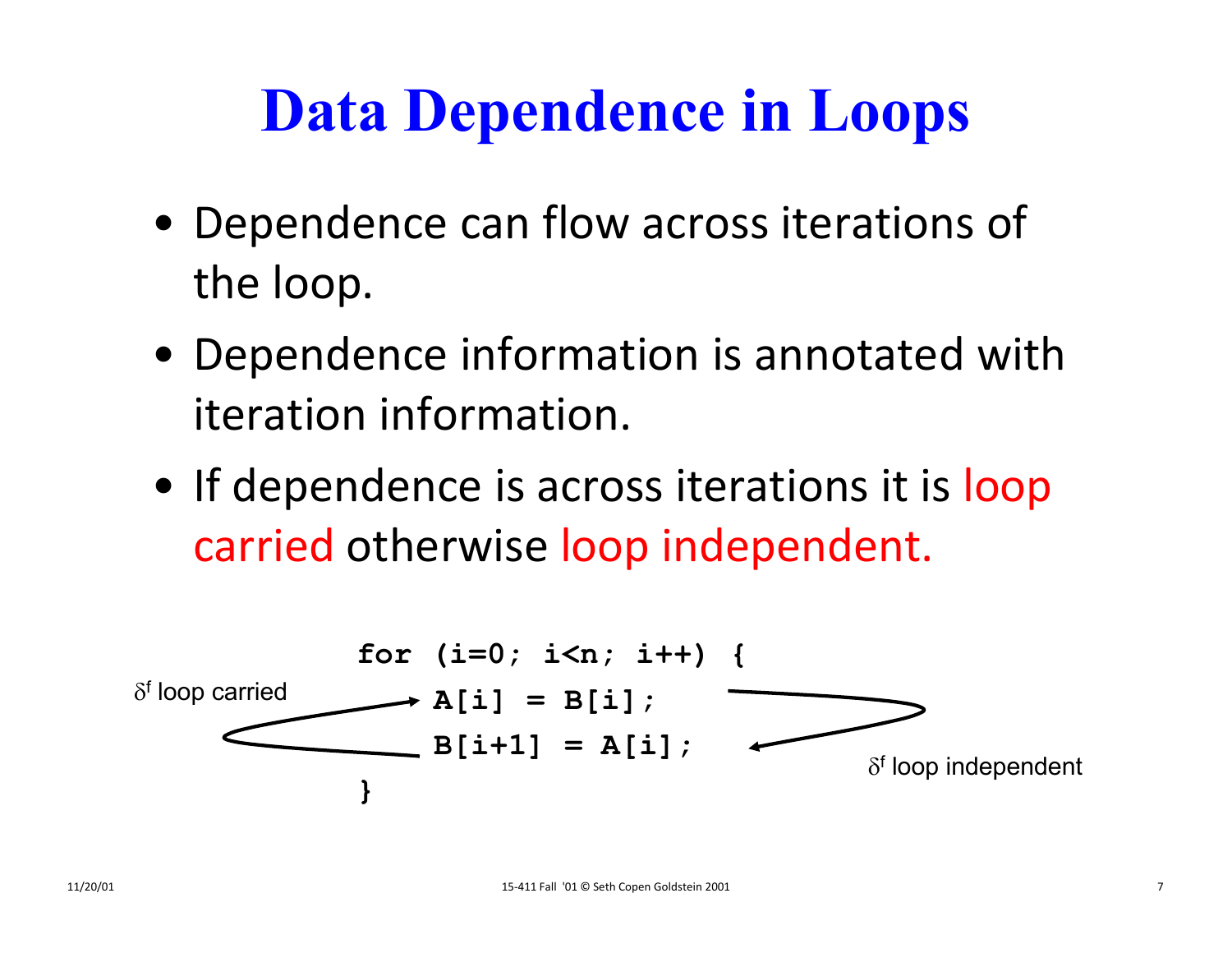#### **Unroll Loop to Find Dependencies**



$$
A[0] = B[0];
$$
  
\n
$$
B[1] = A[0];
$$
  
\n
$$
A[1] = B[1];
$$
  
\n
$$
B[2] = A[1];
$$
  
\n
$$
A[2] = B[2];
$$
  
\n
$$
B[3] = A[2];
$$
  
\n
$$
...
$$

Distance/Direction of the dependence is also important.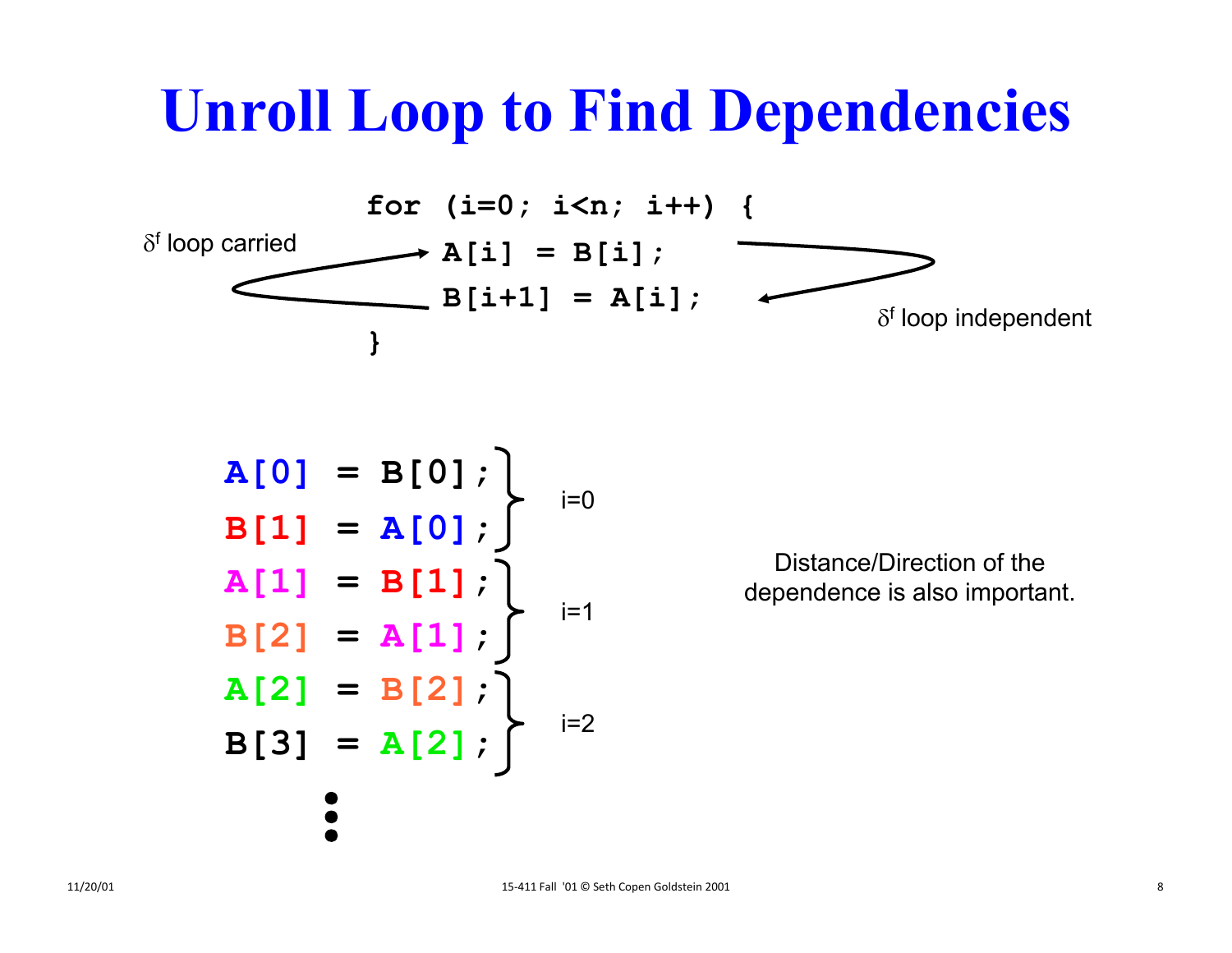#### **Iteration Space**

Every iteration generates <sup>a</sup> point in an <sup>n</sup>‐ dimensional space, where <sup>n</sup> is the depth of the loop nest.

```
for (i=0; i<n; i++) {
}
for (i=0; i<n; i++) 
    for (j=0; j<4; j++) {
}
                                                   3
2
                                                4
```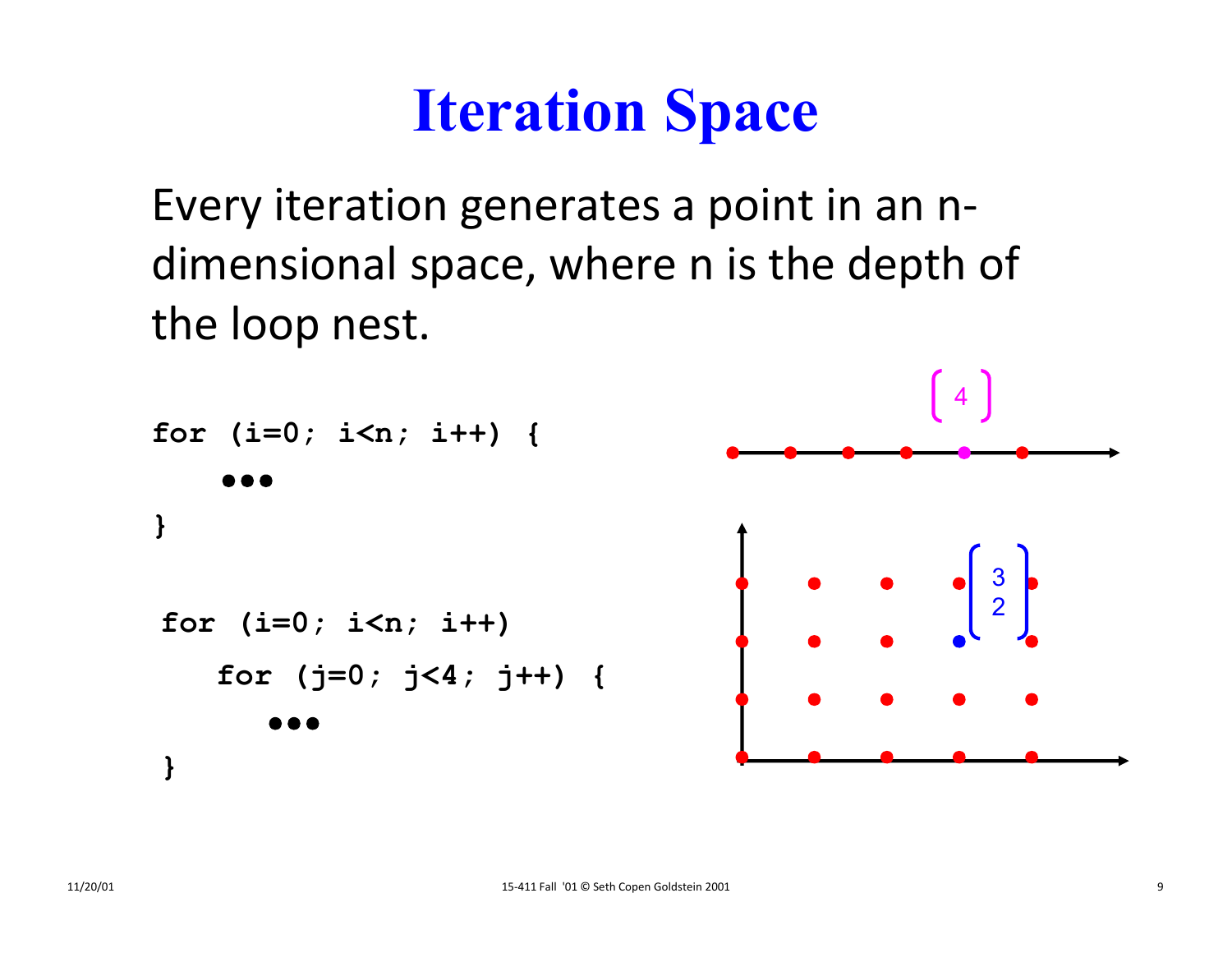#### **Distance Vector**

**for (i=0; i<n; i++) { A[i] = B[i]; B[i+1] = A[i]; }**

$$
A[0] = B[0];
$$
\n
$$
B[1] = A[0];
$$
\n
$$
A[1] = B[1];
$$
\n
$$
B[2] = A[1];
$$
\n
$$
A[2] = B[2];
$$
\n
$$
B[3] = A[2];
$$
\n
$$
B[3] = A[2];
$$
\n
$$
...
$$

 $\bullet$ 

Distance vector is the difference between the target and source iterations.

 $d = I_t-I_s$ 

Exactly the distance of the dependence, i.e.,

$$
\mathbf{I}_s + \mathbf{d} = \mathbf{I}_t
$$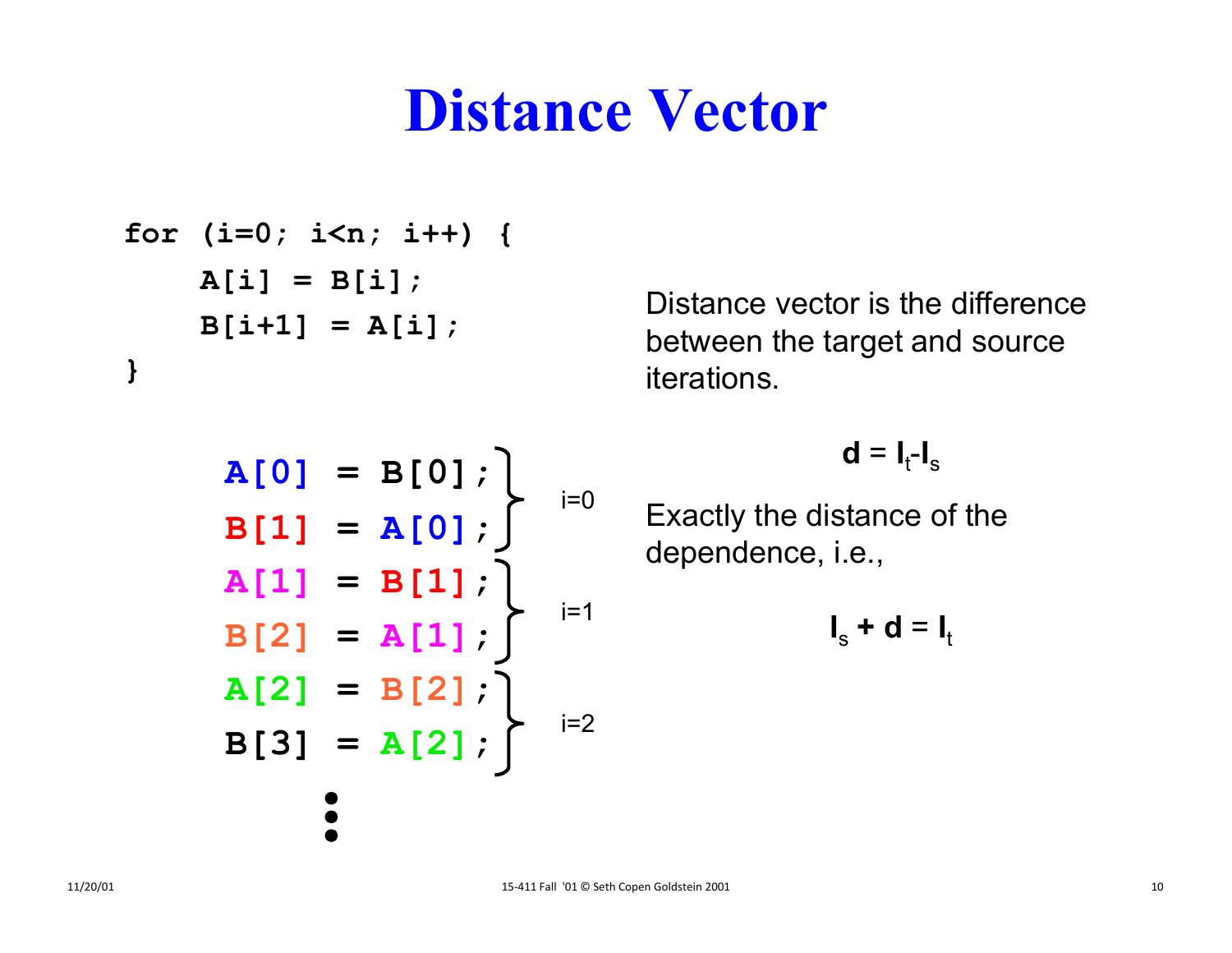#### **Example of Distance Vectors**

$$
\begin{array}{llll}\n\text{for} & (\mathbf{i}=0; \ \mathbf{i} < \mathbf{n}; \ \mathbf{i} + \mathbf{i} \\
\text{for} & (\mathbf{j}=0; \ \mathbf{j} < \mathbf{m}; \ \mathbf{j} + \mathbf{i} \\
\text{A}[\mathbf{i}, \mathbf{j}] & = & \vdots \\
\text{A}[\mathbf{i}, \mathbf{j}] & = & \vdots \\
\text{B}[\mathbf{i}, \mathbf{j}] & = & \vdots \\
\text{B}[\mathbf{i}, \mathbf{j}] & = & \vdots \\
\text{B}[\mathbf{i}, \mathbf{j}] & = & \vdots \\
\text{B}[\mathbf{i}, \mathbf{j}] & = & \vdots \\
\text{B}[\mathbf{i}, \mathbf{j}] & = & \vdots \\
\text{B}[\mathbf{i}, \mathbf{j}] & = & \vdots \\
\text{C}[\mathbf{i} + \mathbf{1}, \mathbf{j}] & = & \vdots \\
\text{C}[\mathbf{i} + \mathbf{1}, \mathbf{j}] & = & \vdots \\
\text{D}[\mathbf{i}, \mathbf{j}] & = & \vdots \\
\text{D}[\mathbf{i}, \mathbf{j}] & = & \vdots \\
\text{D}[\mathbf{i}, \mathbf{j}] & = & \vdots \\
\text{D}[\mathbf{i}, \mathbf{j}] & = & \vdots \\
\text{D}[\mathbf{i}, \mathbf{j}] & = & \vdots \\
\text{D}[\mathbf{i}, \mathbf{j}] & = & \vdots \\
\text{D}[\mathbf{i}, \mathbf{j}] & = & \vdots \\
\text{D}[\mathbf{i}, \mathbf{j}] & = & \vdots \\
\text{D}[\mathbf{i}, \mathbf{j}] & = & \vdots \\
\text{D}[\mathbf{i}, \mathbf{j}] & = & \vdots \\
\text{D}[\mathbf{i}, \mathbf{j}] & = & \vdots \\
\text{D}[\mathbf{i}, \mathbf{j}] & = & \vdots \\
\text{D}[\mathbf{i}, \mathbf{j}] & = & \vdots \\
\text{D}[\mathbf{i}, \mathbf{j}] & = & \vdots \\
\text{D}[\mathbf{i}, \mathbf{j}] & = & \vdots \\
\text
$$

i

 $\mathbf{i}$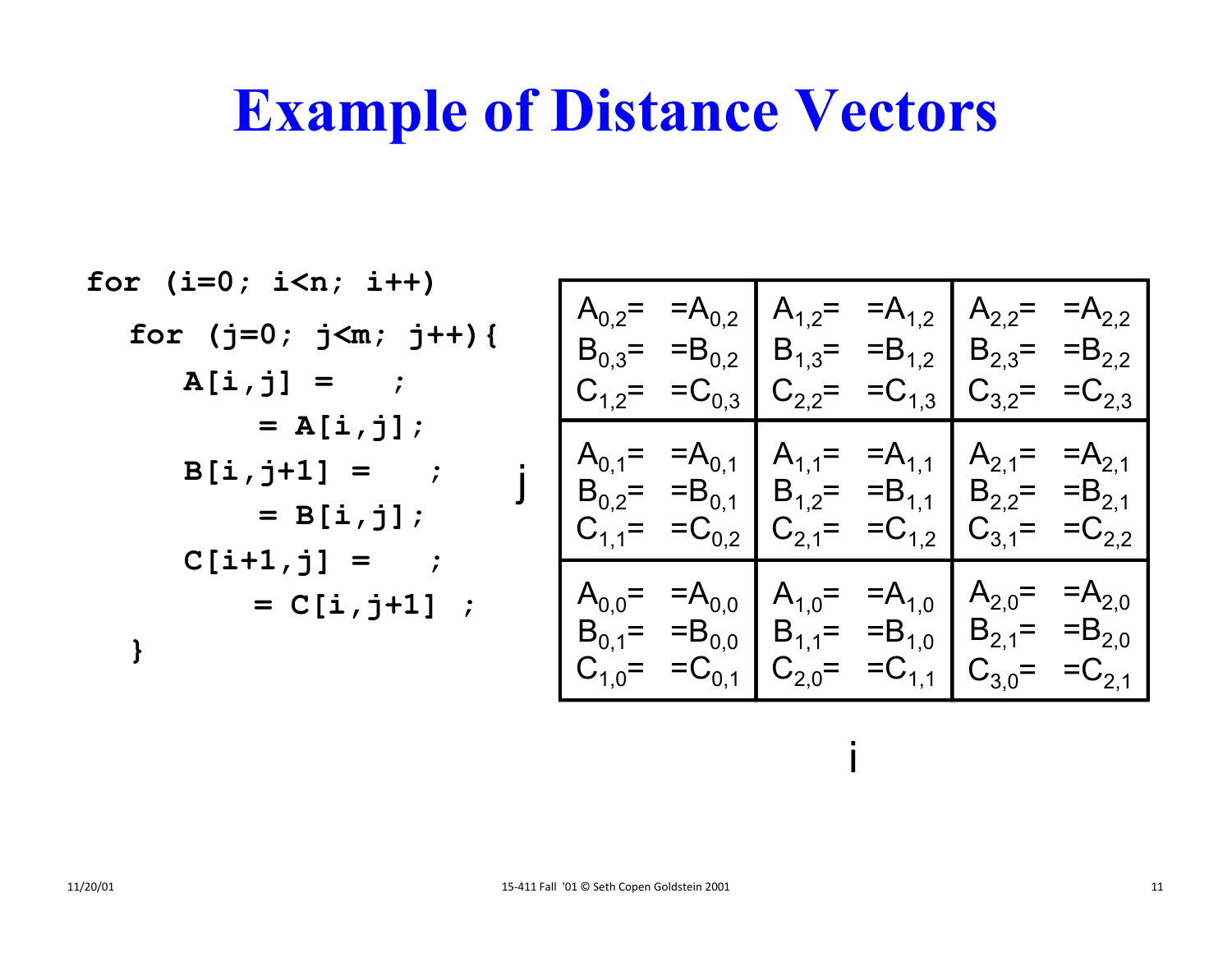#### **Example of Distance Vectors**

$$
\begin{array}{ll}\n\text{for} & (\mathbf{i}=0; \ \mathbf{i} < \mathbf{n}; \ \mathbf{i} + \mathbf{i} \\
\text{for} & (\mathbf{j}=0; \ \mathbf{j} < \mathbf{m}; \ \mathbf{j} + \mathbf{i} \\
\text{A}[\mathbf{i}, \mathbf{j}] = & \vdots \\
\text{A}[\mathbf{i}, \mathbf{j}] = & \vdots \\
\text{B}_{0,3} = & -B_{0,2} \\
\text{B}_{0,3} = & -B_{0,2} \\
\text{C}_{1,2} = \begin{vmatrix} B_{0,2} & B_{1,3} = & B_{1,2} & B_{2,3} = & B_{2,2} \\
B_{0,3} = & -B_{0,2} & B_{1,3} = & B_{2,3} = & B_{2,2} \\
C_{1,2} = & -C_{0,3} & C_{2,2} = & -C_{1,3} \\
C_{2,2} = & -C_{1,3} & C_{3,2} = & -C_{2,3} \\
C_{3,2} = & -C_{2,3} & C_{3,2} = & -C_{2,3} \\
C_{1,3} = & B_{0,1} & A_{1,1} = & A_{1,1} \\
C_{1,1} = & -C_{0,2} & C_{2,1} = & -C_{1,2} \\
C_{2,1} = & -C_{1,2} & C_{3,1} = & -C_{2,2} \\
C_{3,1} = & -C_{2,2} & C_{3,1} = & -C_{2,2} \\
C_{1,0} = & -C_{0,1} & C_{2,0} = & -C_{1,1} \\
C_{2,0} = & -C_{1,1} & C_{3,0} = & -C_{2,1} \\
C_{3,0} = & -C_{2,1} & C_{3,0} = & -C_{2,1} \\
C_{1,0} = & -C_{0,1} & C_{2,0} = & -C_{1,1} \\
C_{2,0} = & -C_{1,1} & C_{3,0} = & -C_{2,1} \\
C_{3,1} = & -B_{1,0}
$$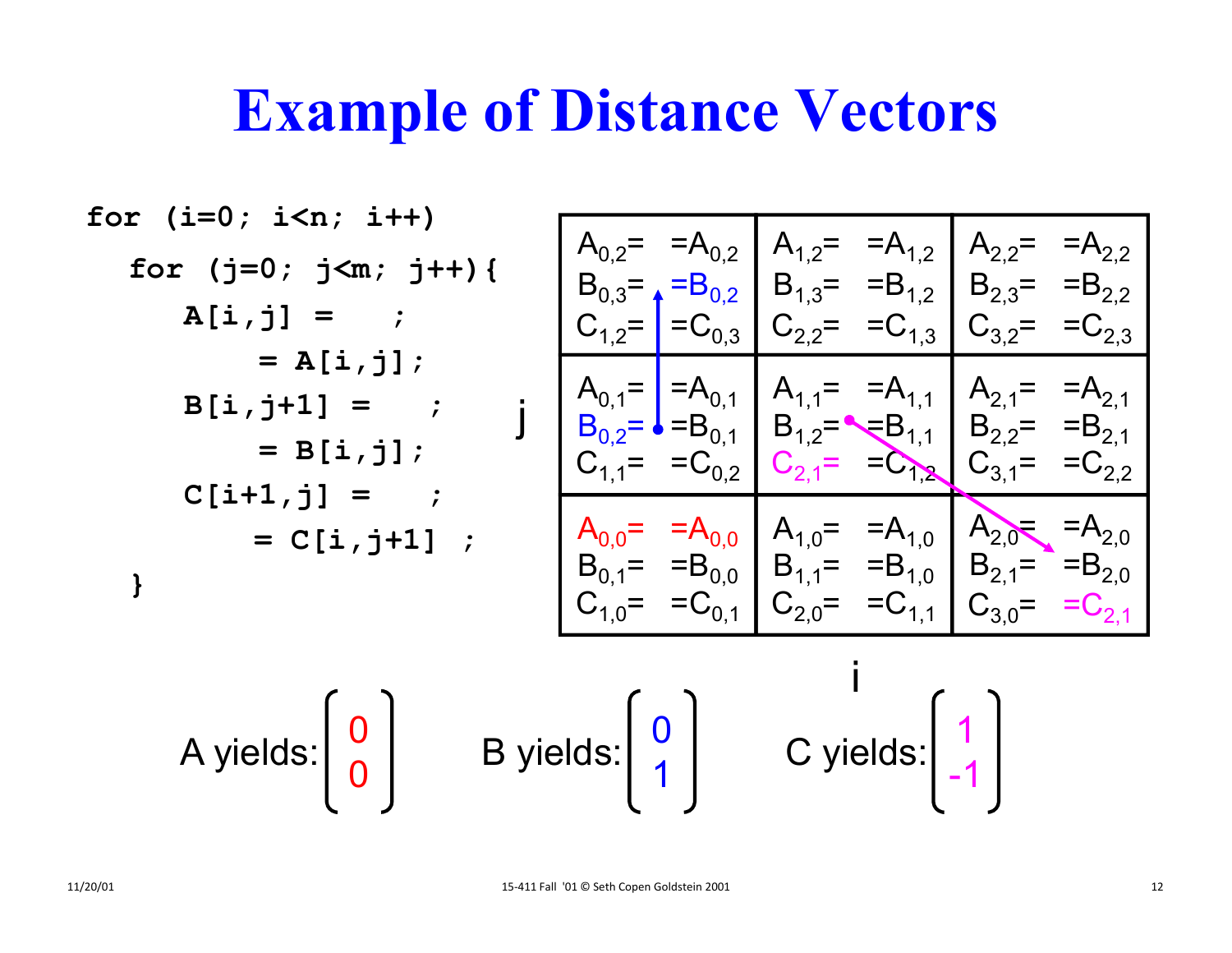# **Our Path**

- Finding Loops
- Loop Invariant Code Motion (LICM)
- Partial Redundancy Elimination aka Lazy Code Motion (subsumes LICM)
- Understanding Dependencies
- **Understanding Locality**
- SRP
- Finding Dependencies
- Scheduling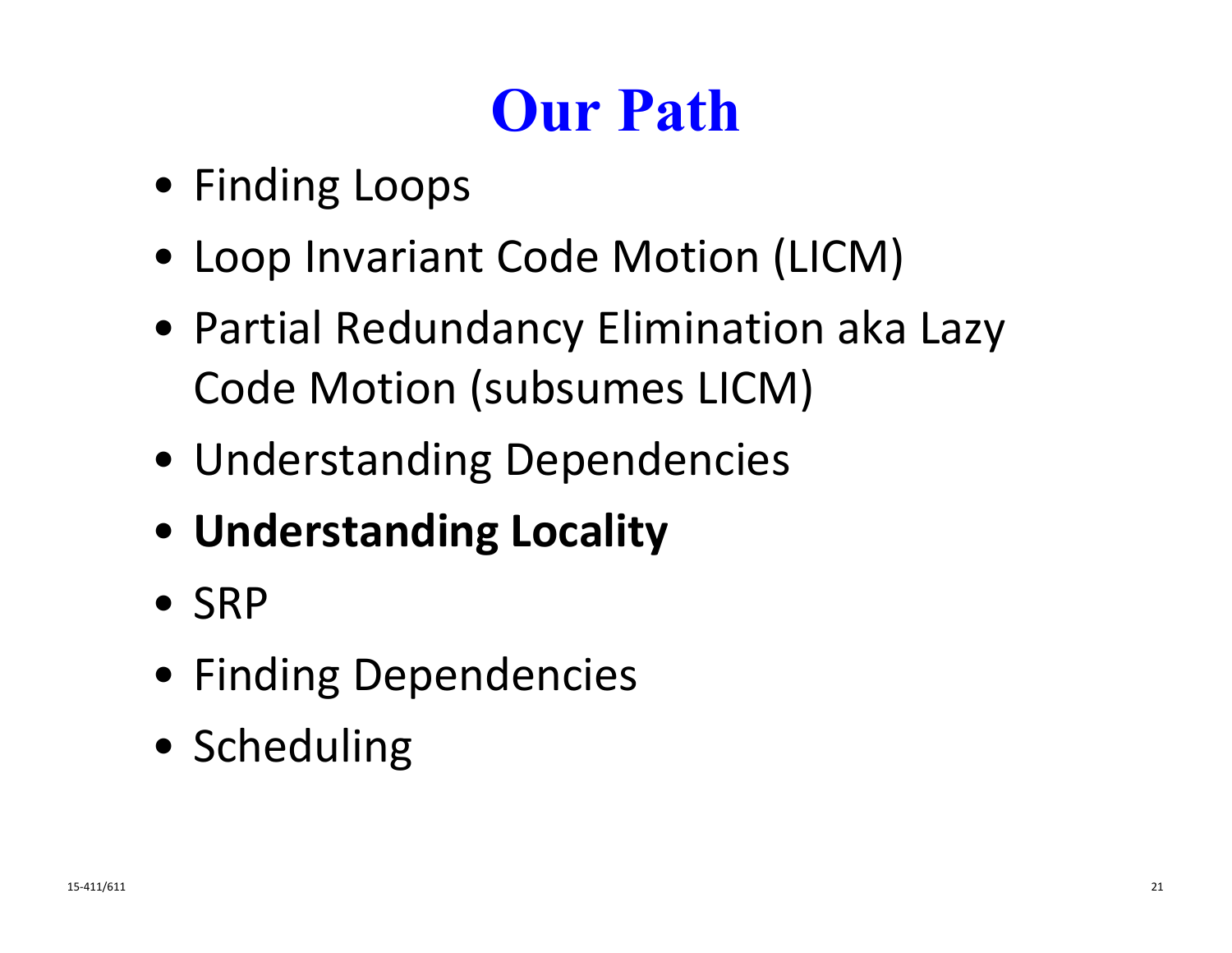#### **Recall: Locality**

- Principle of Locality: Programs tend to use data and instructions with addresses near or equal to those they have used recently
- Temporal locality:
	- – Recently referenced items are likely to be referenced again in the near future
- Spatial locality:
	- Items with nearby addresses tend to be referenced close together in time



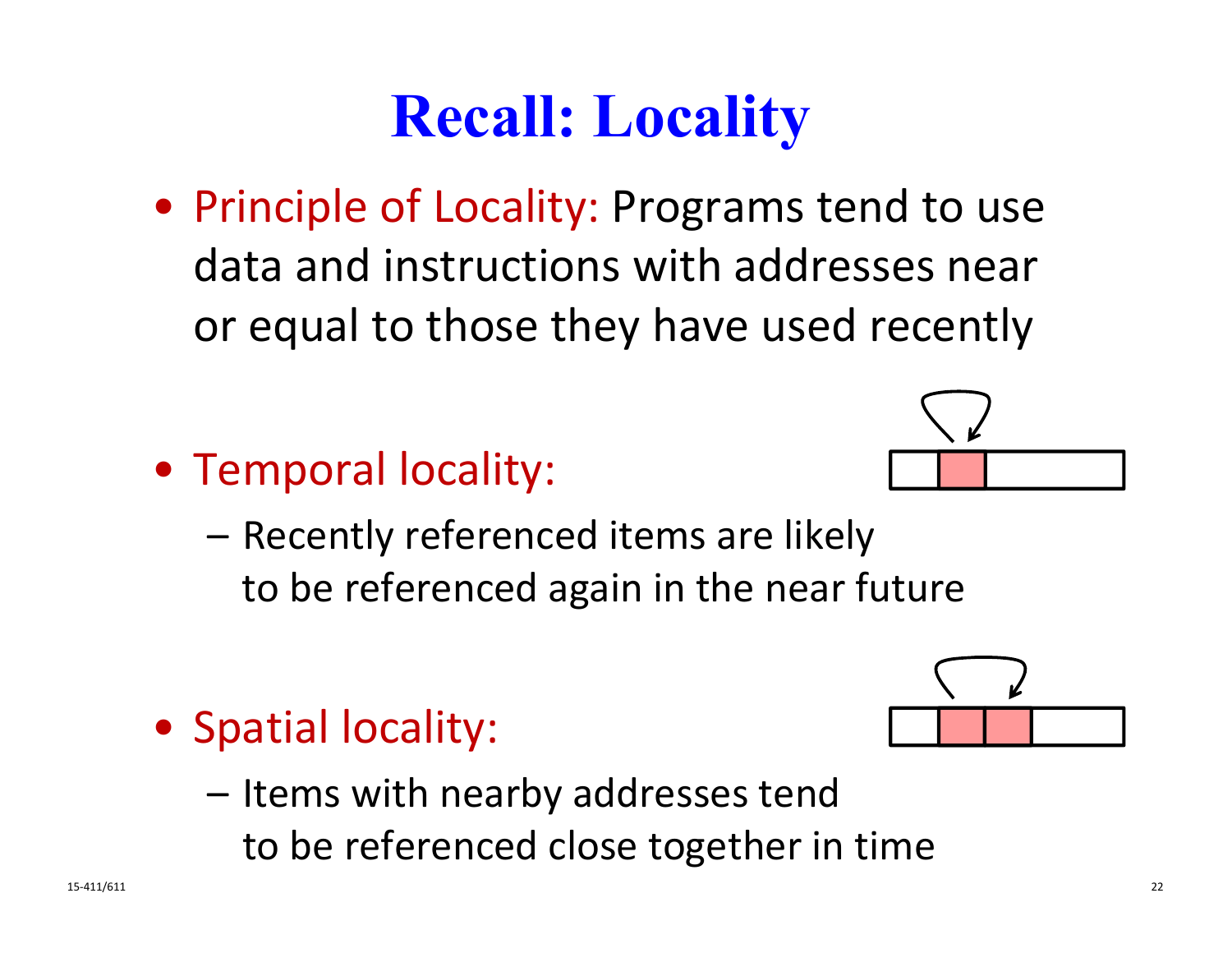# **Recall: Memory Hierarchy**

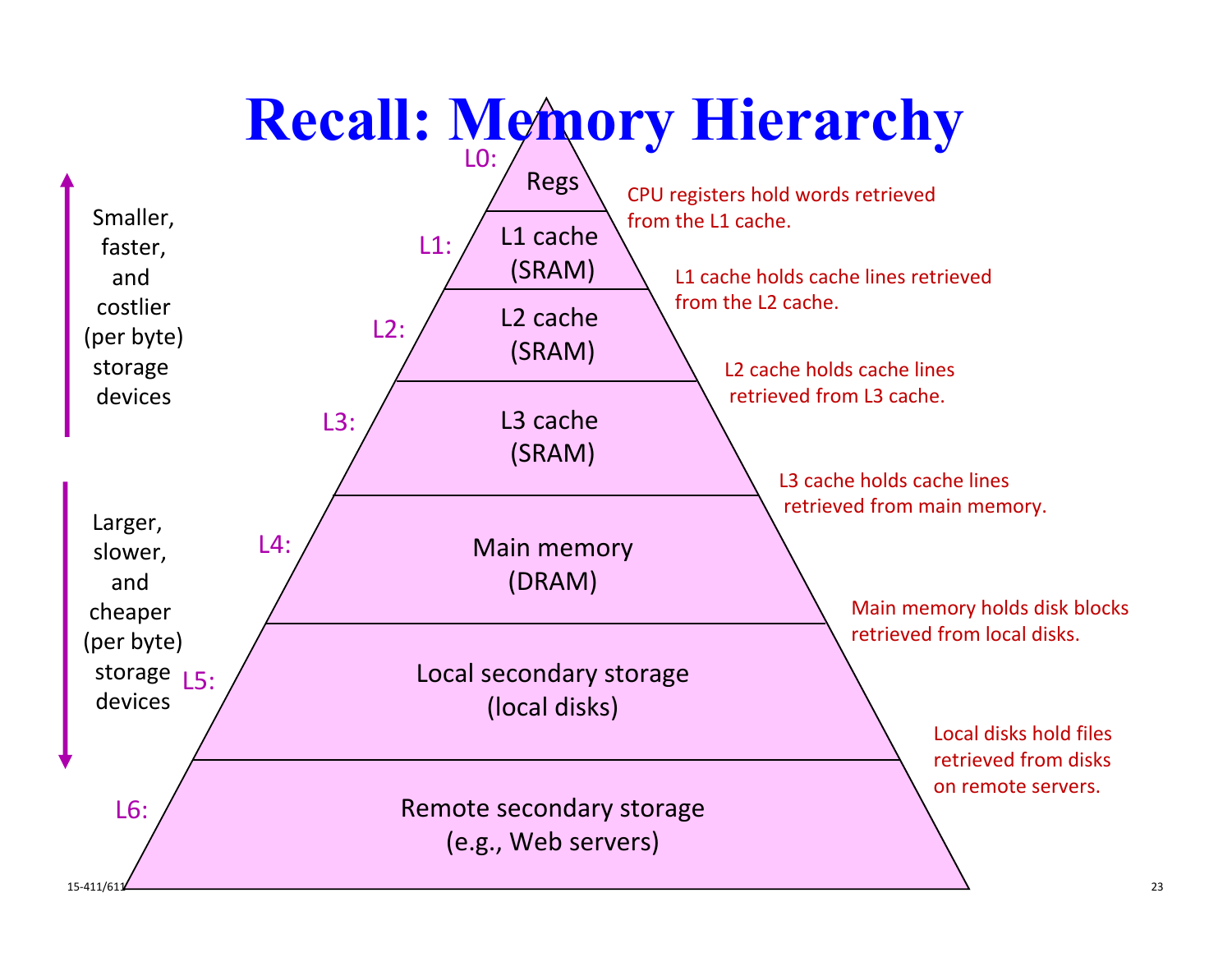# **Layout of C Arrays in Memory**

- C arrays allocated in row ‐major order
	- each row in contiguous memory locations
- Stepping through columns in one row:

$$
-
$$
 for ( $i = 0$ ;  $i < N$ ;  $i++$ )

**sum += a[0][i];**

- accesses successive elements
- if cache block size (B) > sizeof(a<sub>ij</sub>) bytes, exploits spatial locality

• miss rate = sizeof(a<sub>ij</sub>) / B

- Stepping through rows in one column:
	- –**for (i = 0; i < n; i++)**

**sum += a[i][0];**

- accesses distant elements
- no spatial locality!
- $\bullet$  miss rate = 1 (i.e. 100%) 15-411/611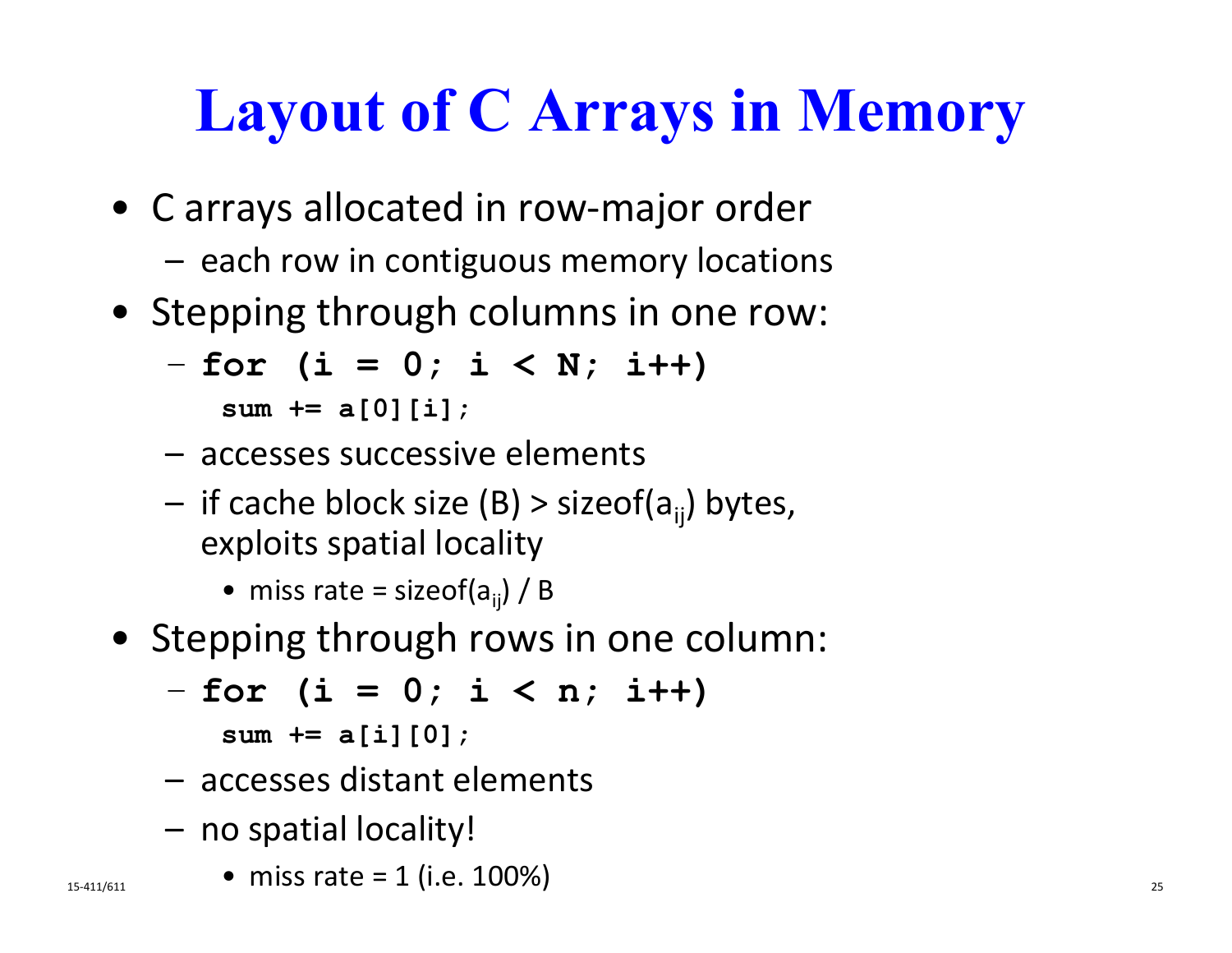# **Matrix Multiplication (ijk )**



wise

#### Miss rate for inner loop iterations:

| A<br>— | B<br>____ |     |
|--------|-----------|-----|
| 0.25   | 1.0       | 0.0 |

Block size = 32B (four doubles)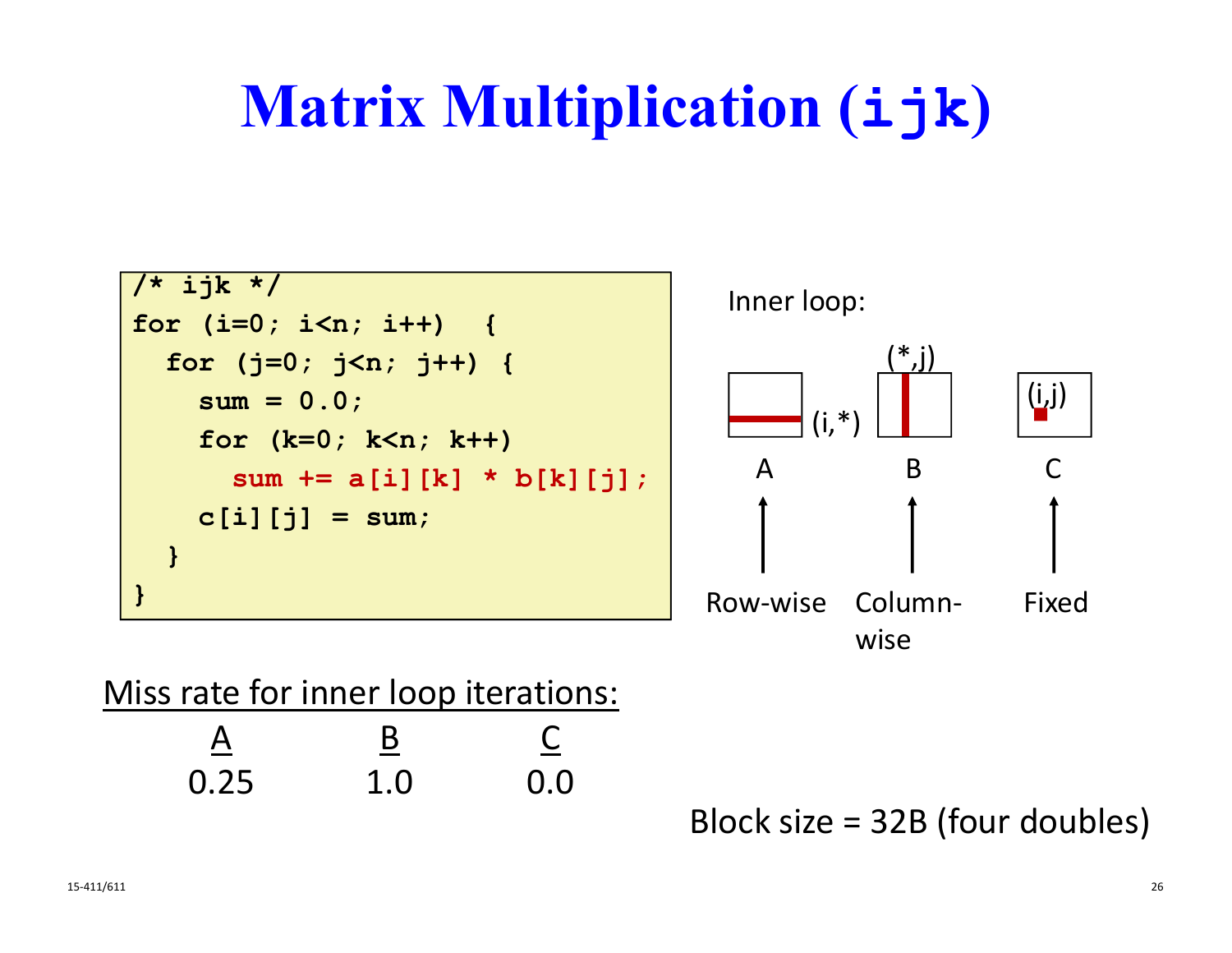# **Matrix Multiplication (kij )**



| Miss rate for inner loop iterations: |      |      |
|--------------------------------------|------|------|
|                                      |      |      |
| 0.0                                  | 0.25 | 0.25 |

Block size = 32B (four doubles)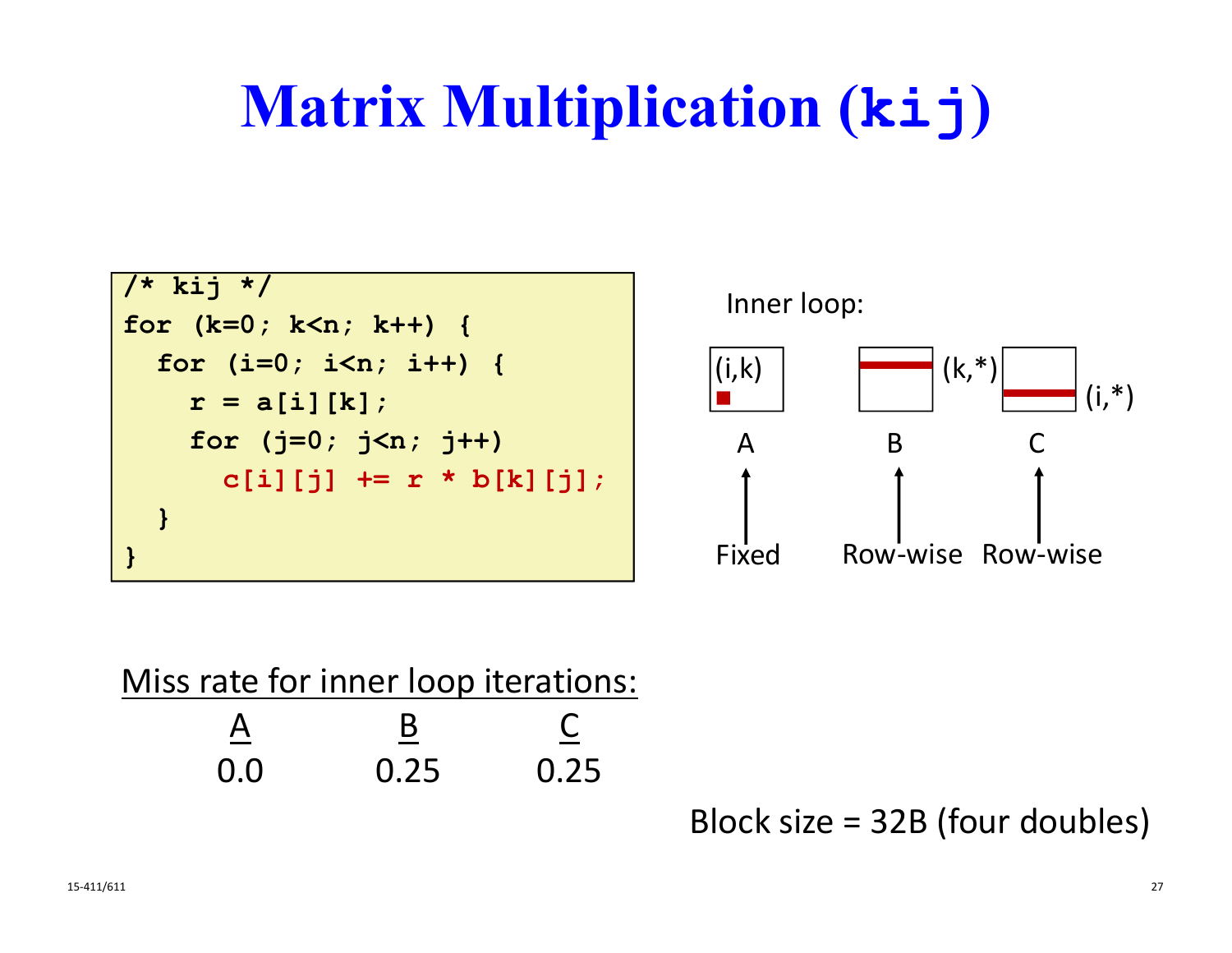# **Matrix Multiplication (jki )**



| Miss rate for inner loop iterations: |     |     |
|--------------------------------------|-----|-----|
|                                      |     |     |
| 1.0                                  | 0.0 | 1.0 |

Block size = 32B (four doubles)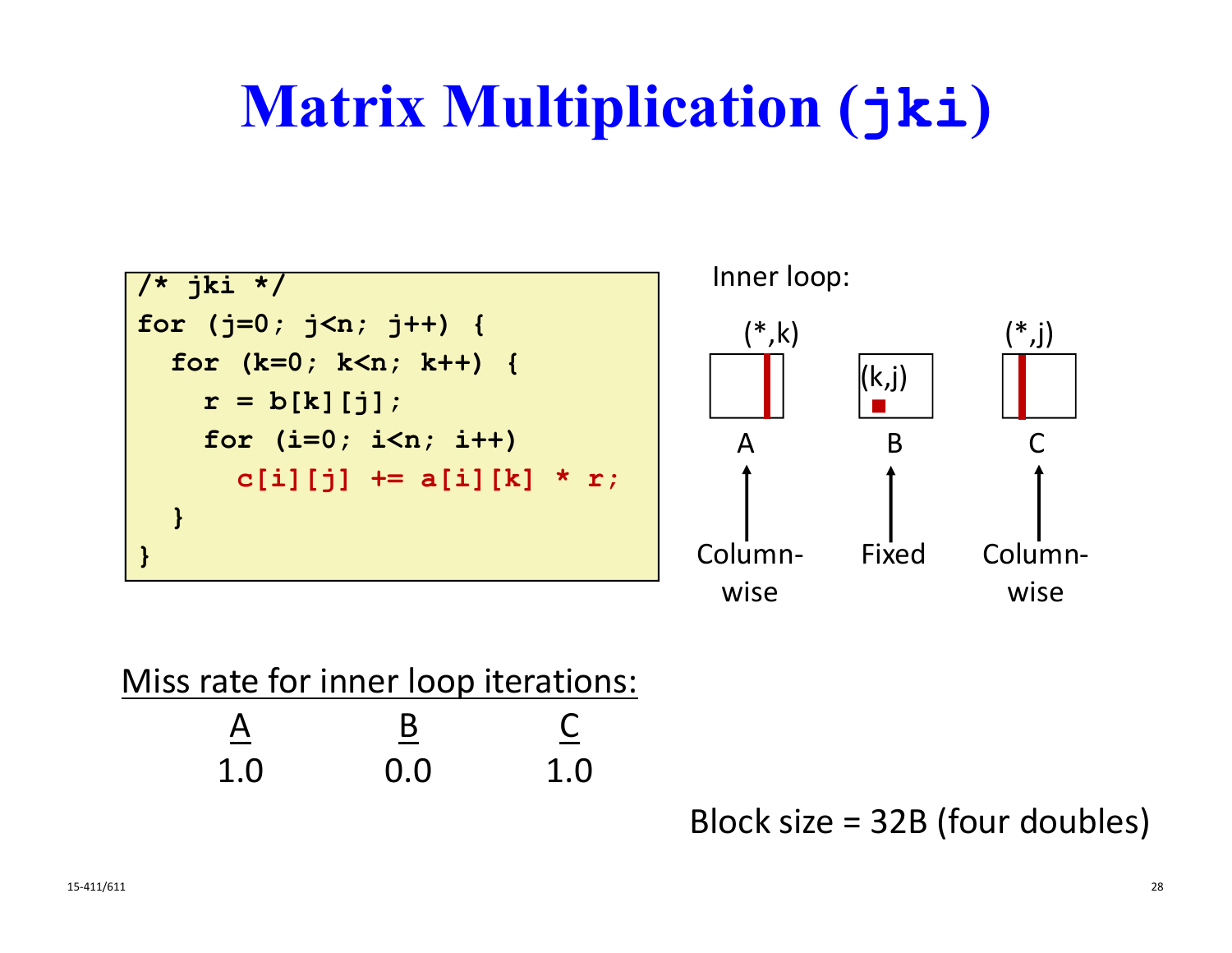#### **Summary of Matrix Multiplication**

```
for (i=0; i<n; i++) {
  for (j=0; j<n; j++) {
   sum = 0.0;
   for (k=0; k<n; k++) 
     sum += a[i][k] * b[k][j];
   c[i][j] = sum;
 }
}
```

```
for (k=0; k<n; k++) {
 for (i=0; i<n; i++) {
  r = a[i][k];for (j=0; j<n; j++)
   c[i][j] += r * b[k][j]; 
 }
}
```

```
for (j=0; j<n; j++) {
 for (k=0; k<n; k++) {
   r = b[k][j];for (i=0; i<n; i++)
    c[i][j] += a[i][k] * r;
 }
```
 $ijk$   $(8jik)$ :

- 2 loads, 0 stores
- avg misses/iter <sup>=</sup> 1.25

```
kij (8ikj):
```
- 2 loads, 1 store
- avg misses/iter <sup>=</sup> 0.5

#### jki (& kji):

- 2 loads, 1 store
- avg misses/iter <sup>=</sup> 2.0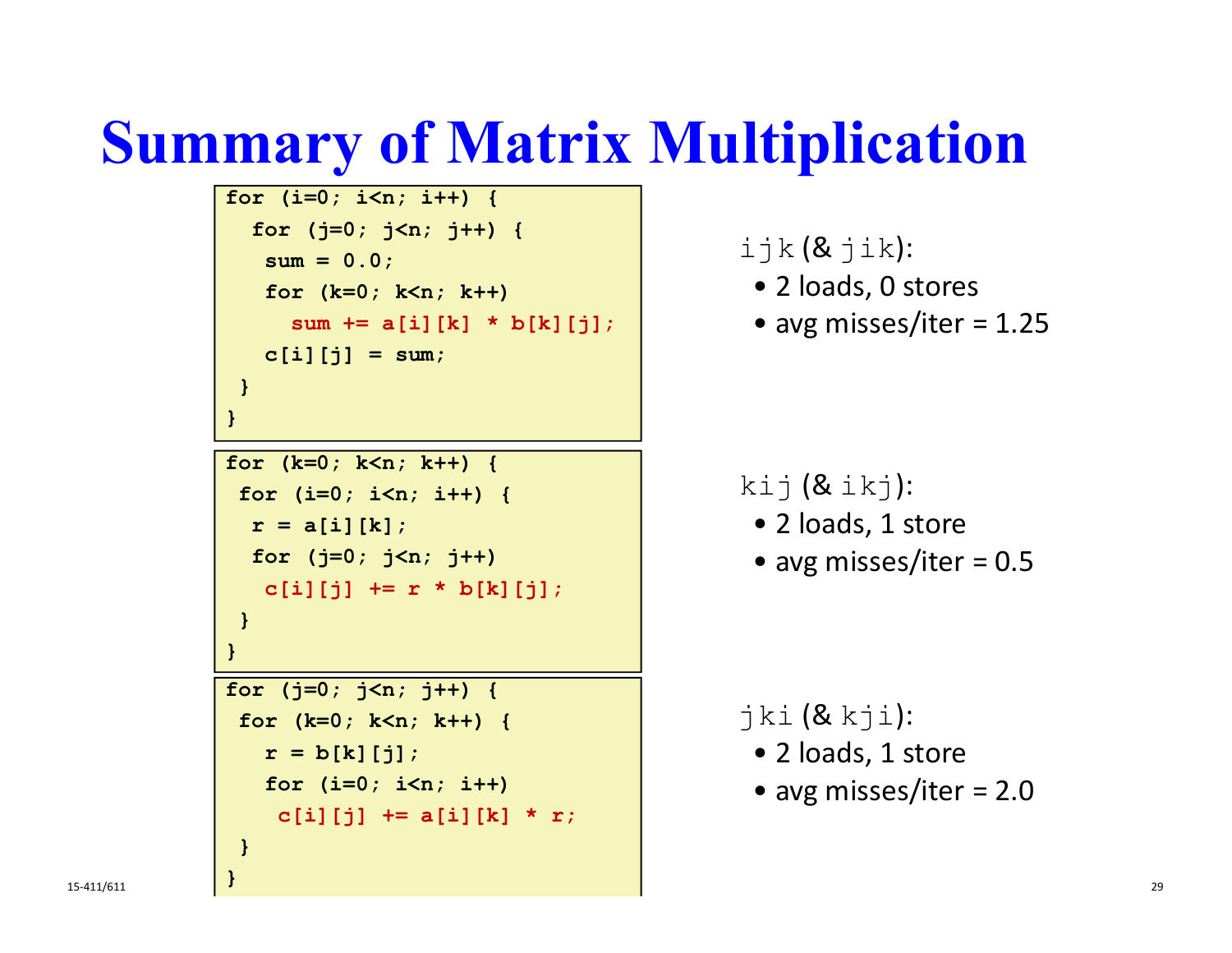# **Core i7 Matrix Multiply Performance**

Cycles per inner loop iteration

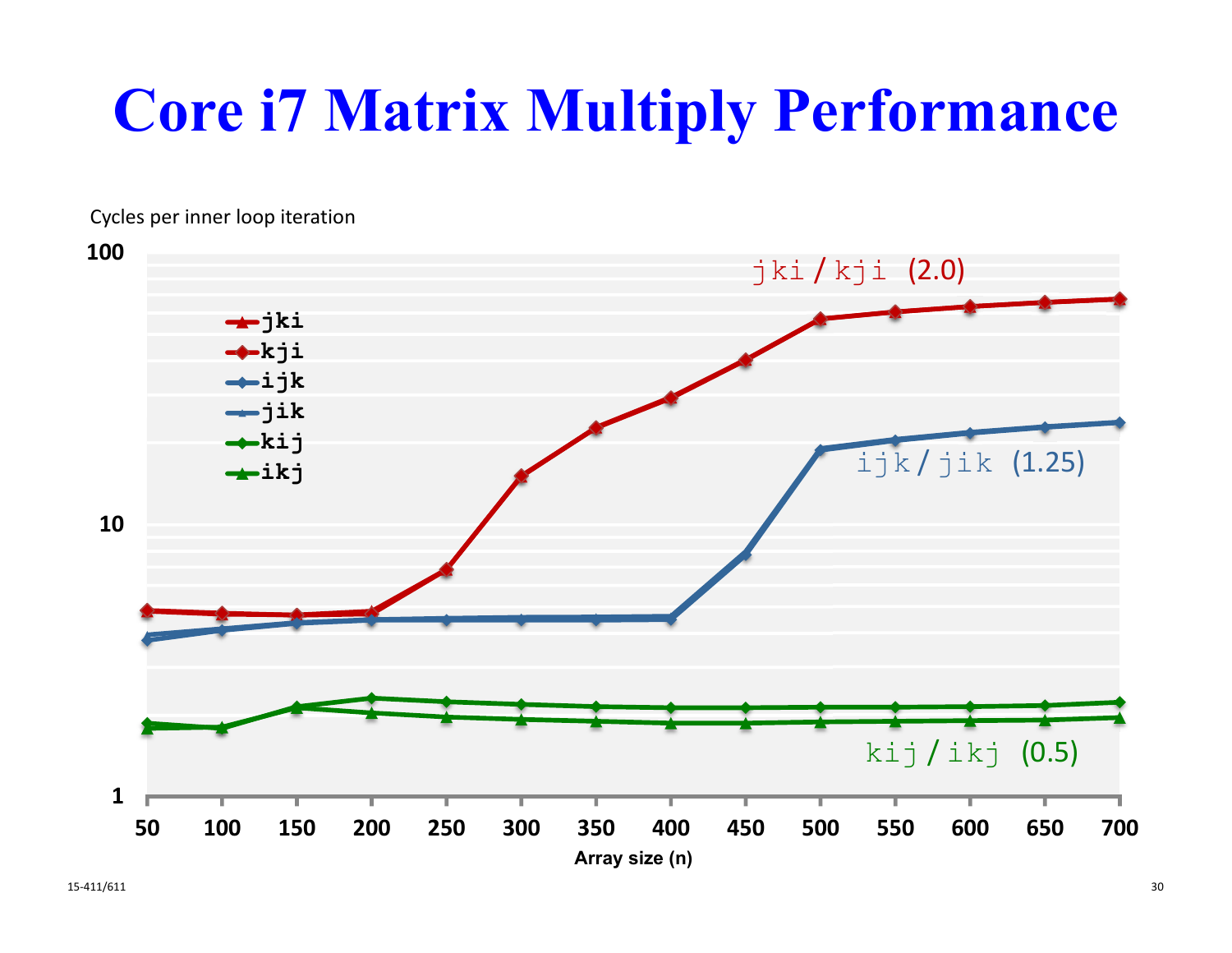#### **Blocking: Matrix Multiplication**

```
c = (double *) calloc(sizeof(double), n*n);
/* Multiply n x n matrices a and b */
void mmm(double *a, double *b, double *c, int n) {
    int i, j, k;
    for (i = 0; i < n; i++)for (i = 0; j < n; j++)for (k = 0; k < n; k++)
                c[i*n + j] += a[i*n + k] * b[k*n + j];
}
```
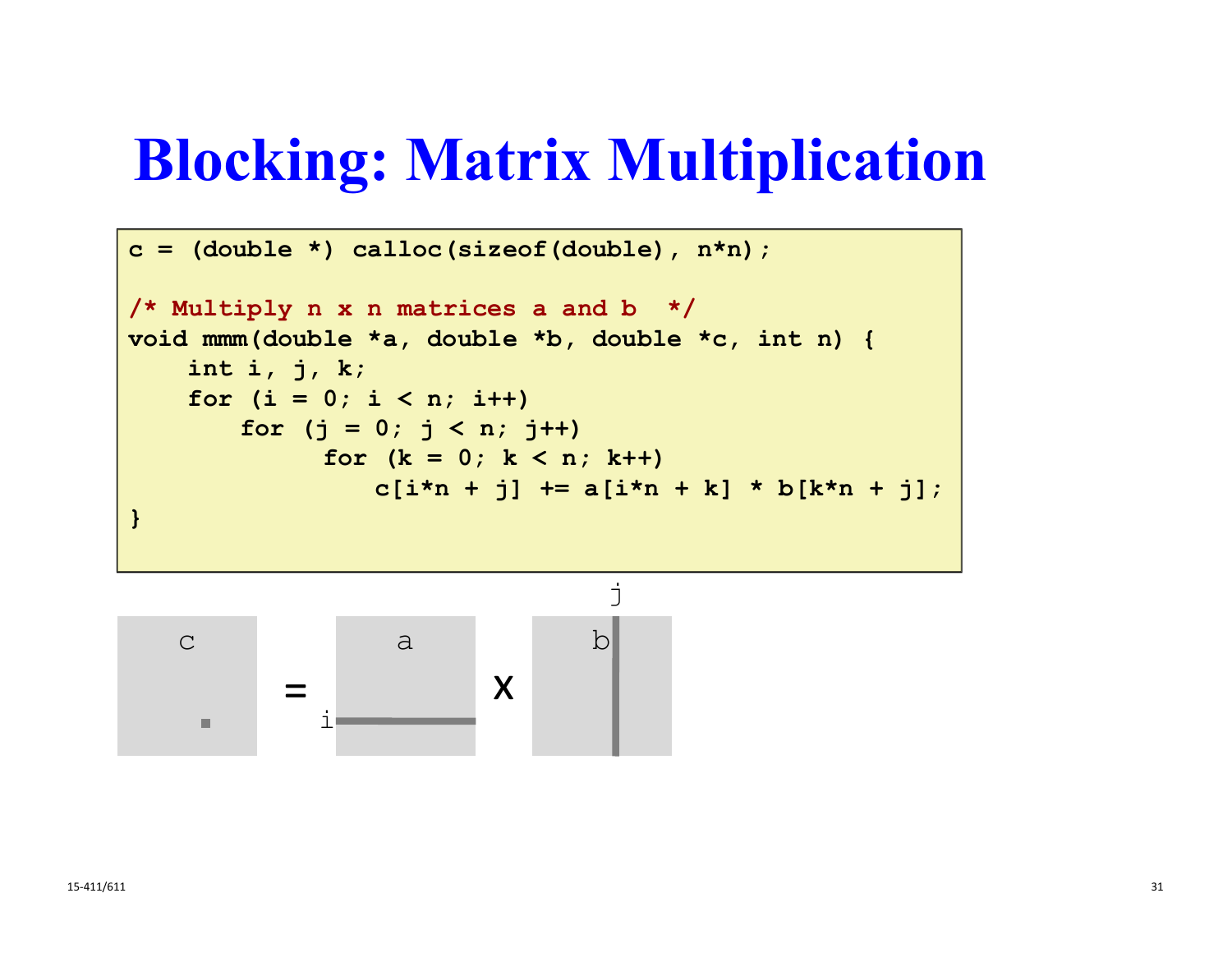# **Cache Miss Analysis**

- Assume:
	- Matrix elements are doubles
	- Cache block =8 doubles
	- Cache size C << *n* (much smaller than *n* )

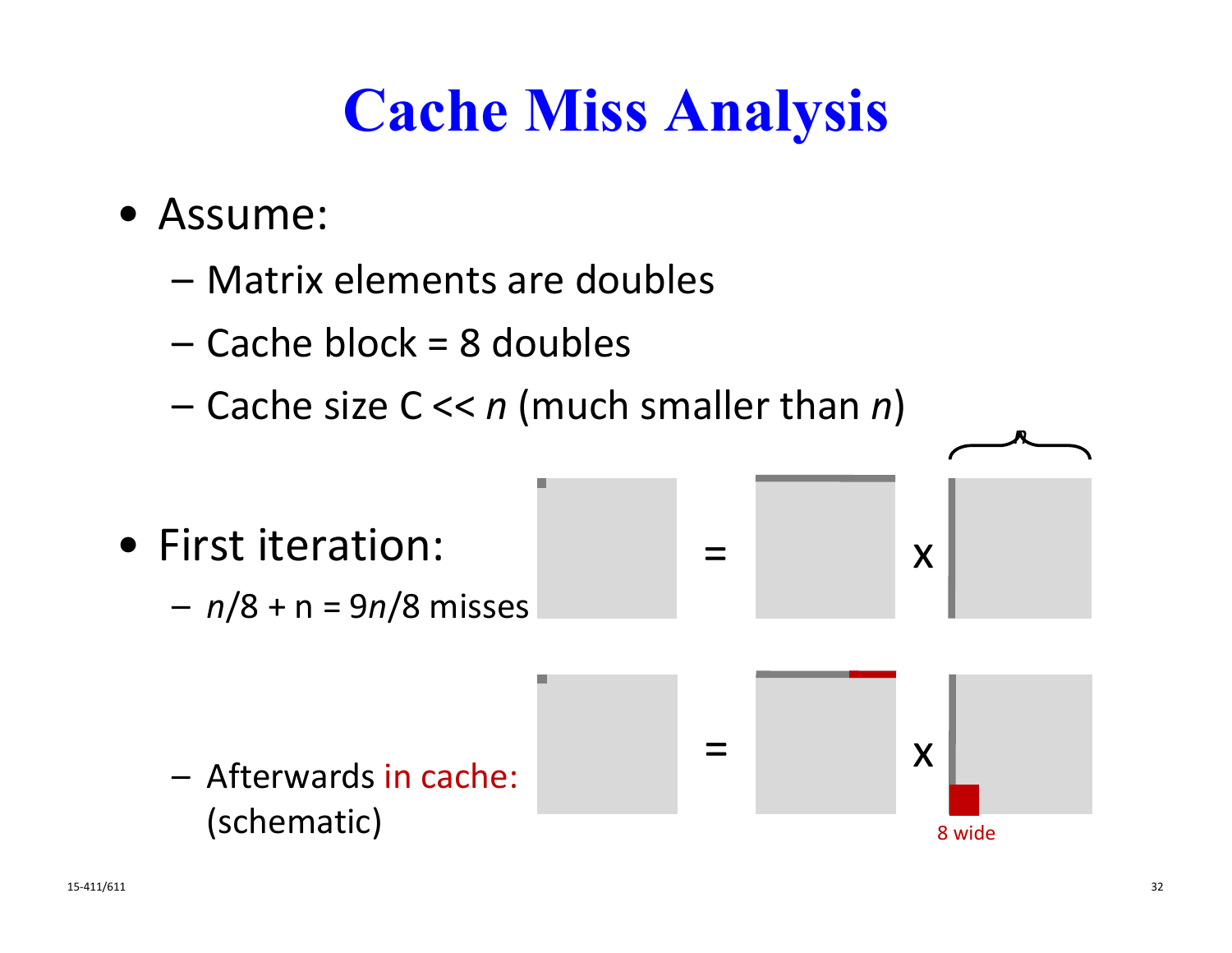# **Cache Miss Analysis**

 $=$ 

- Assume:
	- Matrix elements are doubles
	- Cache block =8 doubles
	- Cache size C << *n* (much smaller than *n* )
- Second iteration:
	- – Again: *<sup>n</sup>*/8 + *n* = 9 *<sup>n</sup>*/8 misses
- Total misses:
	- 9 *<sup>n</sup>*/8 *n*  $2 =$  (9/8) *n* 3

n

x

8 wide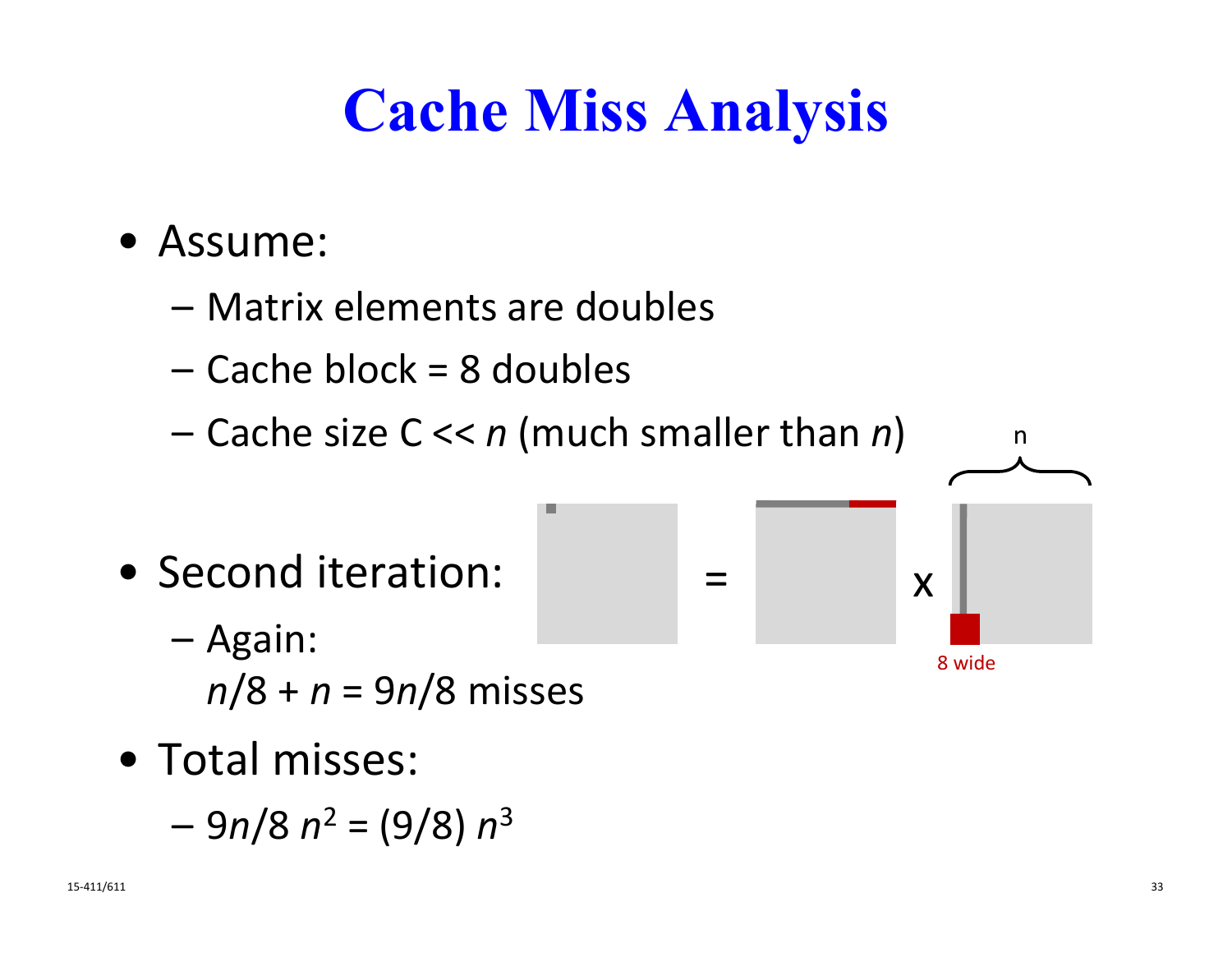#### **Blocked Matrix Multiplication**

```
c = (double *) calloc(sizeof(double), n*n);
/* Multiply n x n matrices a and b */
void mmm(double *a, double *b, double *c, int n) {
    int i, j, k;
    for (i = 0; i < n; i+=B)for (i = 0; j < n; j+=B)for (k = 0; k < n; k+=B)
                /* B x B mini matrix multiplications */
                  for (i1 = i; i1 < i+B; i1++)
                      for (i1 = i; i1 < i+B; i1++)for (k1 = k; k1 < k+B; k1++)c[i1*n+j1] += a[i1*n + k1]*b[k1*n + j1];
}
```
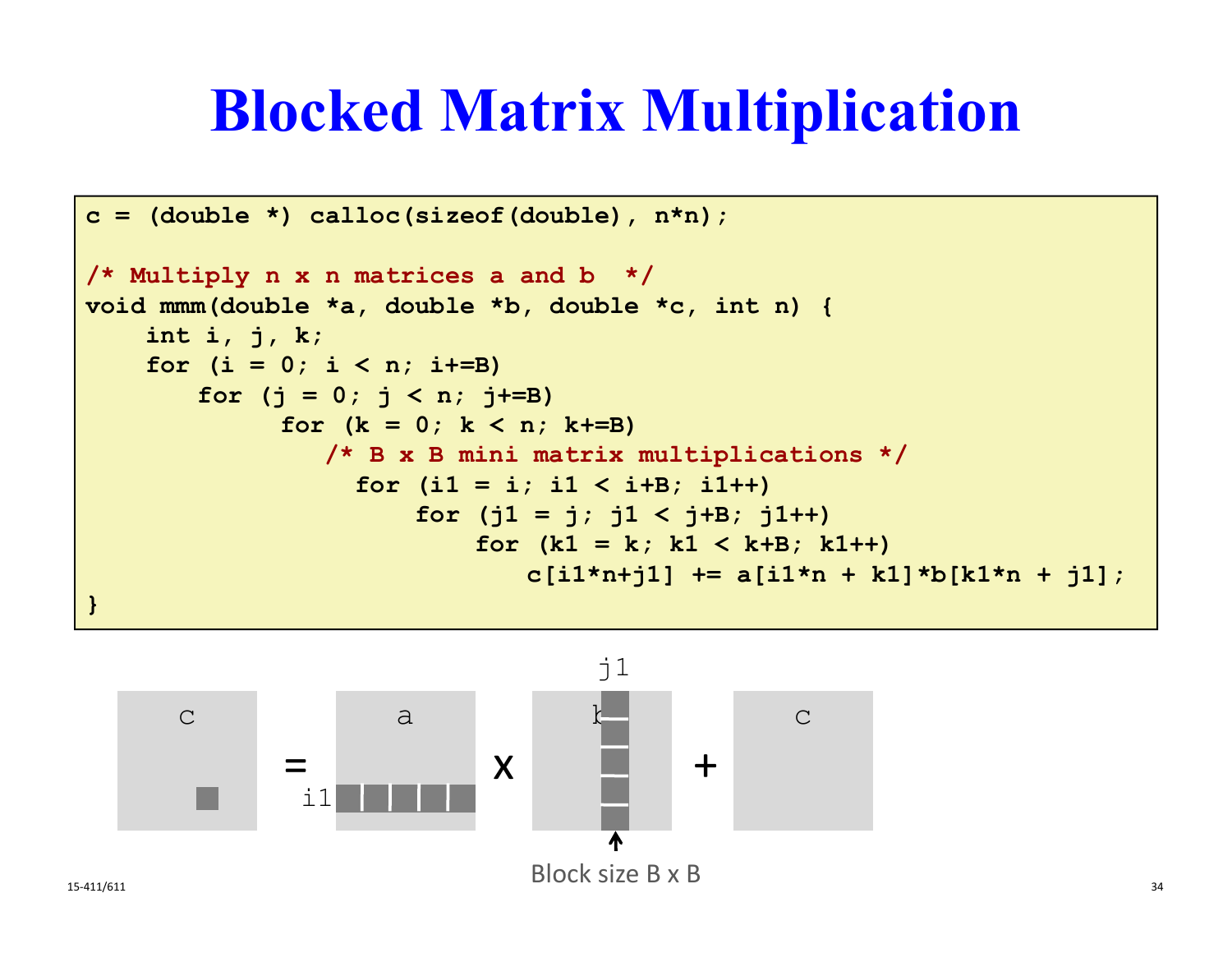# **Cache Miss Analysis**

- Assume:
	- Cache block =8 doubles
	- Cache size C << *n* (much smaller than n)
	- $-$  Three blocks  $-$  fit into cache: 3B $^2$  < C  $\,$



*<sup>n</sup>*/B blocks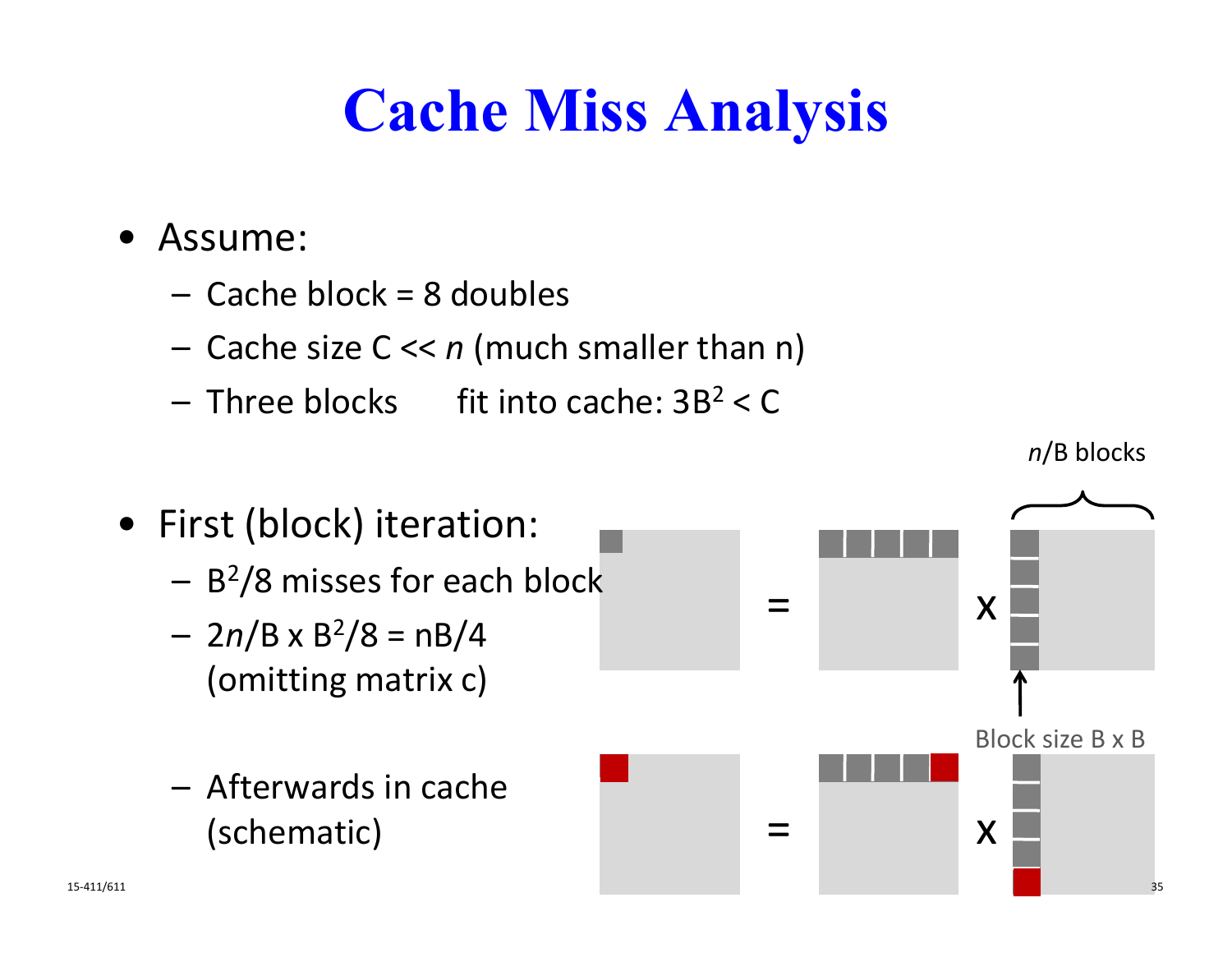# **Cache Miss Analysis**

- Assume:
	- Cache block =8 doubles
	- Cache size C << *n* (much smaller than n)
	- Three blocks fit into cache: 3B  $2 < C$
- Second (block) iteration: – Same as first iteration– 2 *<sup>n</sup>*/B x B 2/8 = *<sup>n</sup>*B/4 • Total misses:– *<sup>n</sup>*B/4 \* (*n*/B) 2 = *n* 3/(4B)  $=$ xBlock size B x B n/B blocks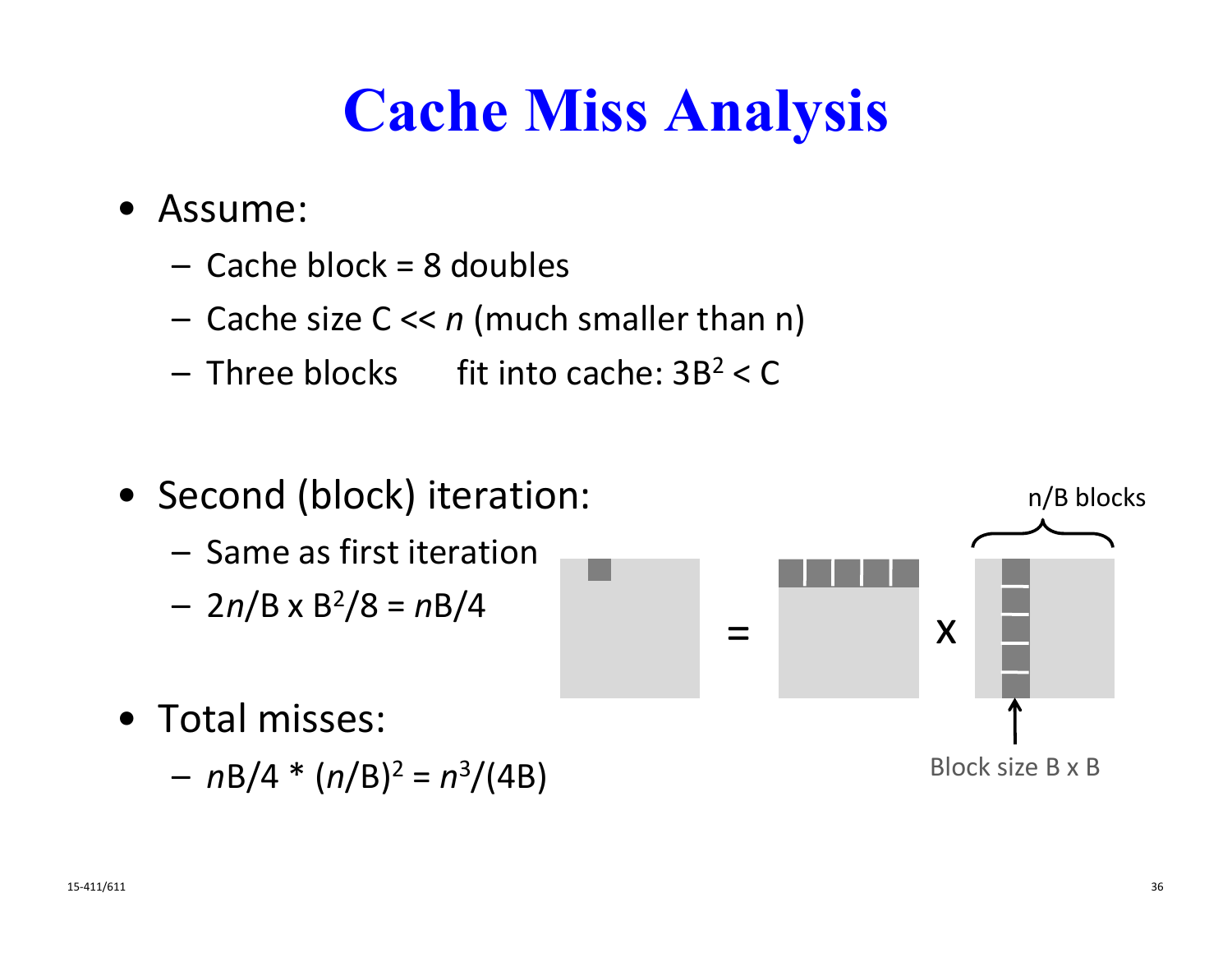# **Blocking Summary**

- No blocking: (9/8) *n* <sup>3</sup> misses
- Blocking: (1/(4B)) *n* <sup>3</sup> misses
- Use largest block B, such that B satisfies  $3B^2 < C$ – Fit three blocks in cache! Two input, one output.
- Reason for dramatic difference:
	- Matrix multiplication has inherent temporal locality:
		- Input data: 3*n*<sup>2</sup>, computation 2*n* 3
		- Every array elements used O( *<sup>n</sup>*) times!
	- But program has to be written properly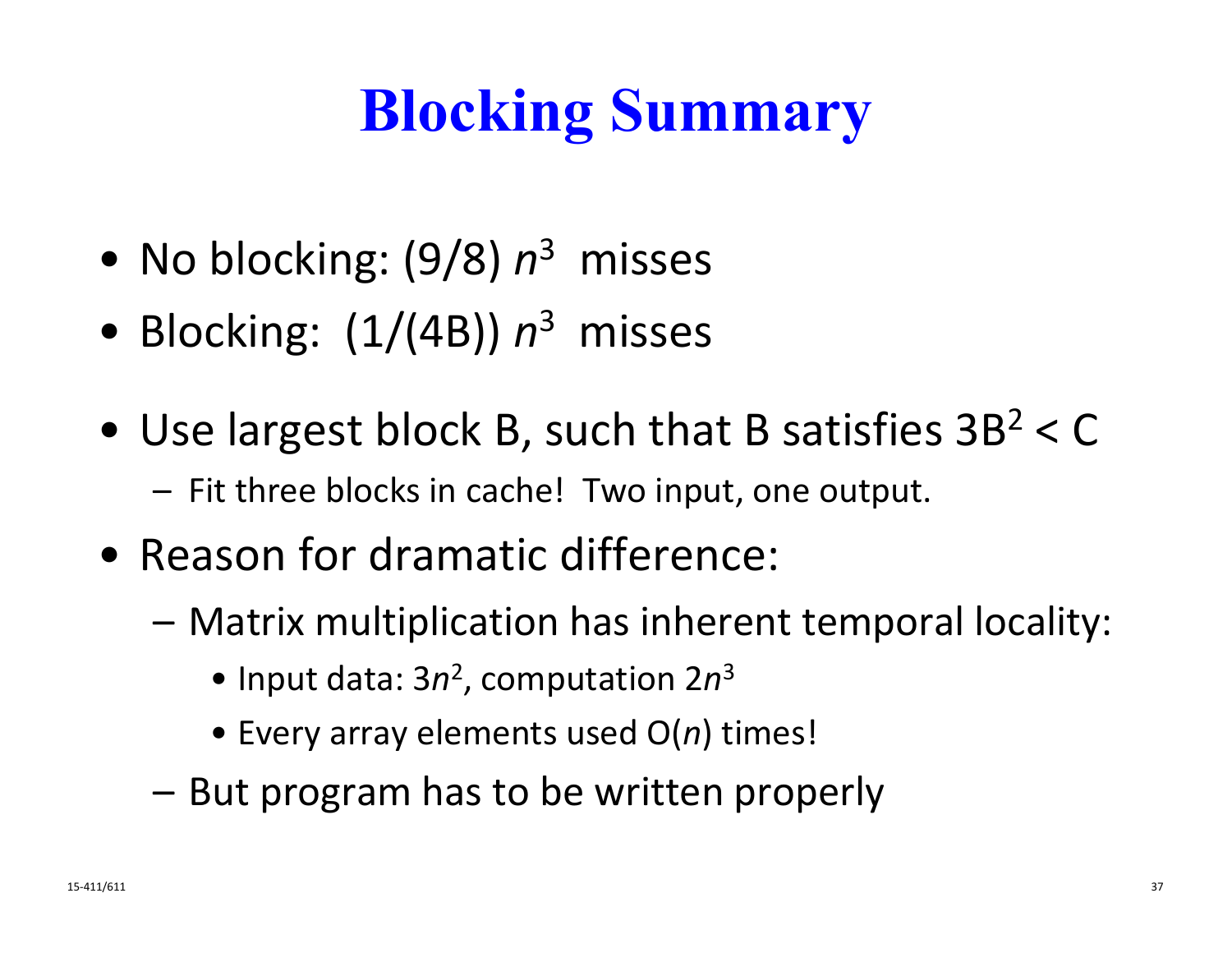# **Outline**

- The Problem
- Loop Transformations
	- –dependence vectors
	- Transformations
	- Unimodular transformations
- Locality Analysis
- SRP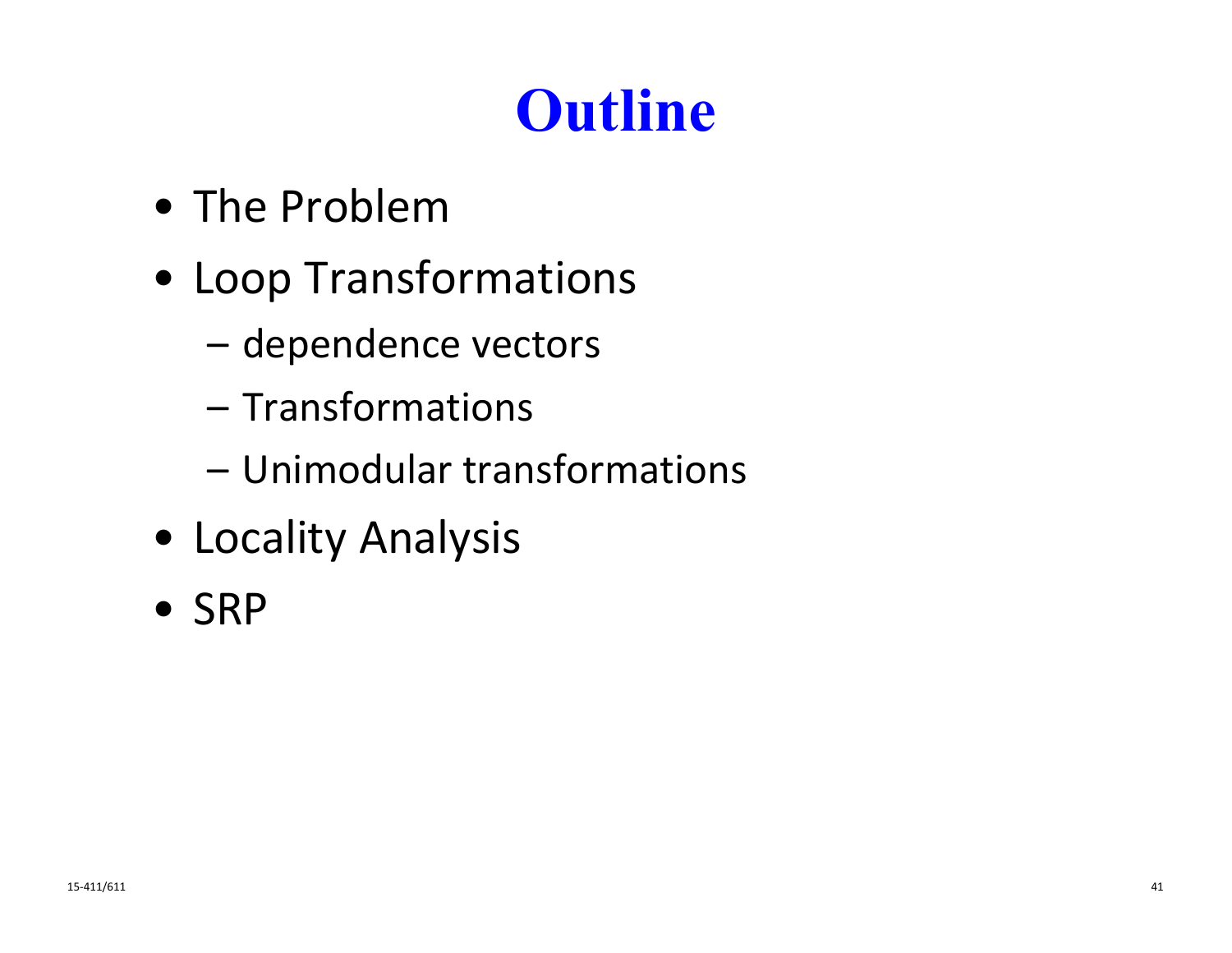### **The Problem**

- How to increase locality by transforming loop nest
- Matrix Mult is simple as it is both
	- –legal to tile
	- –advantageous to tile
- Can we determine the benefit? (reuse vector space and locality vector space)
- Is it legal (and if so, how) to transform loop? (unimodular transformations)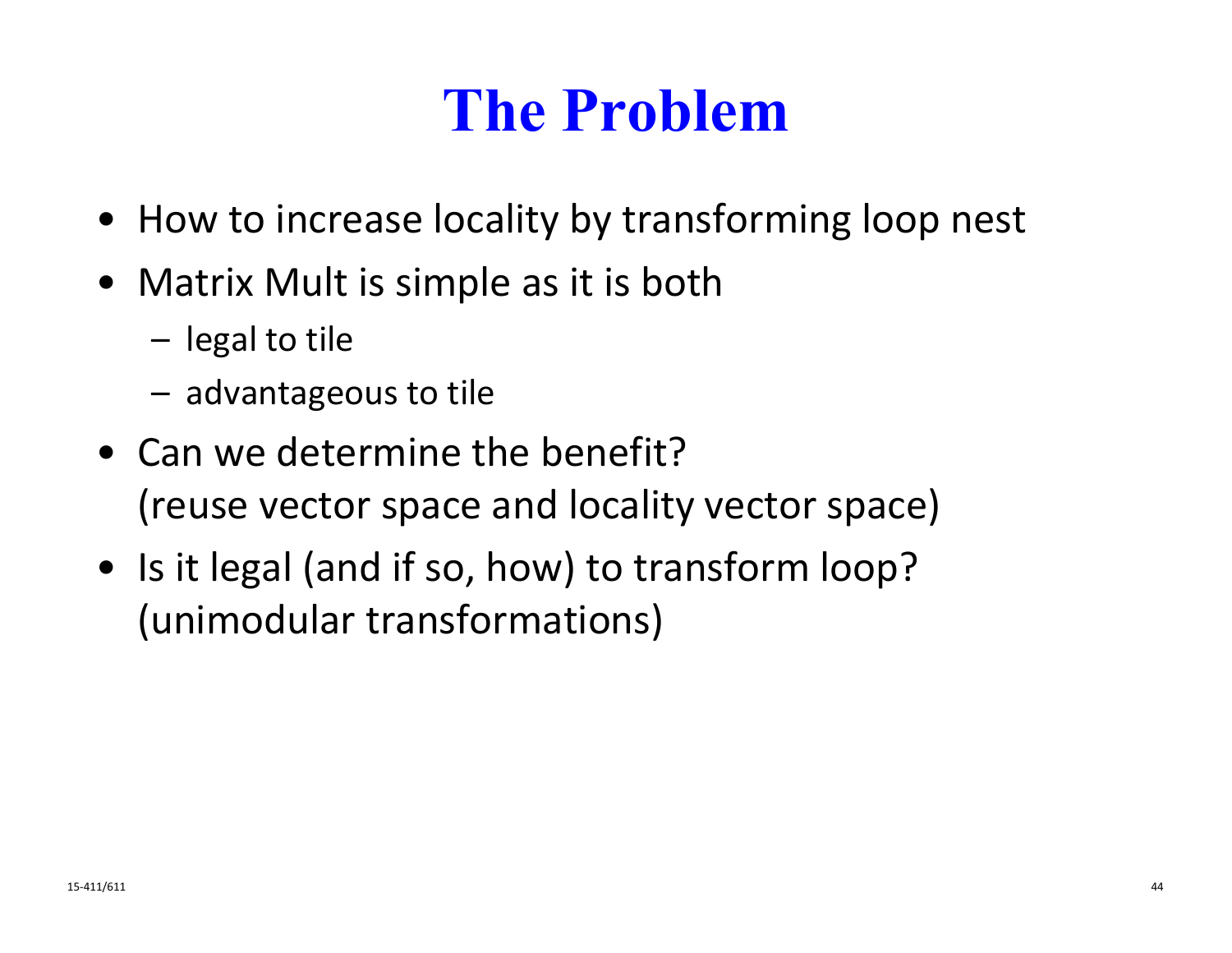# **Handy Representation: "Iteration Space"**



• each position represents an iteration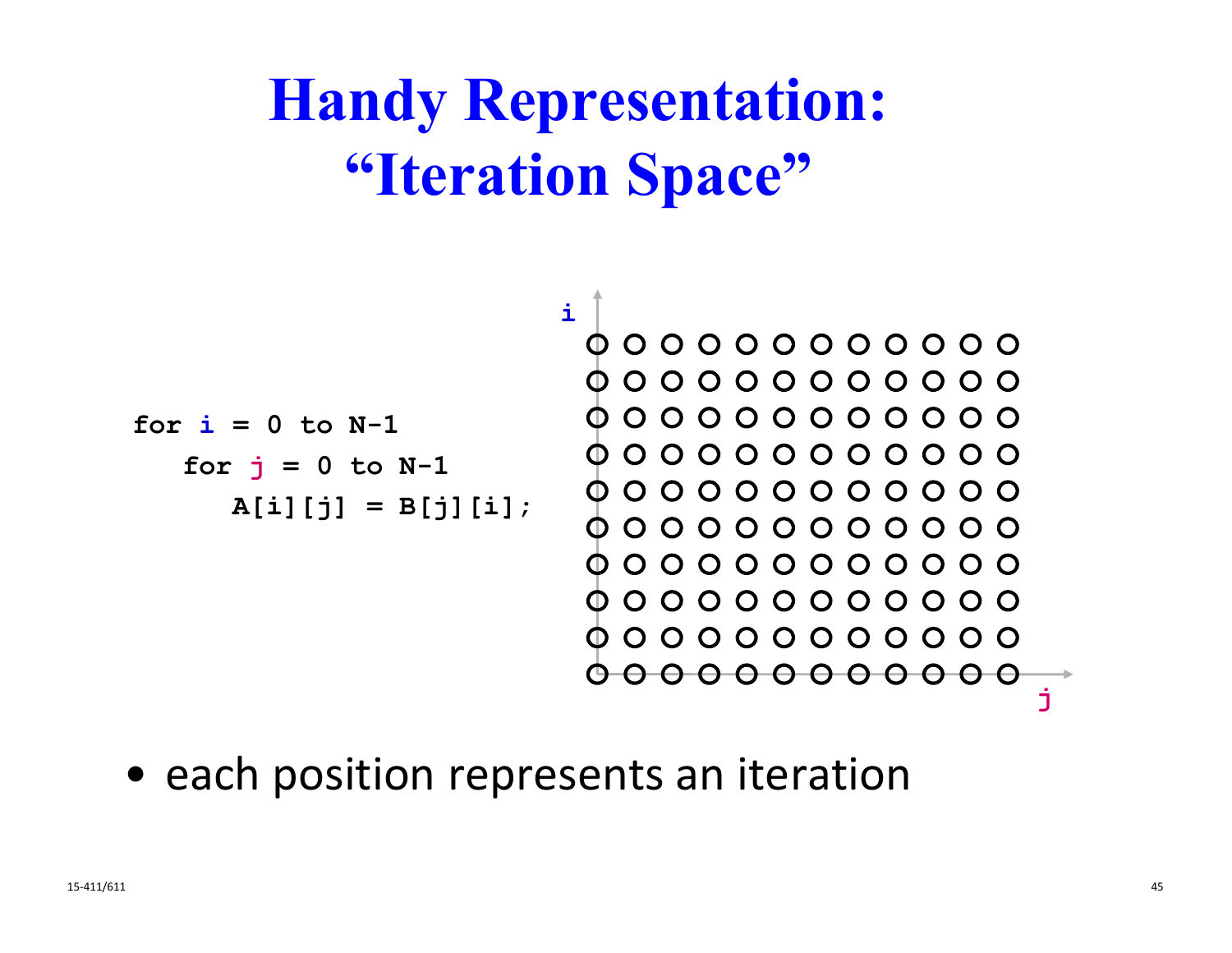#### **Visitation Order in Iteration Space**

**for i = 0 to N-1 for j = 0 to N-1 A[i][j] = B[j][i]; ij**

 $\bullet$ Note: iteration space is not data space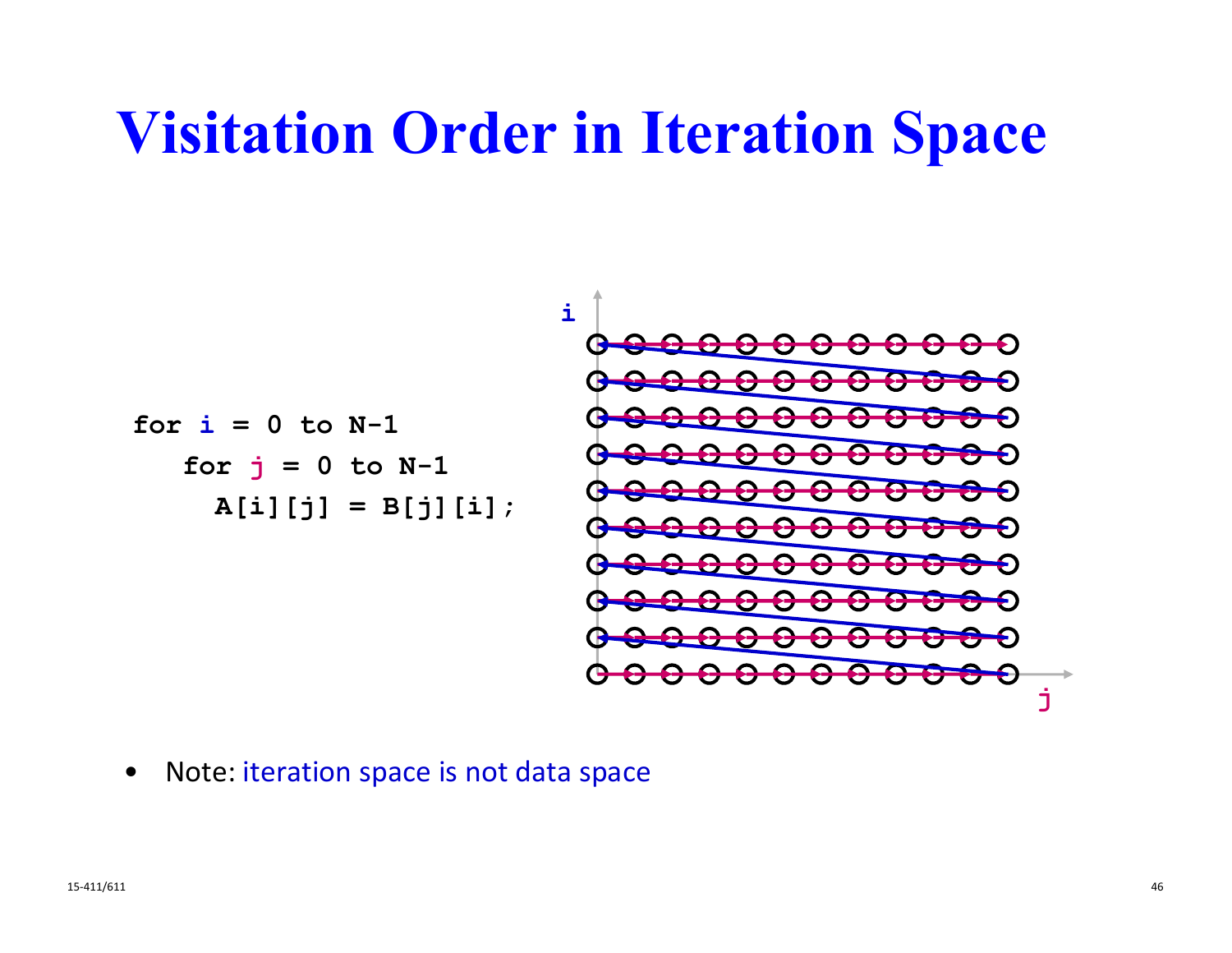```
for i = 0 to N-1
    for 
j = 0 to N-1
        A[i][j] = B[j][i];
```
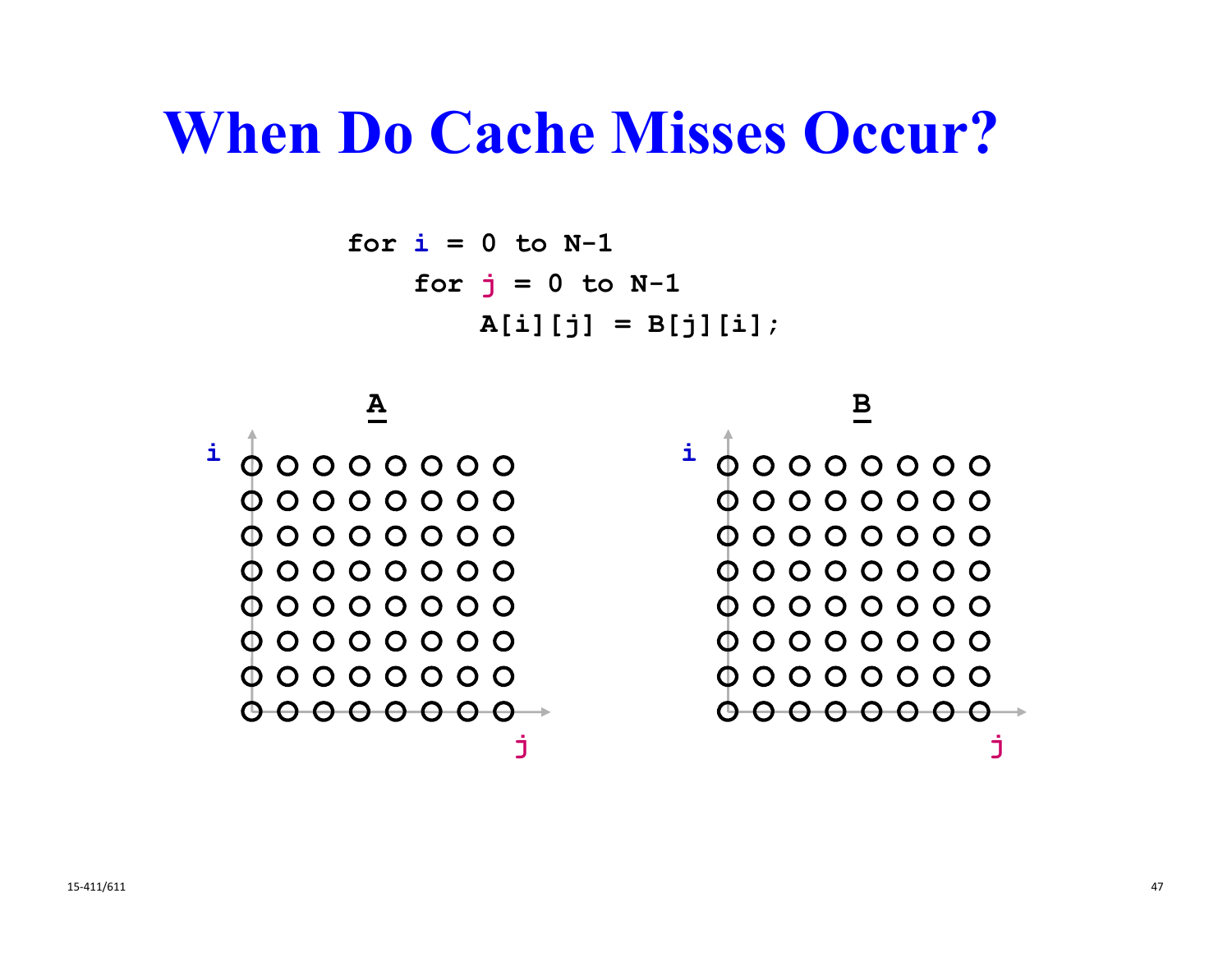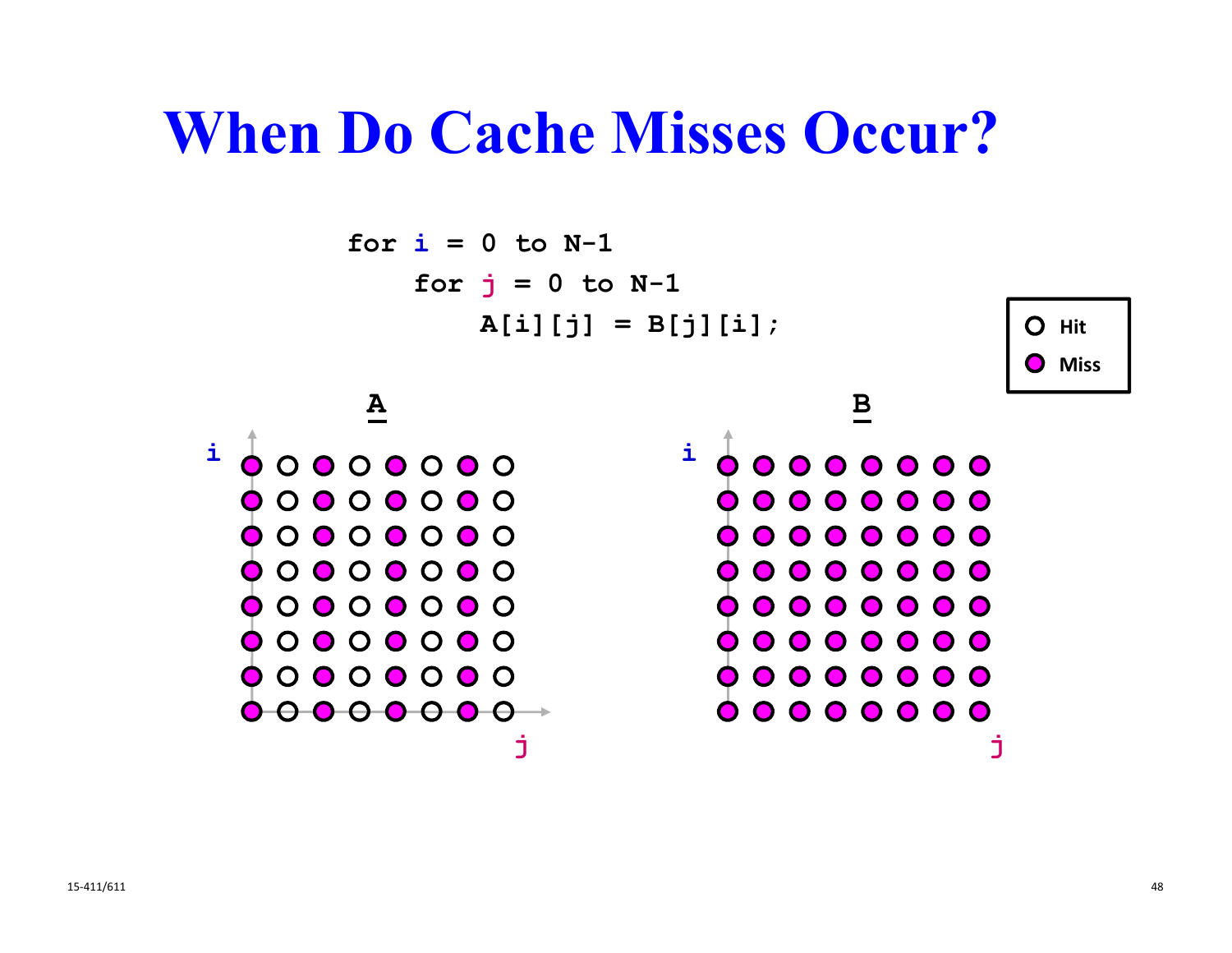$$
\begin{array}{rcl}\n\text{for } i = 0 \text{ to } N-1 \\
\text{for } j = 0 \text{ to } N-1 \\
\text{for } j = 0 \text{ to } N-1 \\
\text{A[i+j][0]} & = i * j; \\
\end{array}
$$

**j**

 $00000000$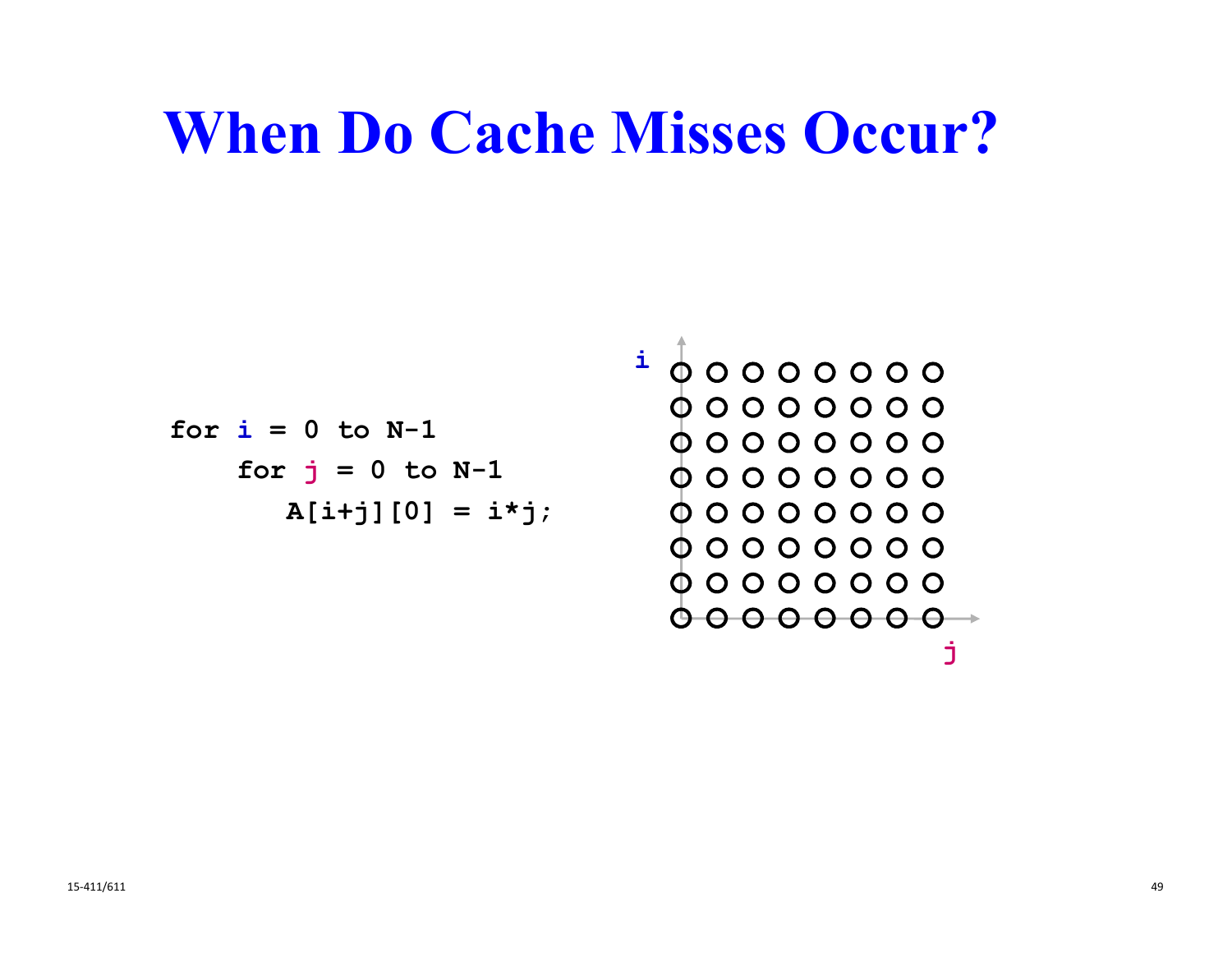$$
\begin{array}{c|c}\n\text{for } i = 0 \text{ to } N-1 \\
\text{for } j = 0 \text{ to } N-1 \\
\text{A[i+j][0]} = i * j; \\
\end{array}\n\qquad\n\begin{array}{c|c}\n\text{if } i = 0 \text{ to } N-1 \\
\text{if } i = 0 \text{ to } N-1 \\
\text{if } i = 0 \text{ to } N-1 \\
\text{if } i = 0 \text{ to } N-1 \\
\end{array}
$$

┑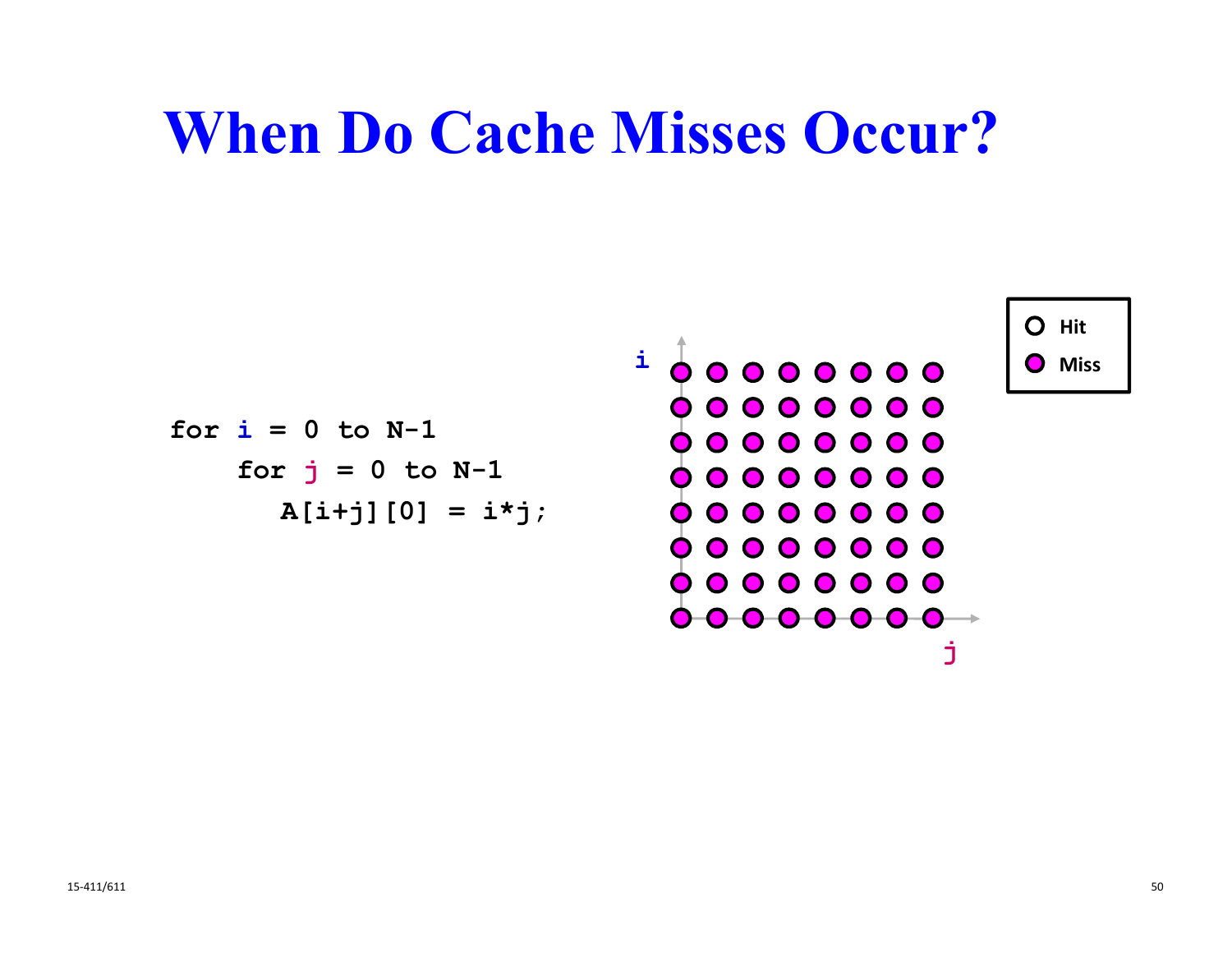# **Optimizing the Cache Behavior of Array Accesses**

- We need to answer the following questions:
	- when do cache misses occur?
		- use "locality analysis "
	- can we change the order of the iterations (or possibly data layout) to produce better behavior?
		- evaluate the cost of various alternatives
	- does the new ordering/layout still produce correct results?
		- use "dependence analysis "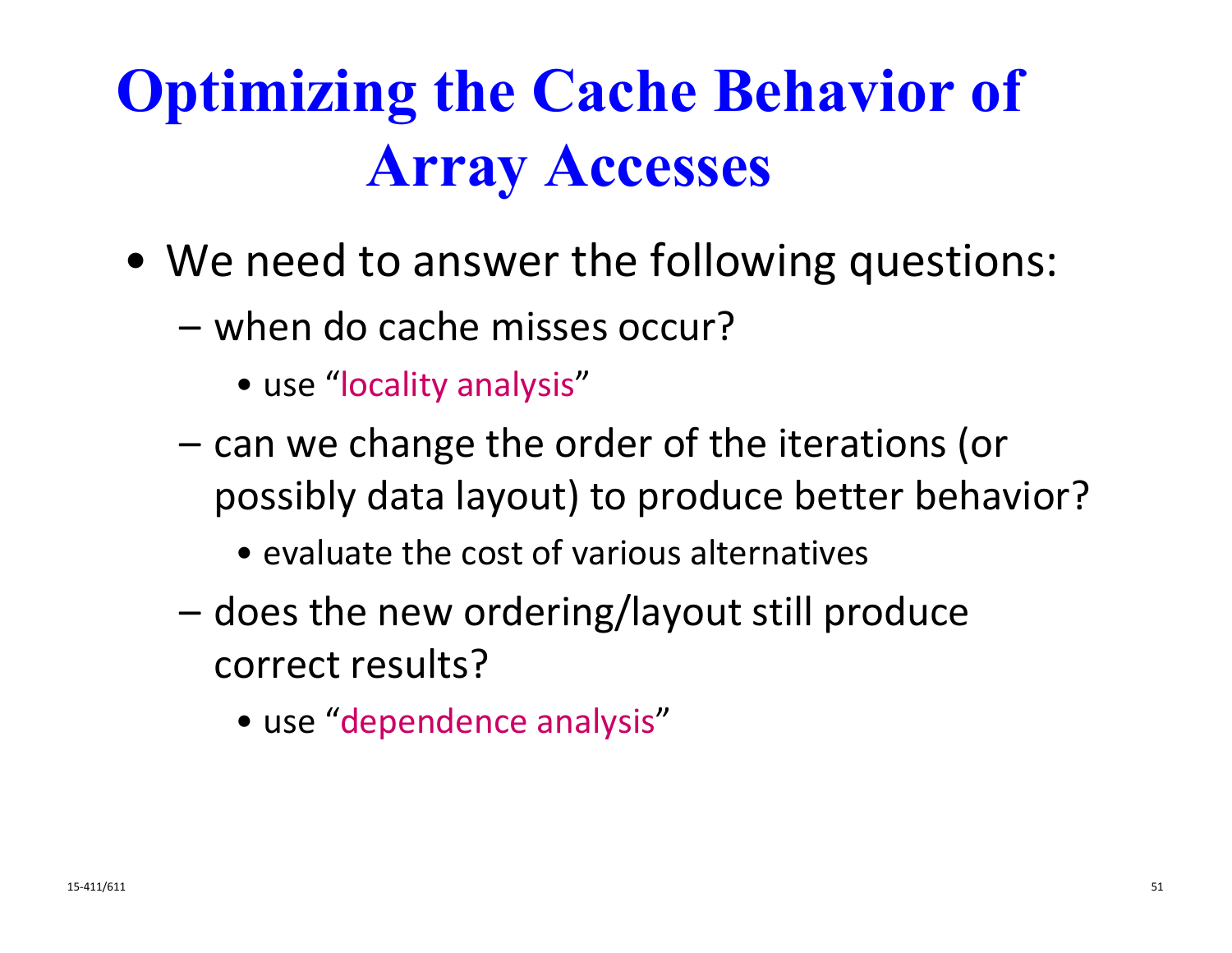#### **Examples of Loop Transformations**



…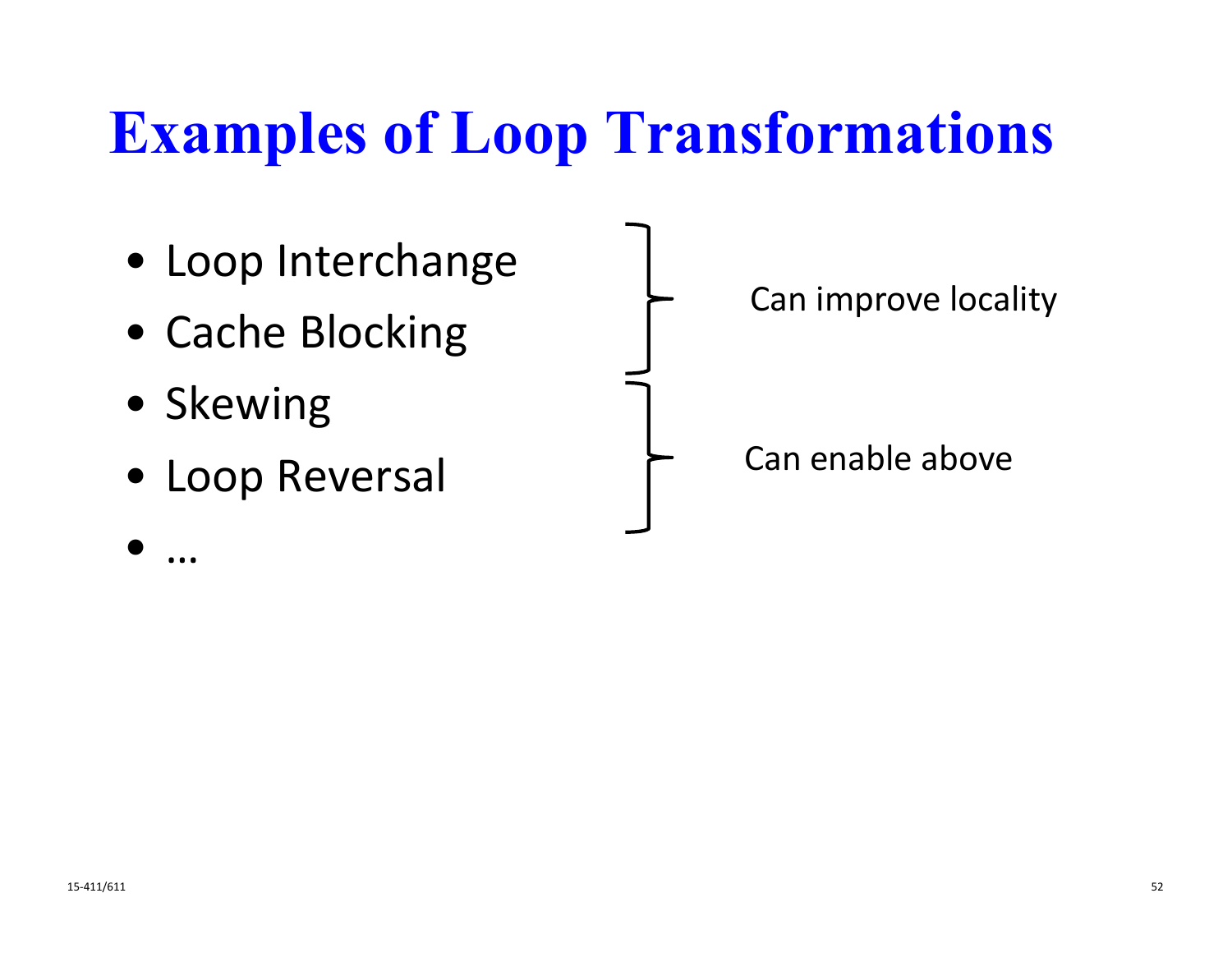#### **Loop Interchange**



• *(assuming N is large relative to cache size)*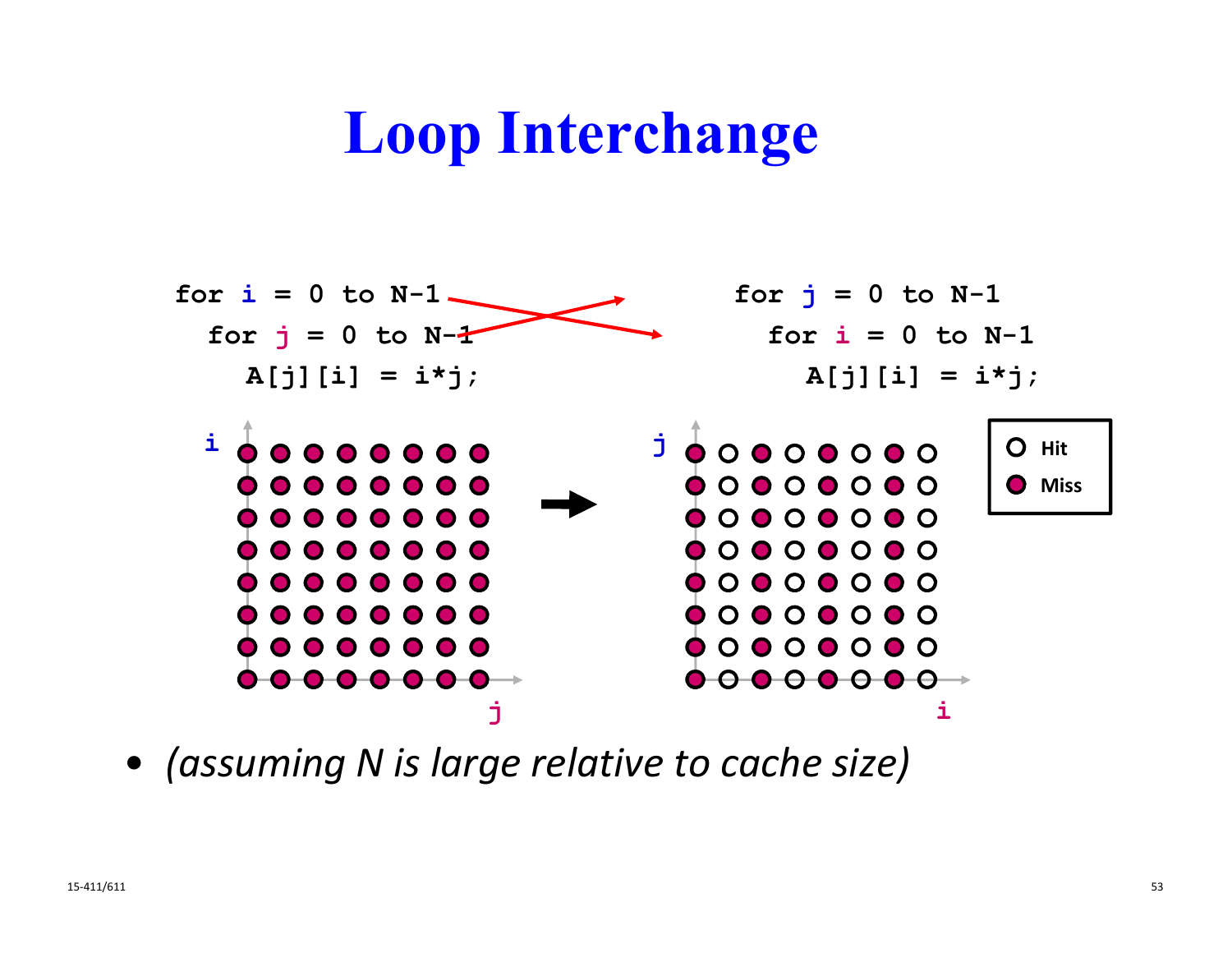#### **Impact on Visitation Order in Iteration Space**

for 
$$
i = 0
$$
 to N-1  
for  $j = 0$  to N-1  
 $f(A[i], A[j])$ ;

for 
$$
JJ = 0
$$
 to N-1 by B  
for  $i = 0$  to N-1  
for  $j = JJ$  to max (N-1, JJ+B-1)  
 $f(A[i], A[j])$ ;

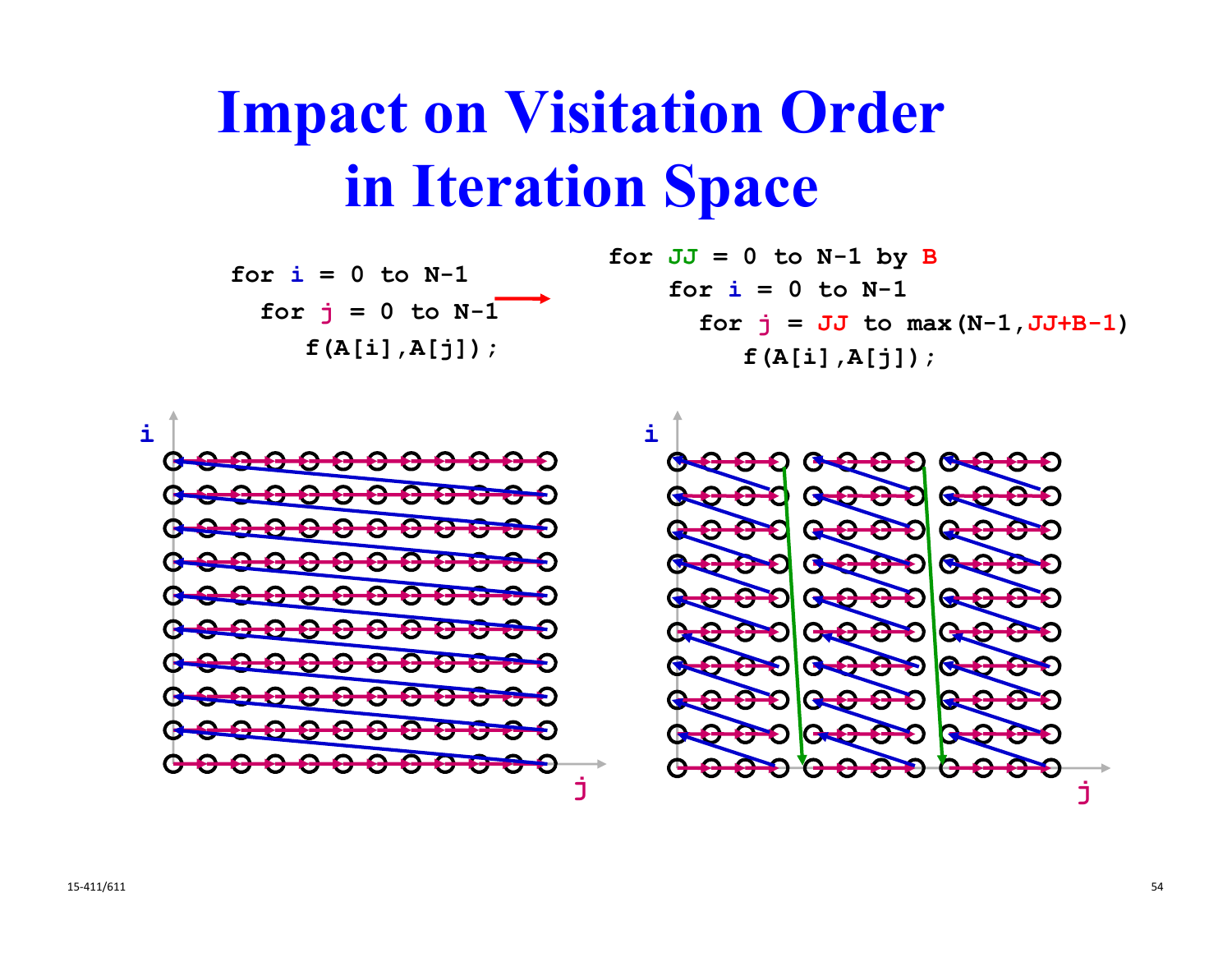#### **Cache Blocking (aka "Tiling")**



*now we can exploit locality*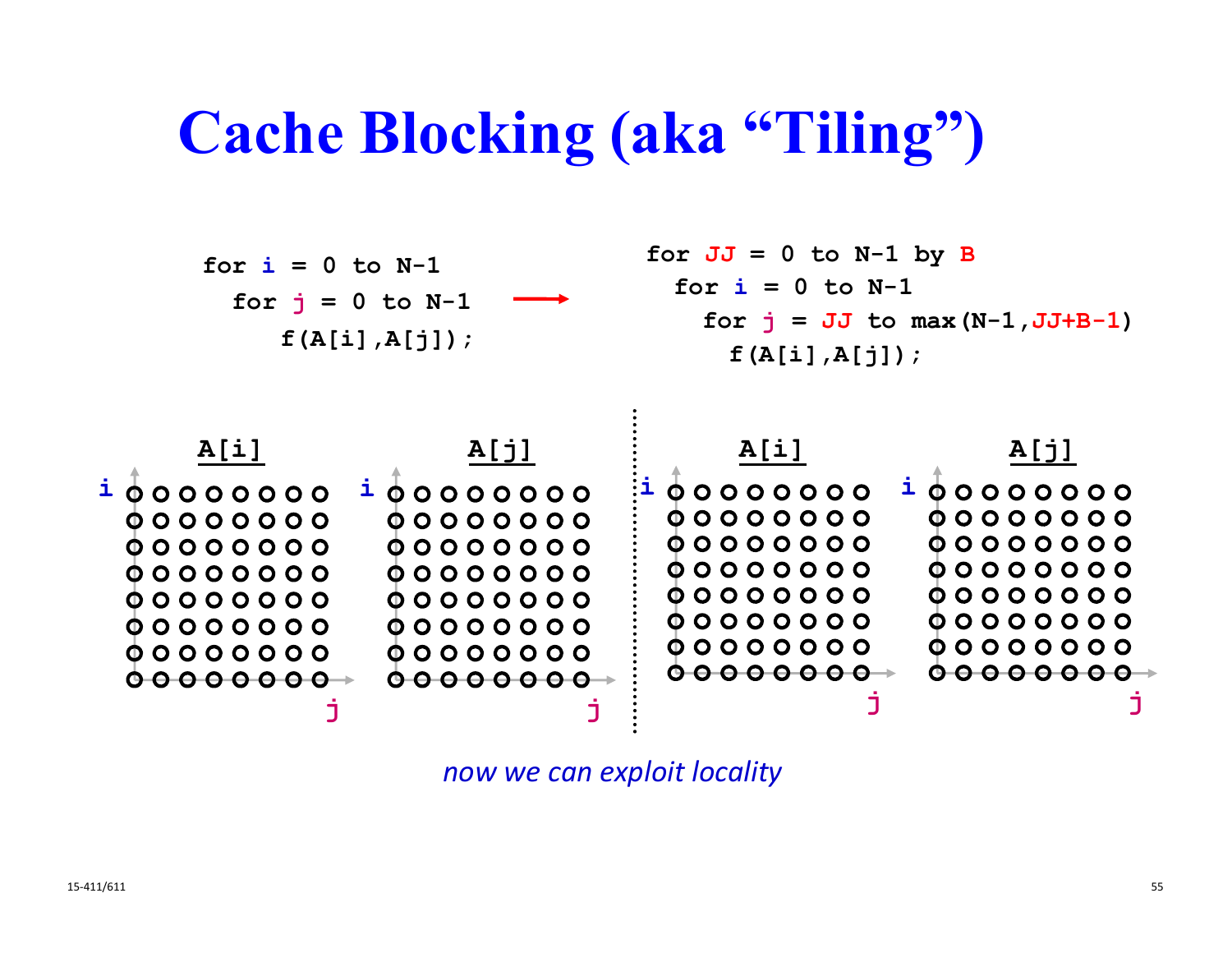#### **Cache Blocking (aka "Tiling")**



*now we can exploit temporal locality*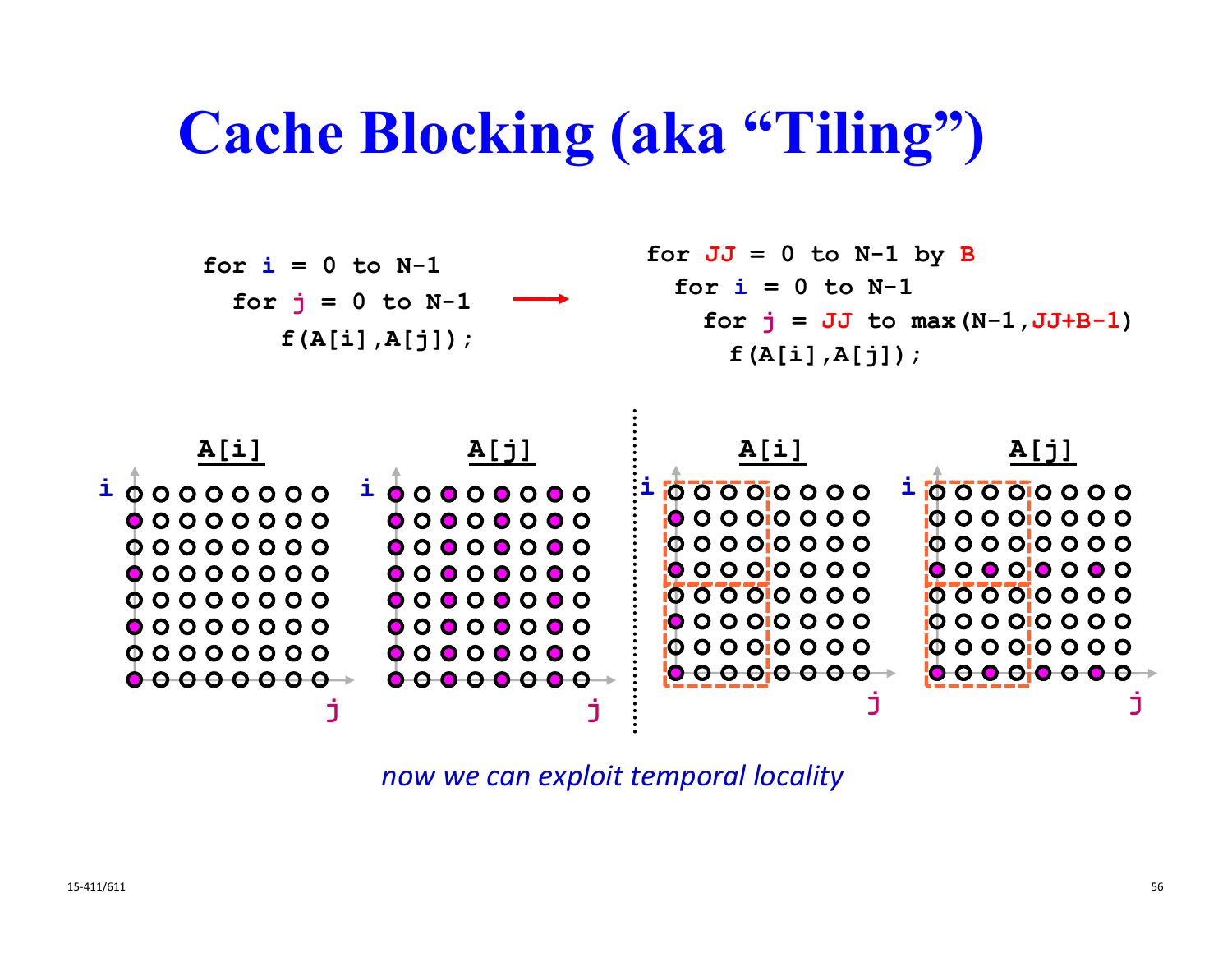#### **Cache Blocking in Two Dimensions**

$$
\begin{aligned}\n\text{for } i = 0 \text{ to } N-1 \\
\text{for } K &= 0 \text{ to } N-1 \text{ by } B \\
\text{for } j = 0 \text{ to } N-1 \\
\text{for } k = 0 \text{ to } N-1 \\
\text{for } k = 0 \text{ to } N-1 \\
\text{for } j = JJ \text{ to } \max(N-1, JJ+B-1) \\
\text{for } k = KK \text{ to } \max(N-1, KK+B-1) \\
\text{for } k = KK \text{ to } \max(N-1, KK+B-1) \\
\text{if } k = \min\{j, k\}.\n\end{aligned}
$$

- brings square sub-blocks of matrix " **b** " into the cache
- completely uses them up before moving on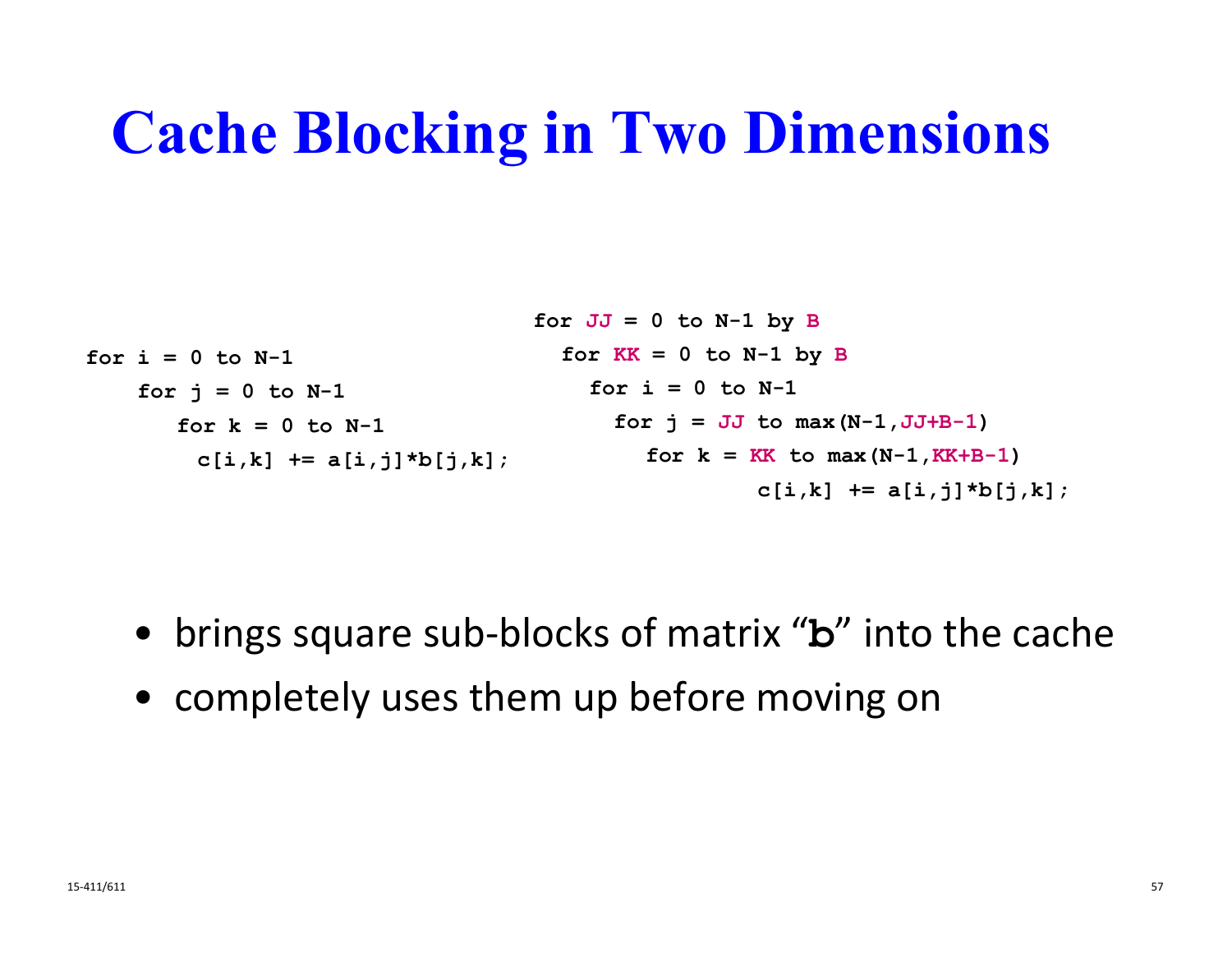# **Predicting Cache Behavior through "Locality Analysis"**

#### • Definitions:

– Reuse:

accessing a location that has been accessed in the past

Locality:

accessing a location that is now found in the cache

- Key Insights
	- Locality only occurs when there is reuse!
	- BUT, reuse does not necessarily result in locality.
	- Why not?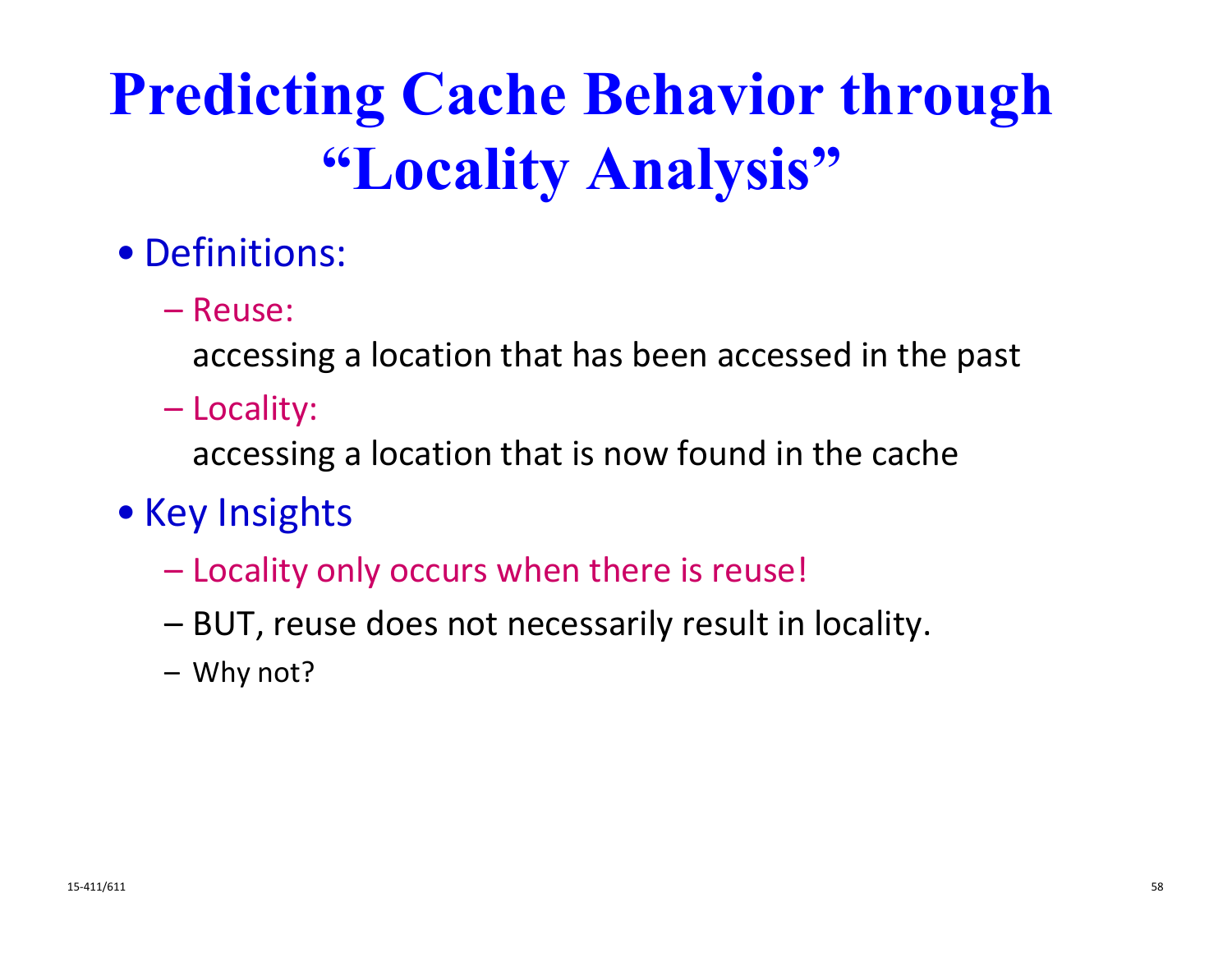# **Steps in Locality Analysis**

- 1. Find data reuse
	- if caches were infinitely large, we would be finished
- 2. Determine "localized iteration space"
	- set of inner loops where the data accessed by an iteration is expected to fit within the cache
- 3. Find data locality:
	- reuse  $\supseteq$  localized iteration space  $\supseteq$  locality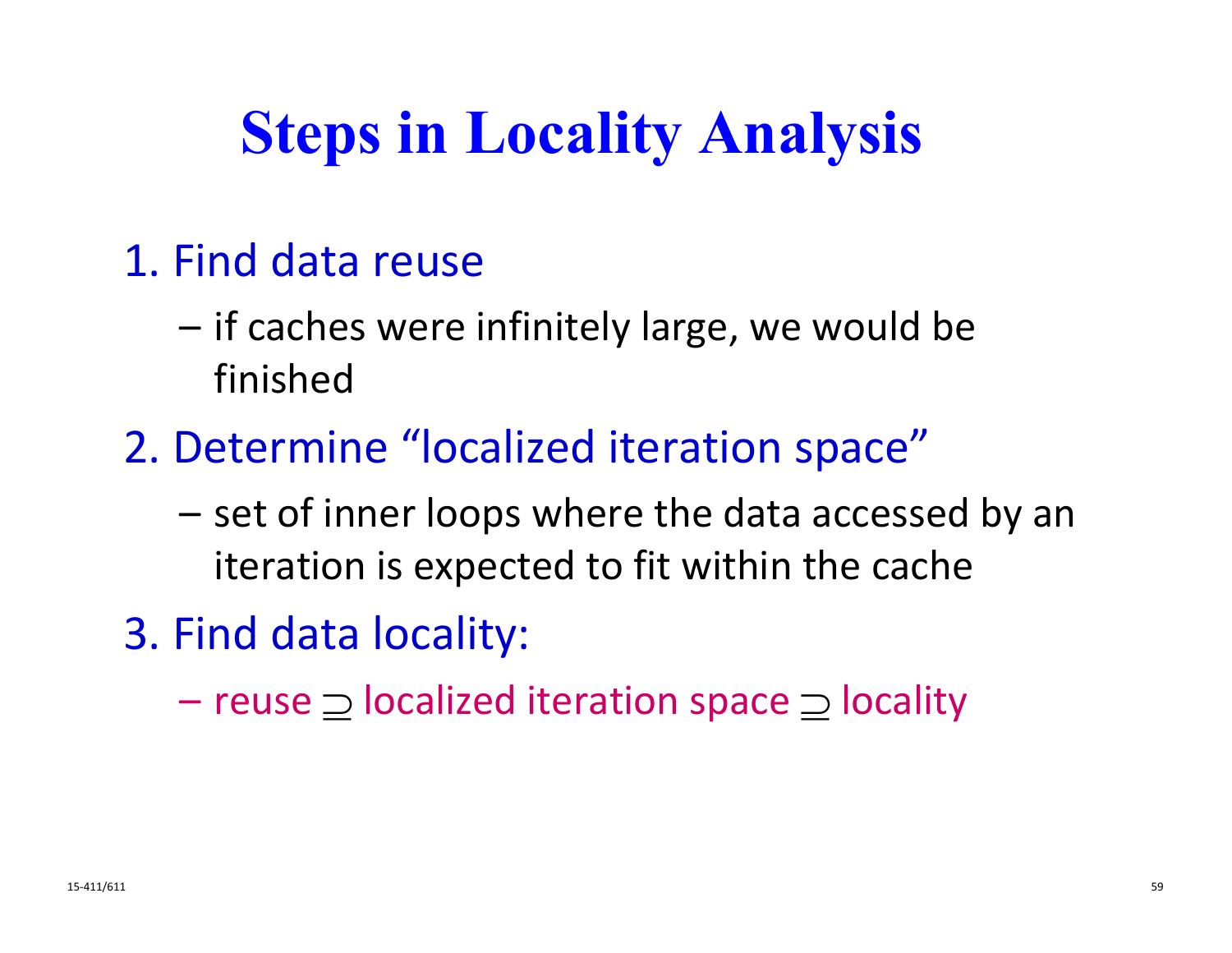#### **Types of Data Reuse/Locality**

**for i = 0 to 2for j = 0 to 100**  $A[i][j] = B[j][0] + B[j+1][0];$ 



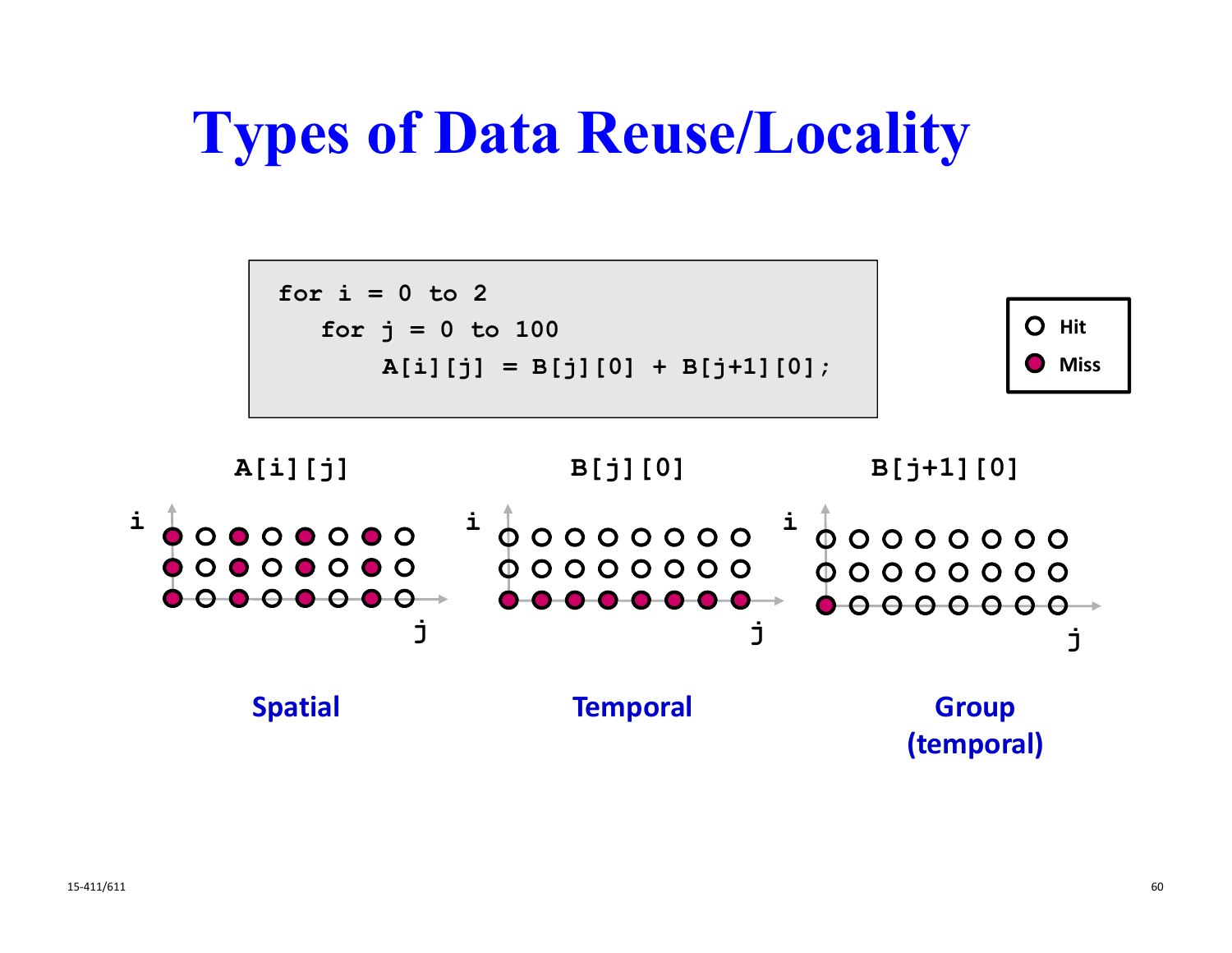#### **Kinds of reuse and the factor**

**for i = 0 to N-1 for j = 0 to N-1 f(A[i],A[j]);**

What kinds of reuse are there? A[i]?

A[j]?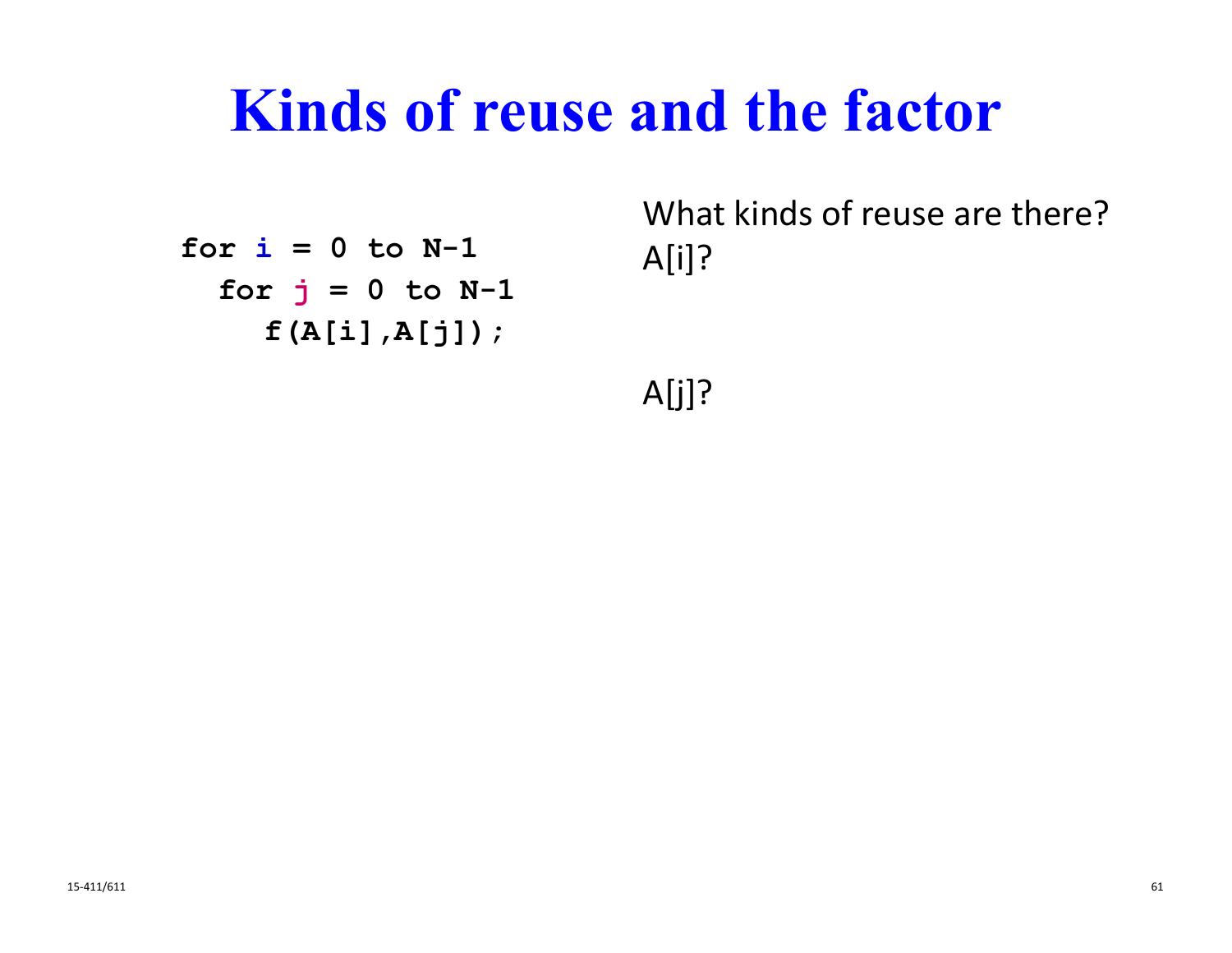#### **Kinds of reuse and the factor**

```
for I<sub>1</sub>:=0 to 5
  for
I
2 := 0 to
6
      A[I_2 + 1] = 1/3 * (A[I_2] + A[I_2 + 1] + A[I_2 + 2])
```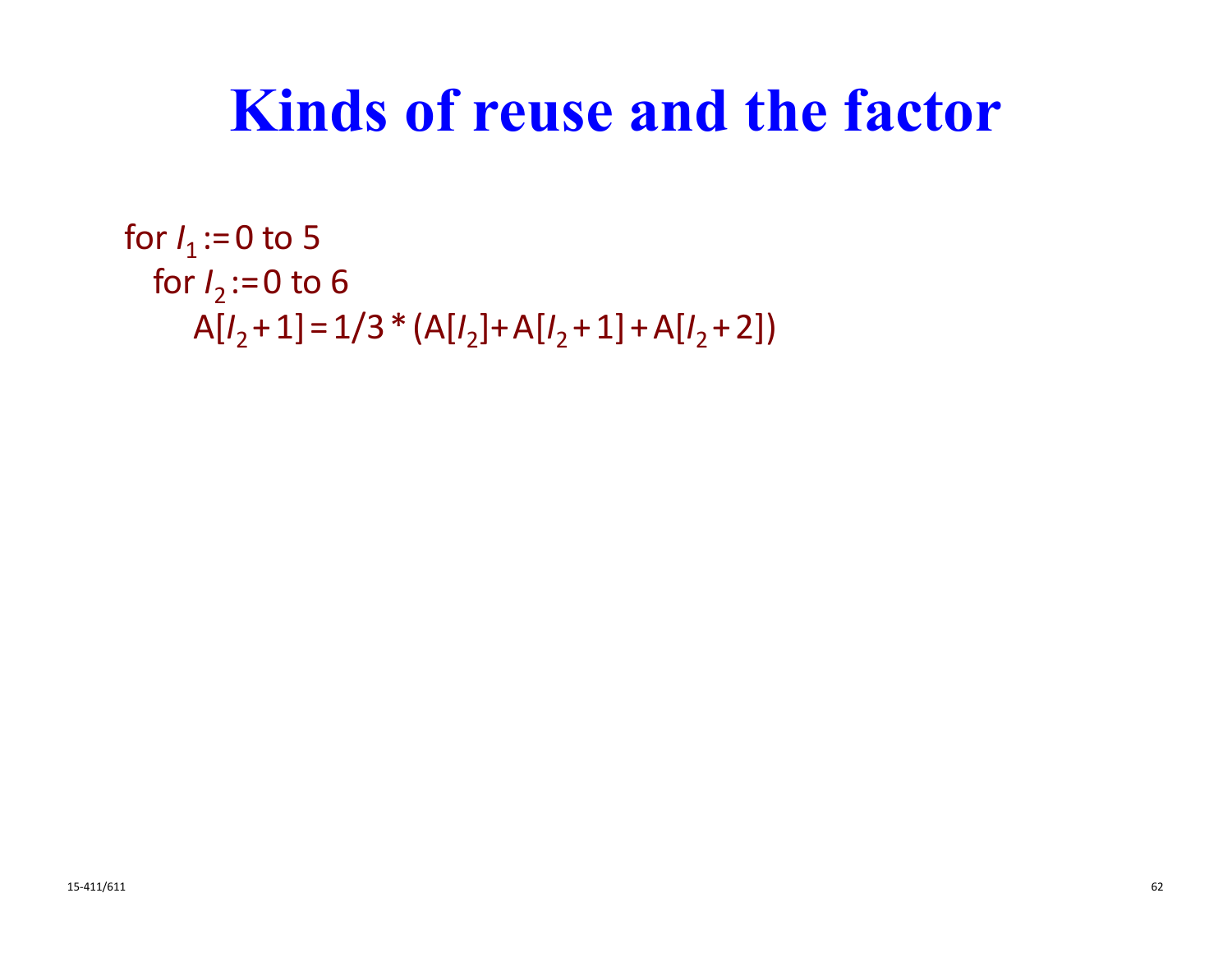#### **Kinds of reuse and the factor**

```
for I<sub>1</sub>:=0 to 5
  for
I
2 := 0 to
6
      A[I_2 + 1] = 1/3 * (A[I_2] + A[I_2 + 1] + A[I_2 + 2])
```
self ‐temporal in 1, self ‐spatial in 2 Also, group spatial in 2

What is different about this and previous?

```
for i = 0 to N-1
  for 
j = 0 to N-1
    f(A[i],A[j]);
```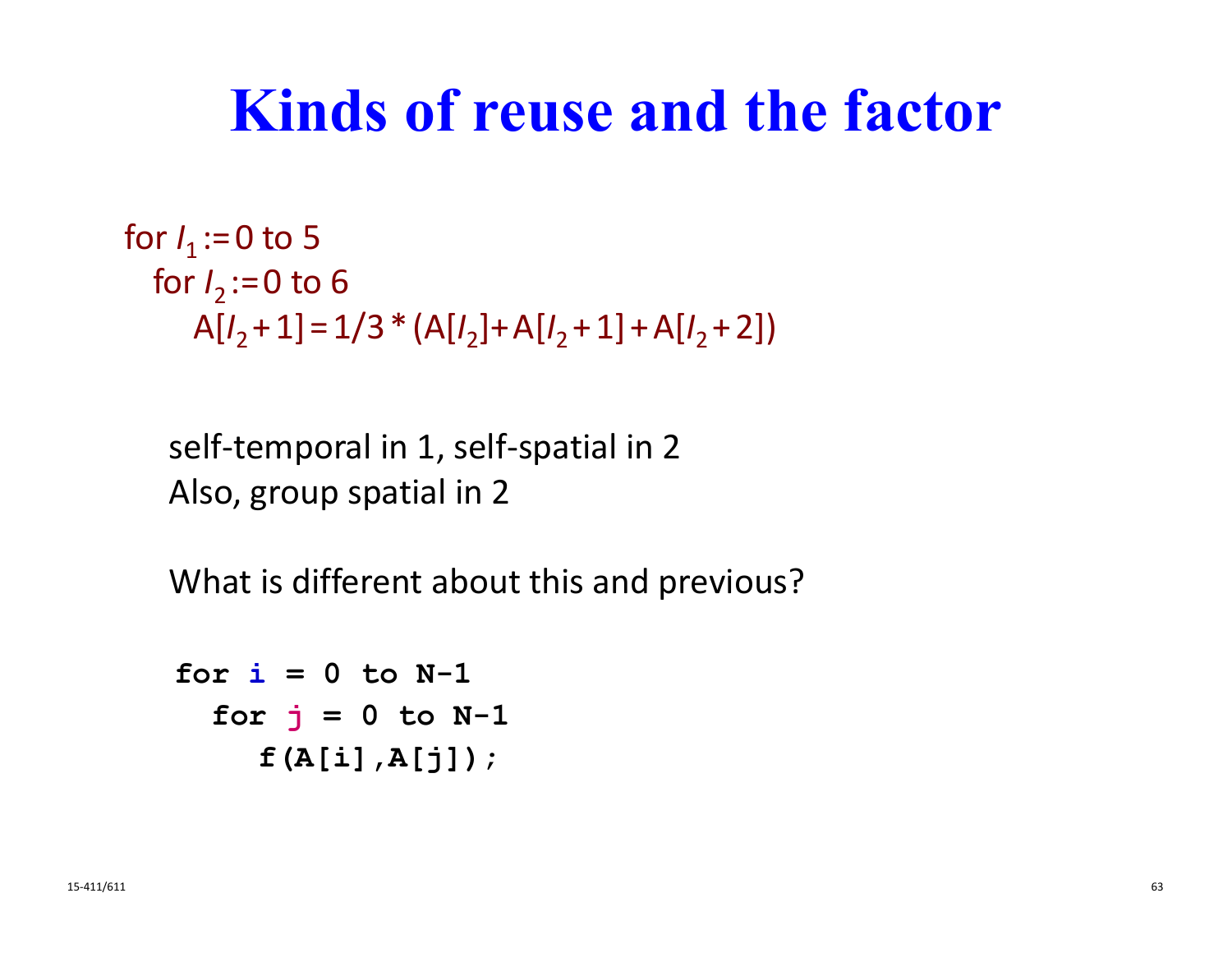### **Uniformly Generated references**

- f and g are indexing functions: Z n  $\rightarrow$  Z d
	- n is depth of loop nest
	- d is dimensions of array, A
- Two references A[f( **i**)] and A[g( **i**)] are uniformly generated if

f( **i** ) = H**i** + c<sub>f</sub> AND g(**i**)=H**i**+c<sub>g</sub>

- H is a linear transform
- $\bullet$   $\,$  c $_{\rm f}$  and c  $_{\rm g}$  are constant vectors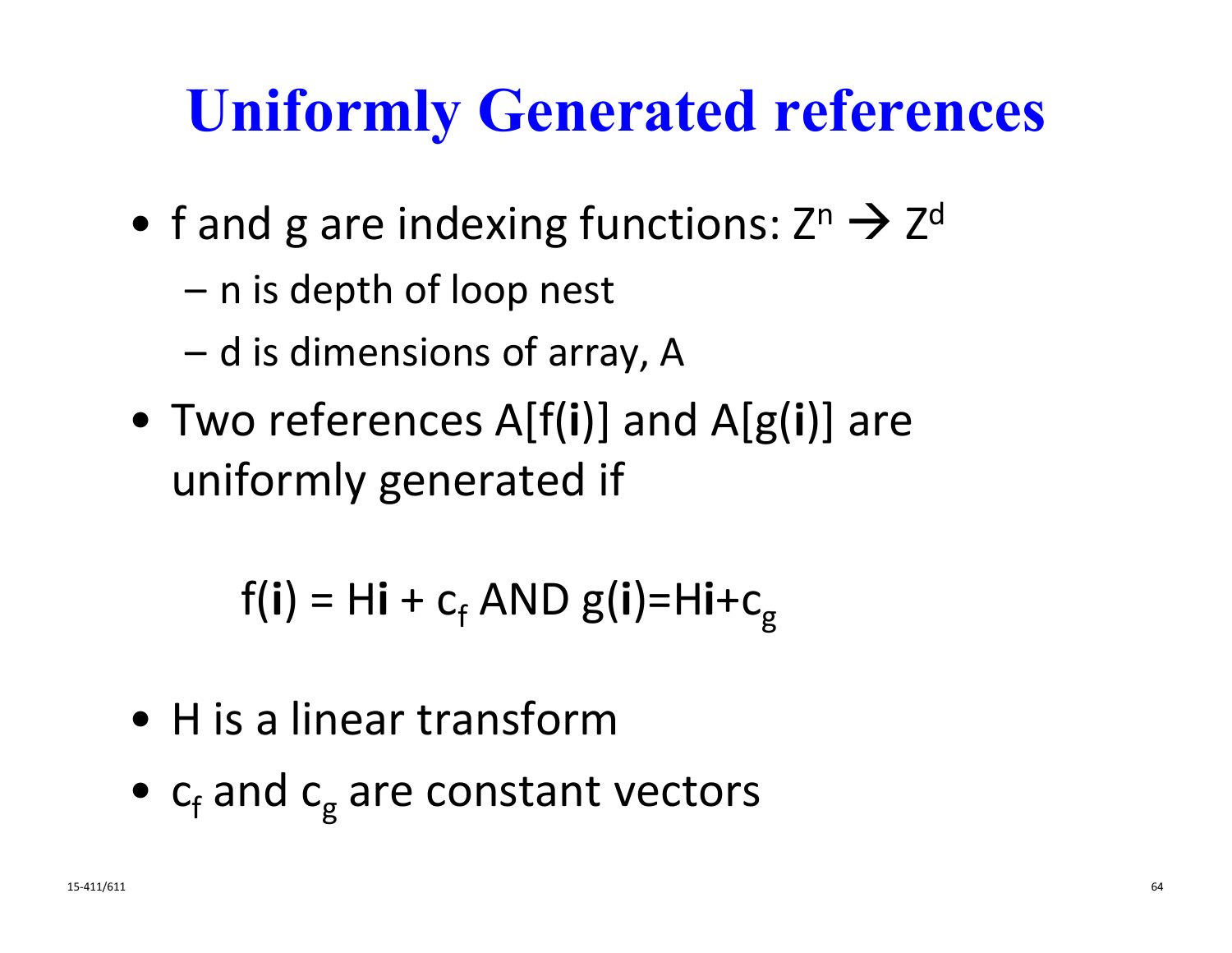#### **Eg of Uniformly generated sets**

for *I*<sub>1</sub>:=0 to 5 for *I* 2 := 0 to 6  $A[I_2 + 1] = 1/3 * (A[I_2] + A[I_2 + 1] + A[I_2 + 2])$  $A[l_2 + 1]$  [ 0 1 ] <sup>+</sup> [ 1 ] **I 1** A[ *I*  $\begin{bmatrix} 2 \end{bmatrix}$  $01$ ]  $^{-1}$  |  $+$  [0]  $A[l_2 + 2]$  [  $01$ ]  $^{-1}$  | + [2]  $\mathbf{I}_{2}$  $\mathbf{I}_1$  $\mathbf{I}_{2}$  $\mathbf{I}_1$  $\mathbf{I}_{2}$ These references all belong to the same uniformly generated set: H = [ 0 1]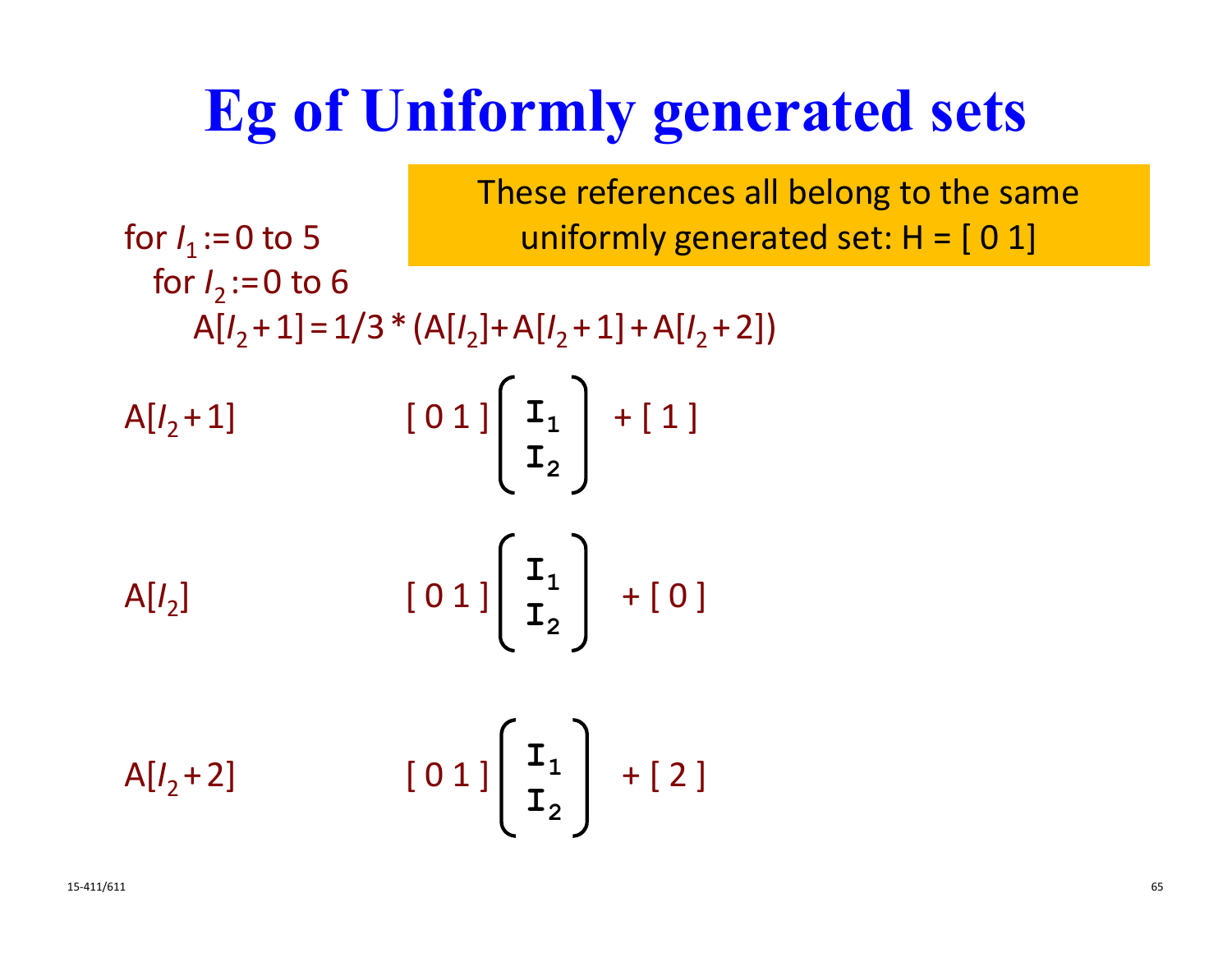# **Quantifying Reuse**

- Why should we quantify reuse?
- How do we quantify locality?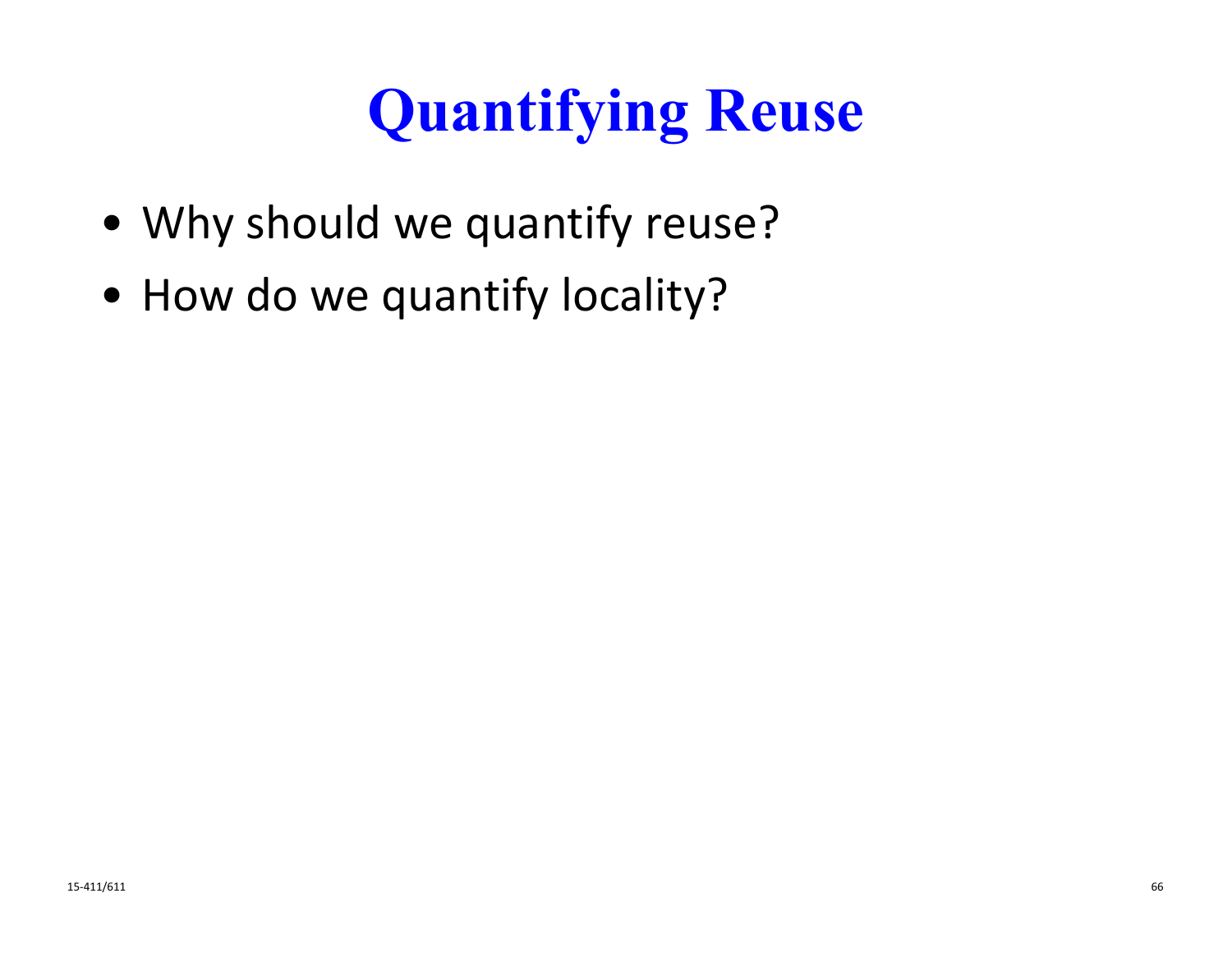# **Quantifying Reuse**

- Why should we quantify reuse?
- How do we quantify locality?
- Use vector spaces to identify loops with reuse
- We convert that reuse into locality by making the "best" loop the inner loop
- Metric: memory accesses/iter of innermost loop. No locality  $\rightarrow$  mem access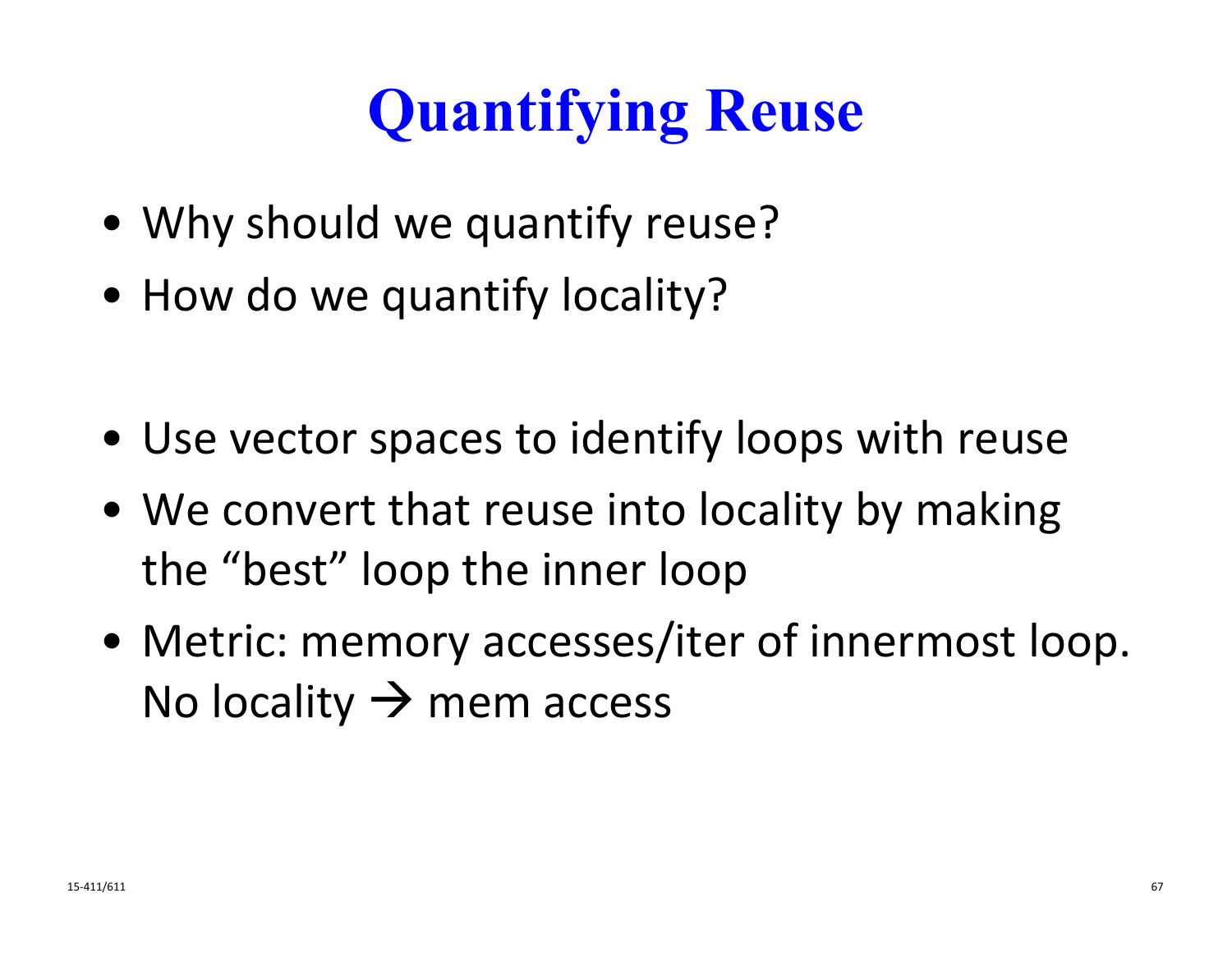### **Self-Temporal**

- For a reference, A[H**i**<sup>+</sup>**c**], there is self‐temporal reuse between **m** and **<sup>n</sup>** when H**m**+**c**=H**n**+**c**, i.e., H(**r**)=**0**, where **<sup>r</sup>**=**m**‐**n**.
- The direction of reuse is **<sup>r</sup>**.
- The self-temporal reuse vector space is:  $R_{ST}$  = Ker H
- $\bullet\,$  There is locality if  ${\sf R}_{\sf ST}$  is in the localized vector space.

Recall that for nxm matrix A, the ker A = nullspace(A) =  $\{x^m \,|\, Ax = 0\}$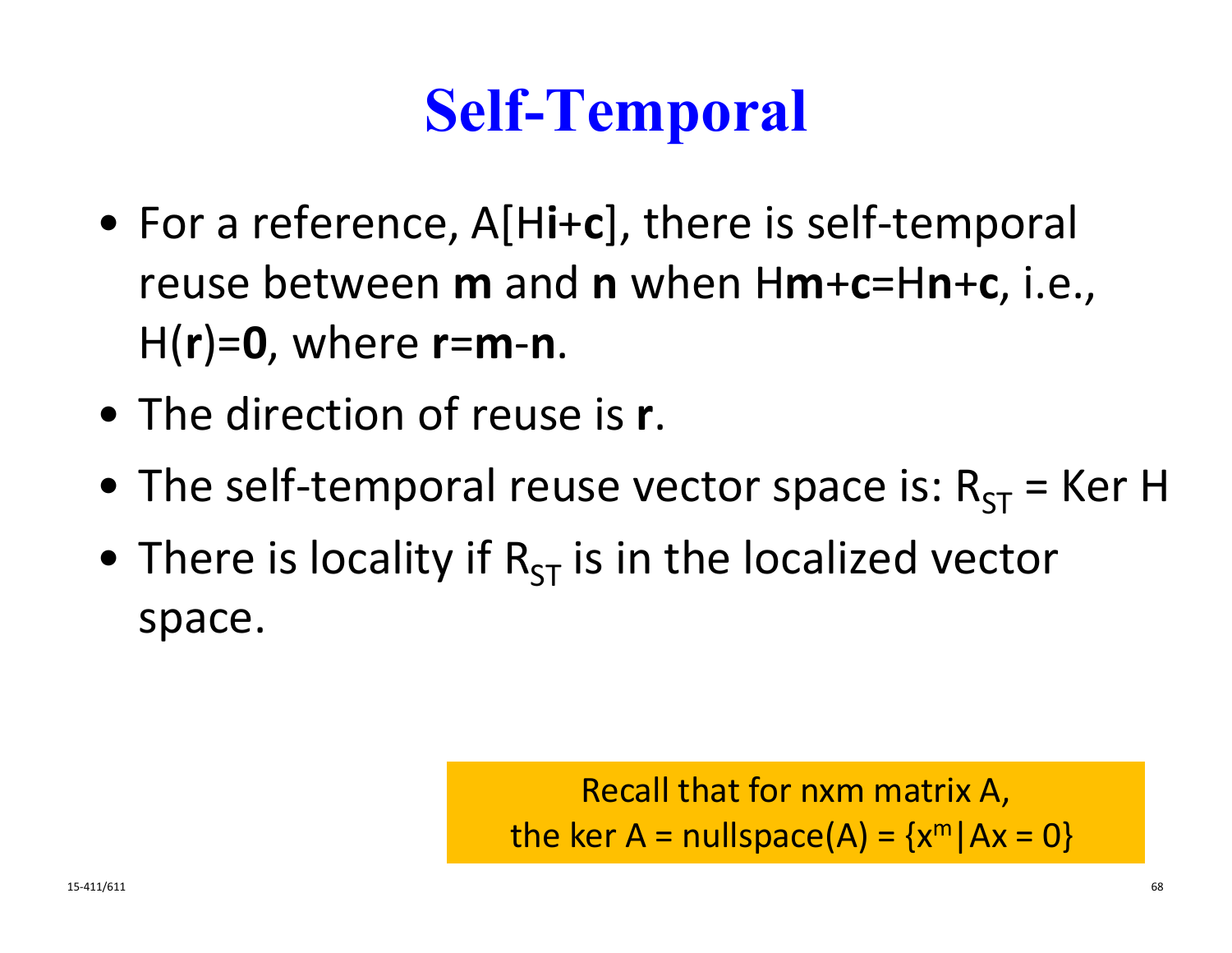- $\bullet\,$  Reuse is s<sup>dim(Rst)</sup>
- $\, {\sf R}_{\sf ST} \cap {\sf L} = {\sf locality} \,$
- # of mem refs =  $\frac{1}{\sqrt{2}}$  $_{S}$ d $im(R_{ST}$ ∩ $L$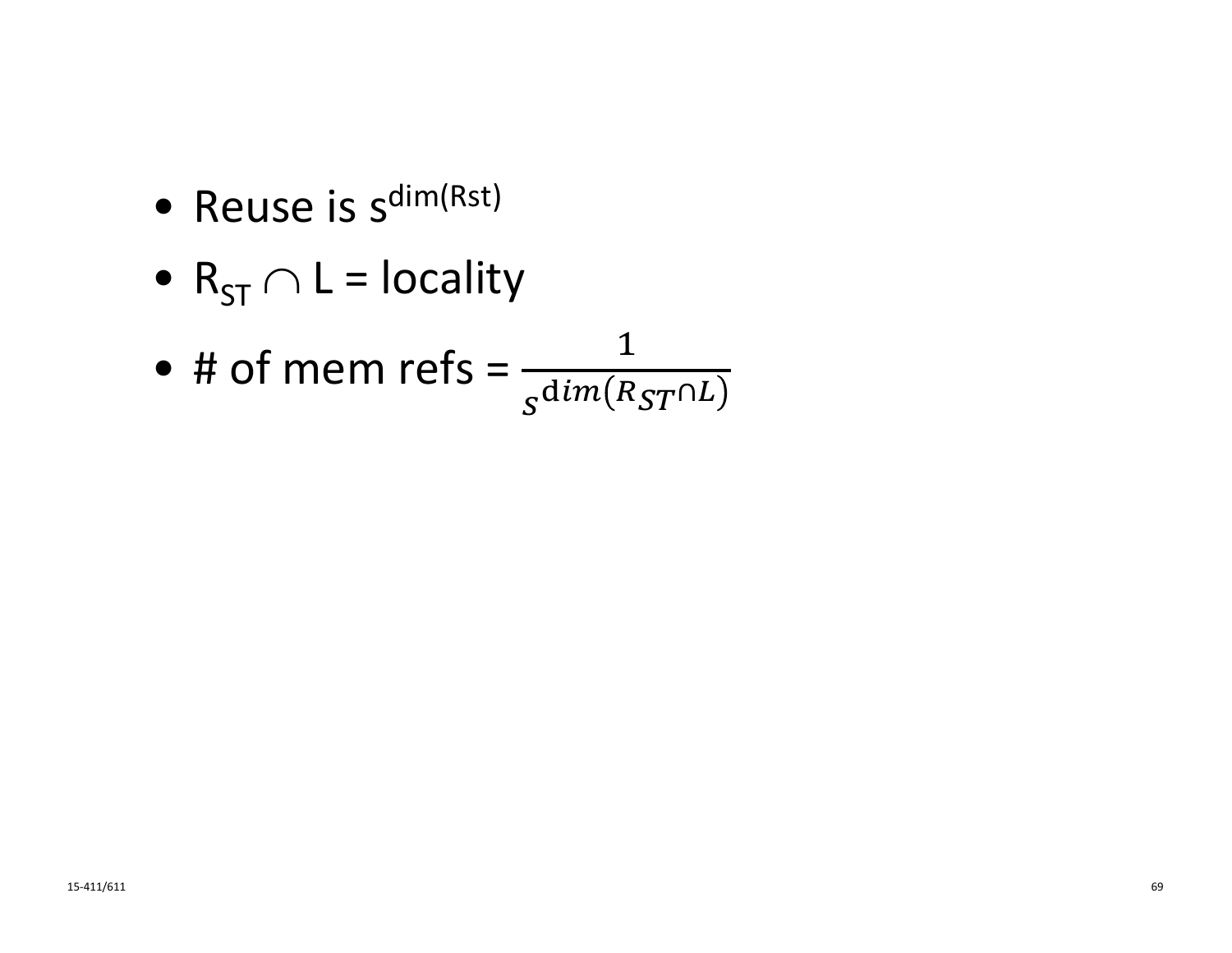#### **Example of self-temporal reuse**

```
Access H ker H reuse? Local?
       \mathsf{CI}[\mathsf{I}_1,\mathsf{I}_3] \left( \begin{array}{cc} 1 \ 0 \ 0 \end{array} \right) span\{(\mathsf{0},\mathsf{1},\mathsf{0})\} n in \mathsf{I}_20
0
1
       \mathsf{A}[\mathsf{I}_1,\mathsf{I}_2]\mathsf{B}[\mathsf{I}_2,\mathsf{I}_3]for I
1 := 1 to n
       for I
2 := 1 to n
               for I
3 := 1 to n
                       \mathbf{C}[\mathbf{I}_{1}^{},\mathbf{I}_{3}^{}] += \mathbf{A}[\mathbf{I}_{1}^{},\mathbf{I}_{2}^{}] * \mathbf{B}[\mathbf{I}_{2}^{},\mathbf{I}_{3}^{}]
```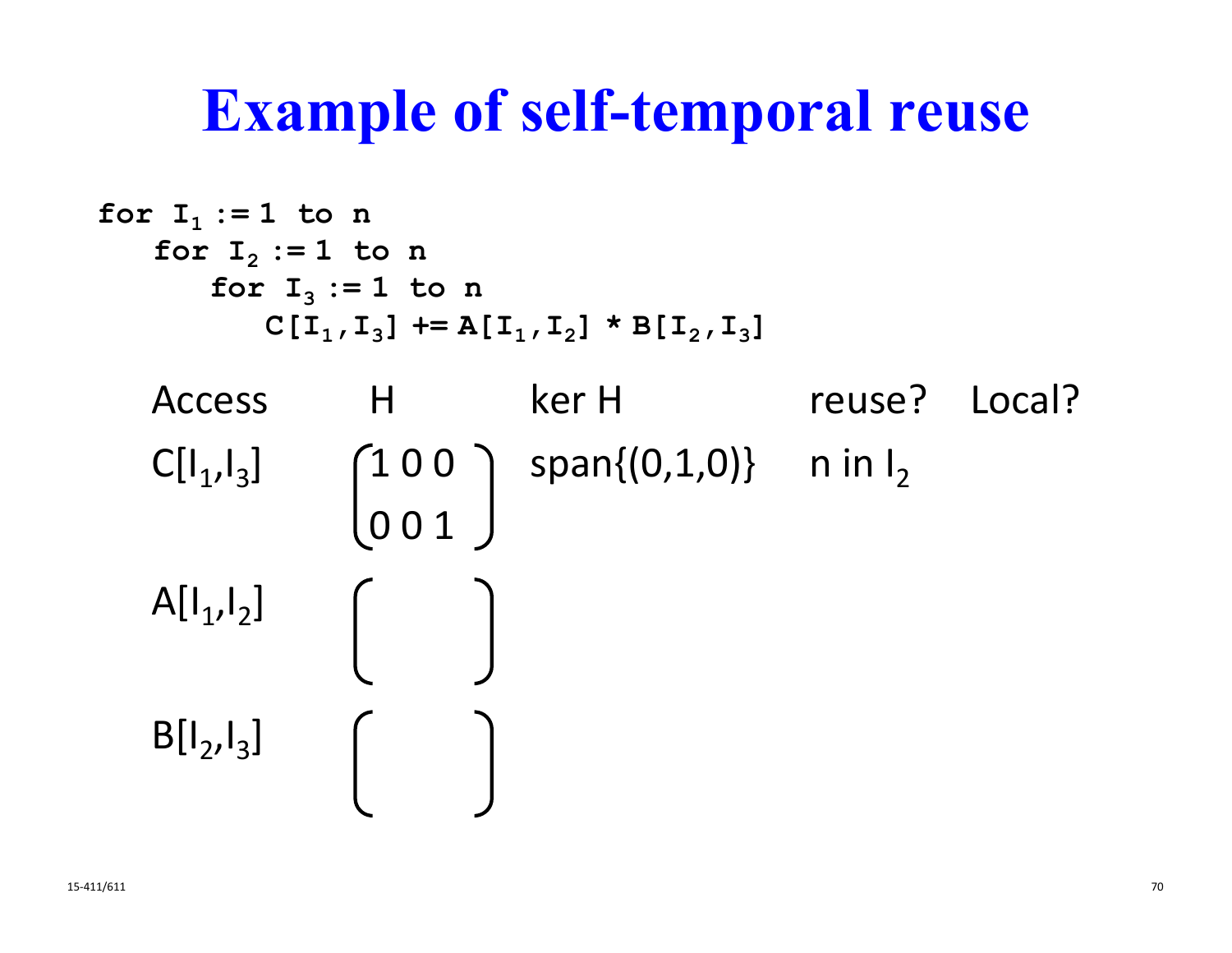#### **Example of self-temporal reuse**

```
Access H kerr H reuse? Local?
        \mathsf{C}[\mathsf{I}_1,\mathsf{I}_3]\left[1\,0\,0\;\;\right) span\left\{(0,1,0)\right\} ninl<sub>2</sub>
                                          001\mathsf{A}[\mathsf{I}_1,\mathsf{I}_2]100 | span\{(0,0,1)\}0
1
0
        B[I_2,I_3] \qquad \qquad \qquad \qquad \qquad \qquad \qquad \qquad \qquad \qquad \qquad \qquad \qquad \qquad \qquad \qquad \qquad \qquad \qquad \qquad \qquad \qquad \qquad \qquad \qquad \qquad \qquad \qquad \qquad \qquad \qquad \qquad \qquad \qquad \qquad 
                                               10 | span\{(1,0,0)\}001for I
1 := 1 to n
        for I
2 := 1 to n
                 for I
3 := 1 to n
                          \mathbf{C}[\mathbf{I}_{1}^{},\mathbf{I}_{3}^{}] += \mathbf{A}[\mathbf{I}_{1}^{},\mathbf{I}_{2}^{}] * \mathbf{B}[\mathbf{I}_{2}^{},\mathbf{I}_{3}^{}]
```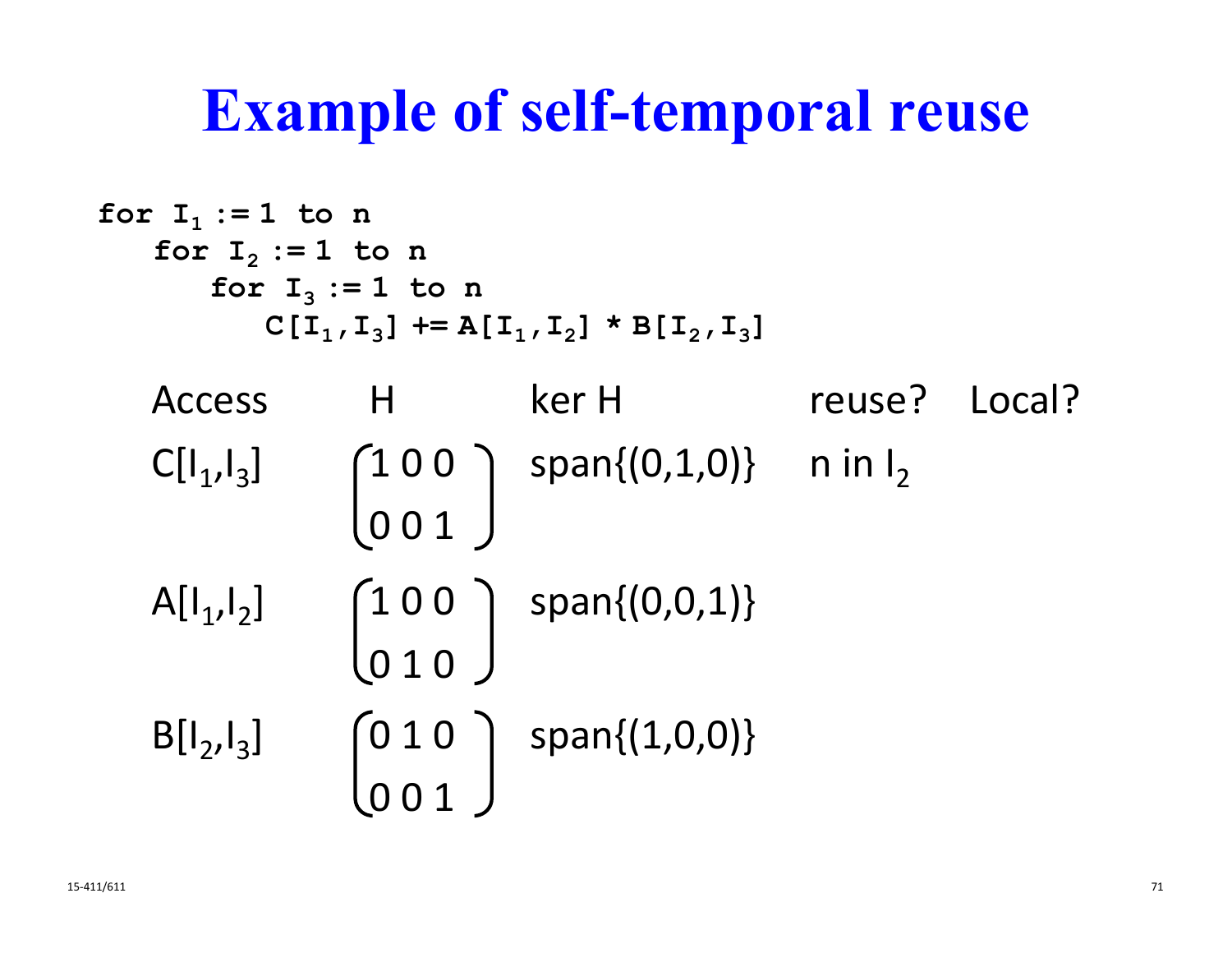# **Self-Spatial**

- Occurs when we access in order
	- –A[i,j]: best gain, l
	- –A[i,j\*k]: best gain, l/k if |k| <= l
- How do we get spatial reuse for uniformly generated H?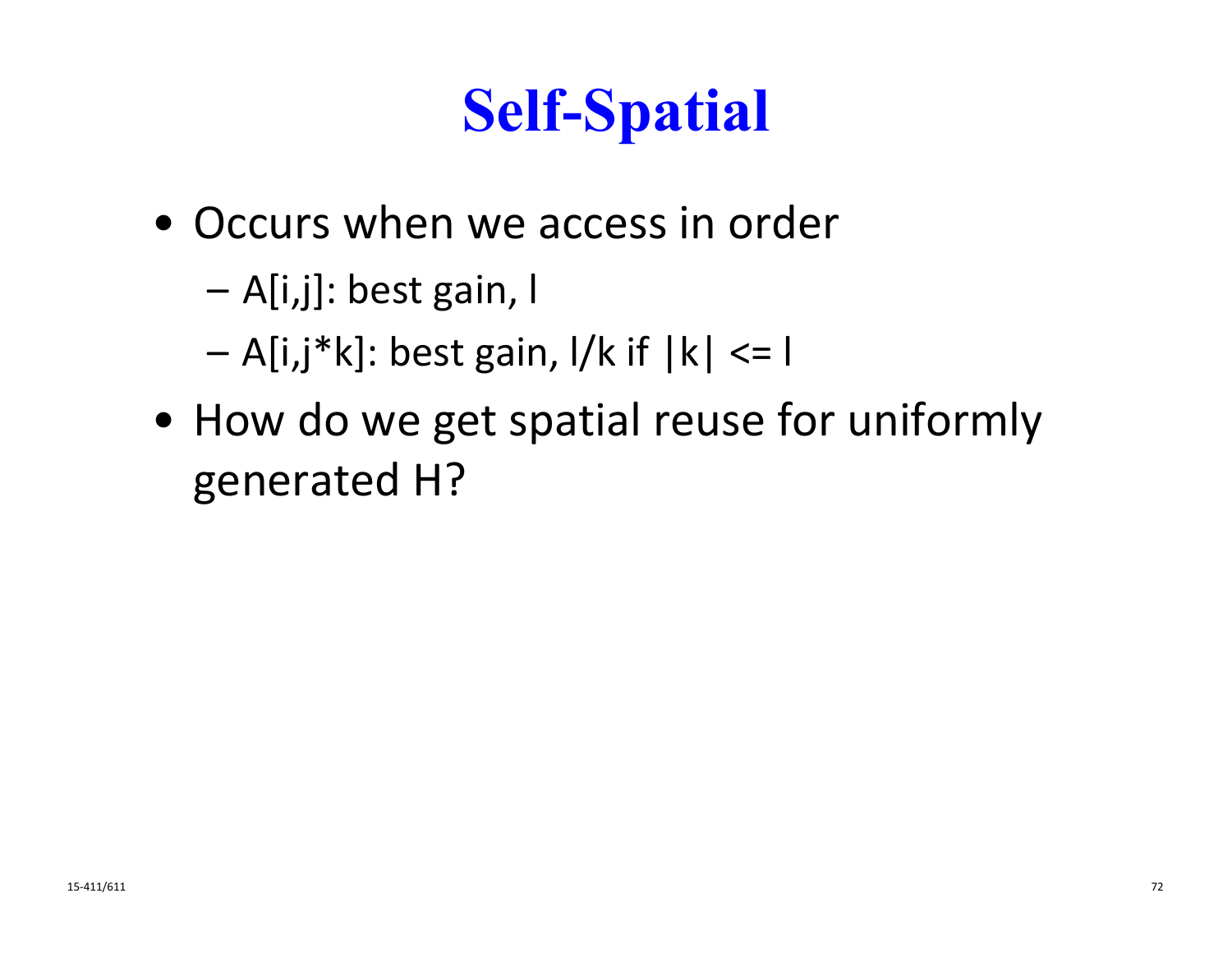# **Self-Spatial**

- Occurs when we access in order
	- –A[i,j]: best gain, l
	- –A[i,j\*k]: best gain, l/k if |k| <= l
- How do we get spatial reuse for UG: H?
- Since all but row must be identical, set last row in H to 0,  ${\sf H}_{\sf s}$ self-spatial reuse vector space =  $R_{ss}$  $\mathsf{R}_{\mathsf{SS}}^{}$  = ker  $\mathsf{H}_{\mathsf{S}}^{}$
- $\bullet\,$  Notice, ker H  $\subseteq$  ker H $_{\mathrm{s}}$
- $\bullet\,$  If,  $\mathsf{R}_{\mathsf{ss}}\!\cap\! \mathsf{L} = \mathsf{R}_{\mathsf{ST}}\!\cap\! \mathsf{L}$ , then no additional benefit  $\frac{1}{15-411/611}$  to SS  $\frac{1}{73}$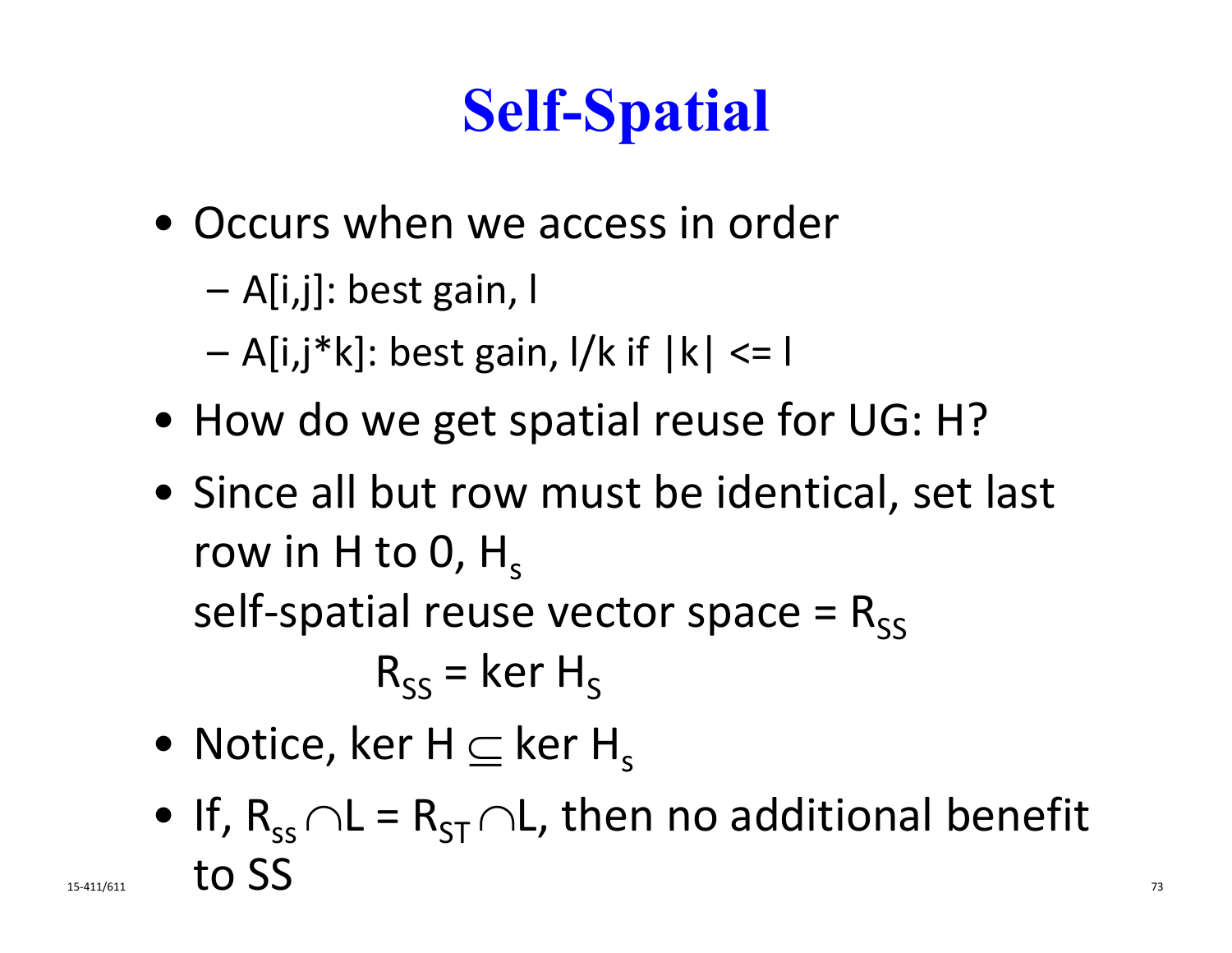#### **Example of self-spatial reuse**

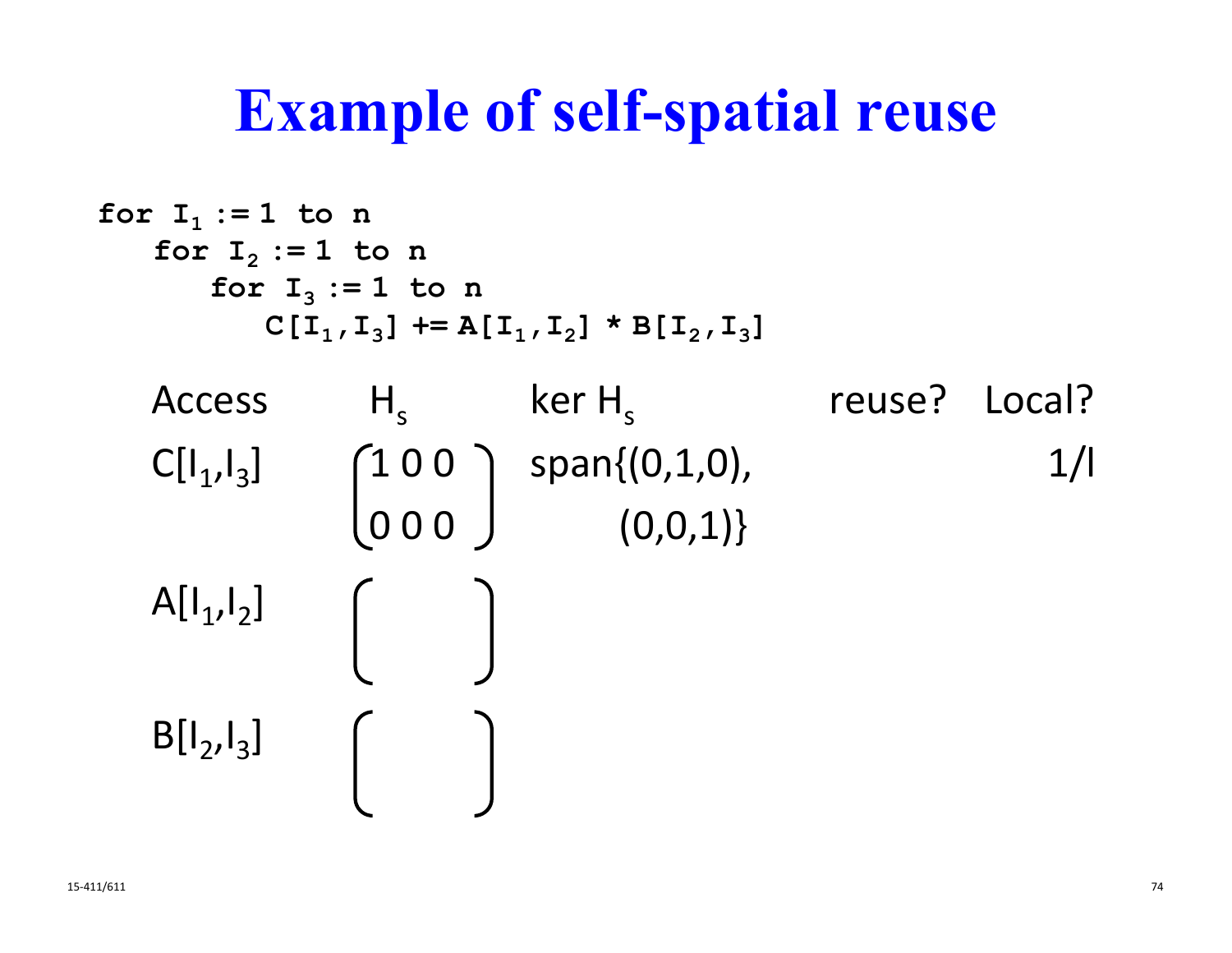#### **Example of self-spatial reuse**

| for $I_1 := 1$ to n |                     |                                                                                         |               |     |
|---------------------|---------------------|-----------------------------------------------------------------------------------------|---------------|-----|
| for $I_2 := 1$ to n |                     |                                                                                         |               |     |
|                     | for $I_3 := 1$ to n |                                                                                         |               |     |
|                     |                     | $C[I_1, I_3]$ += $A[I_1, I_2]$ * $B[I_2, I_3]$                                          |               |     |
| <b>Access</b>       | $H_{\mathsf{c}}$    | $ker H_s$                                                                               | reuse? Local? |     |
| $C[ _{1}, _{3}]$    |                     | $\begin{pmatrix} 1 & 0 & 0 \\ 0 & 0 & 0 \end{pmatrix}$ span $\{(0,1,0),$<br>$(0,0,1)\}$ |               | 1/1 |
|                     |                     |                                                                                         |               |     |
| $A[I_1,I_2]$        |                     | $\begin{pmatrix} 1 & 0 & 0 \\ 0 & 0 & 0 \end{pmatrix}$ span $\{(0,0,1),$<br>$(0,1,0)\}$ |               |     |
|                     |                     |                                                                                         |               |     |
| $B[I_2,I_3]$        |                     | $\begin{pmatrix} 0 & 1 & 0 \end{pmatrix}$ span $\{(1,0,0),$                             |               |     |
|                     |                     | (0,0,1)                                                                                 |               |     |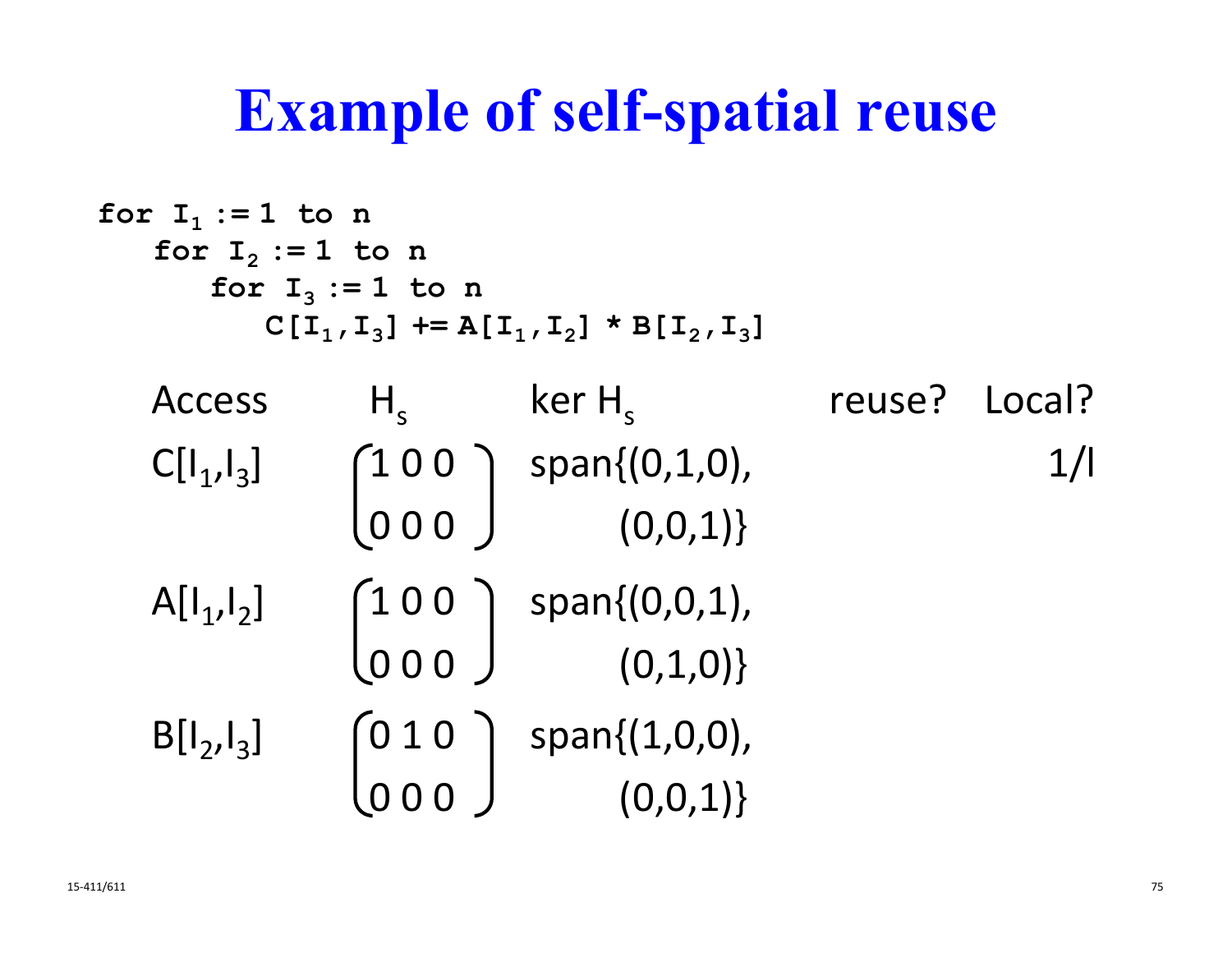# **Self-spatial reuse/locality**

- $\bullet \,$  Dim(R<sub>ss</sub>) is dimensionality of reuse vector space.
- $\bullet$  If R<sub>ss</sub>=0  $\rightarrow$  no reuse
- $\bullet\,$  If  $\rm R_{SS}$ = $\rm R_{ST}$  no extra reuse from spatial
- Reuse of each element is k/ls<sup>dim(R\_SS)</sup> where, s is number of iters per dim.
- $\bullet$   $\mathsf{R}_{\mathsf{SS}}\!\!\cap\!\mathsf{L}$  is amount of reuse exploited, therefore number of memory references generated is: k/lsdim(R\_ST L)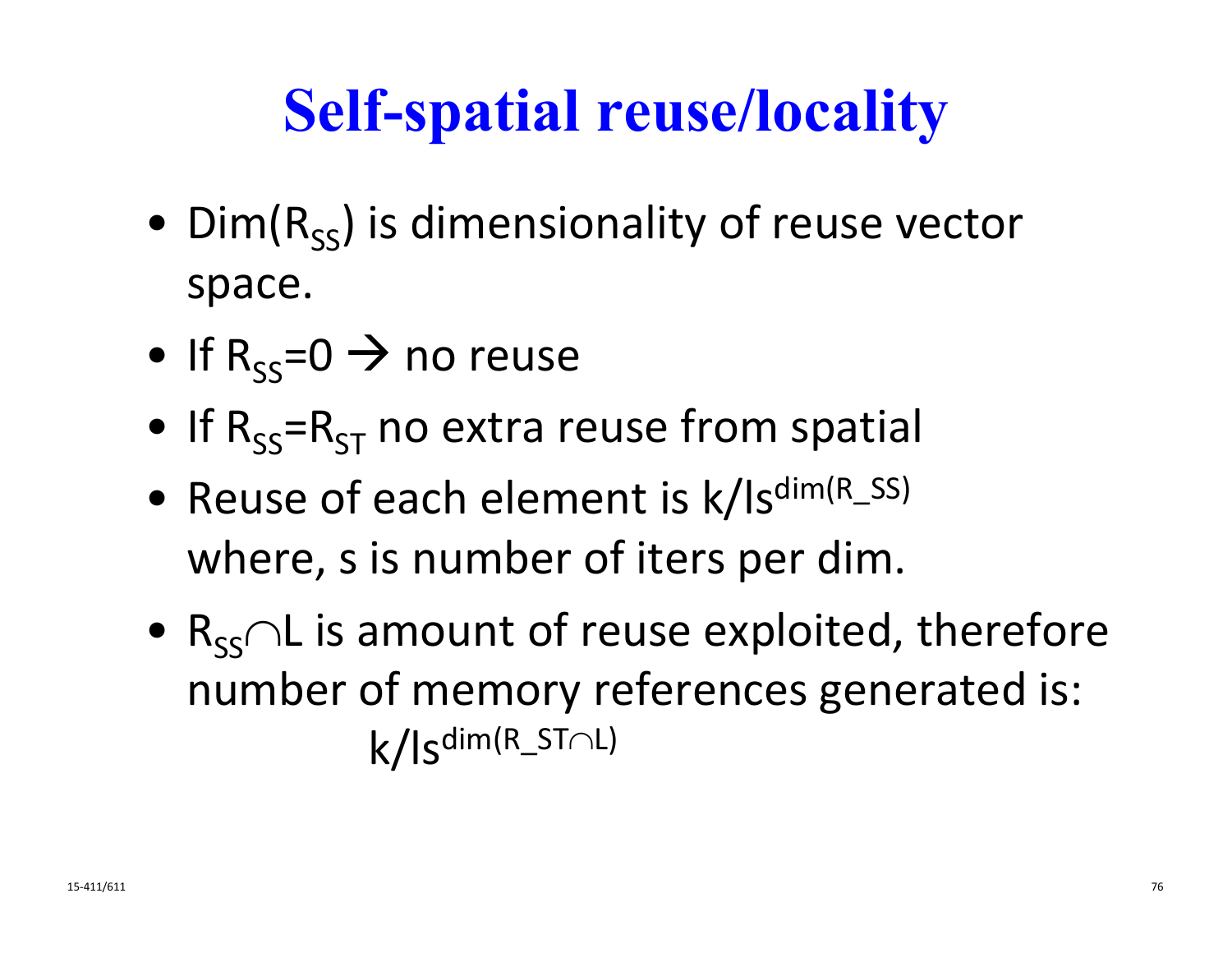# **Group Temporal**

- Two refs A[H**i**+**c**] and A[H**i**+**d**] can have group temporal reuse in L iff
	- –they are from same uniformly generated set
	- $-$  There is an  $\mathbf{r} \in \mathsf{L}$  s.t. H $\mathbf{r}$  =  $\mathbf{c}$ –**d**
- if **c** ‐ **d** = **r p** , then there is group temporal reuse,  $\mathsf{R}_{\mathsf{GT}}=$ = ker H+span{r<sub>p</sub>}
- $\bullet\,$  However, there is no extra benefit if  $\rm R_{GT}\cap L$  =  $\mathsf{R}_{\mathsf{ST}} \cap \mathsf{L}$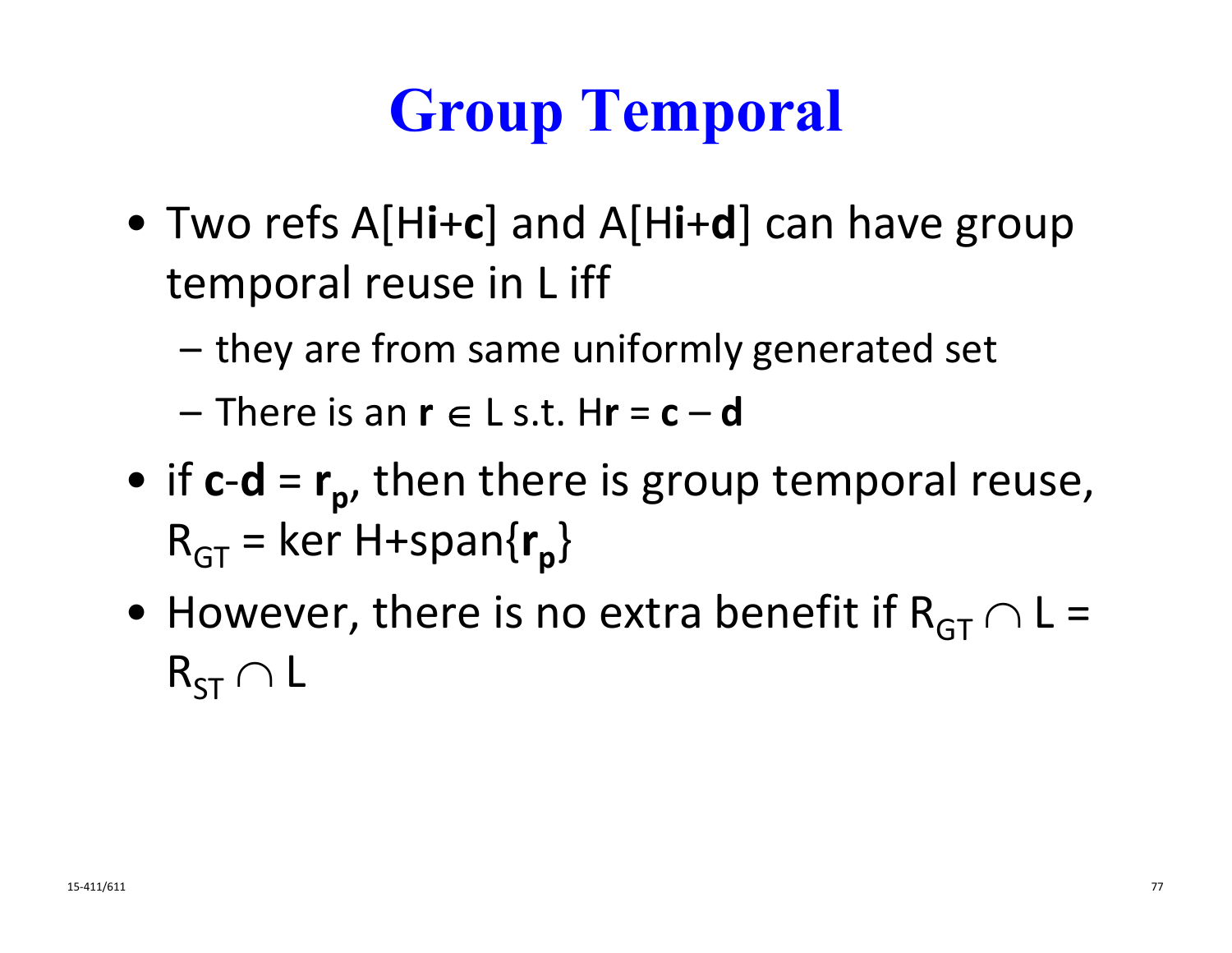#### **Example:**

**for i = 1 to n for j=i to n A[i,j] = 0.2\*(A[i,j]+A[i+1,j]+ A[i-1,j]+A[i,j+1]+A[i,j-1])**

If L = span{j}, since ker H =  $\varnothing$ : A[i,j] and A[i,j-1]  $\rightarrow$  (0,0)-(0,-1)  $\in$ span{(0,1)} yes A[i,j-1] and A[i+1,j]  $\rightarrow$  (0,-1)-(1,0)  $\notin$  span{(0,1)} no

Notice equivalence classes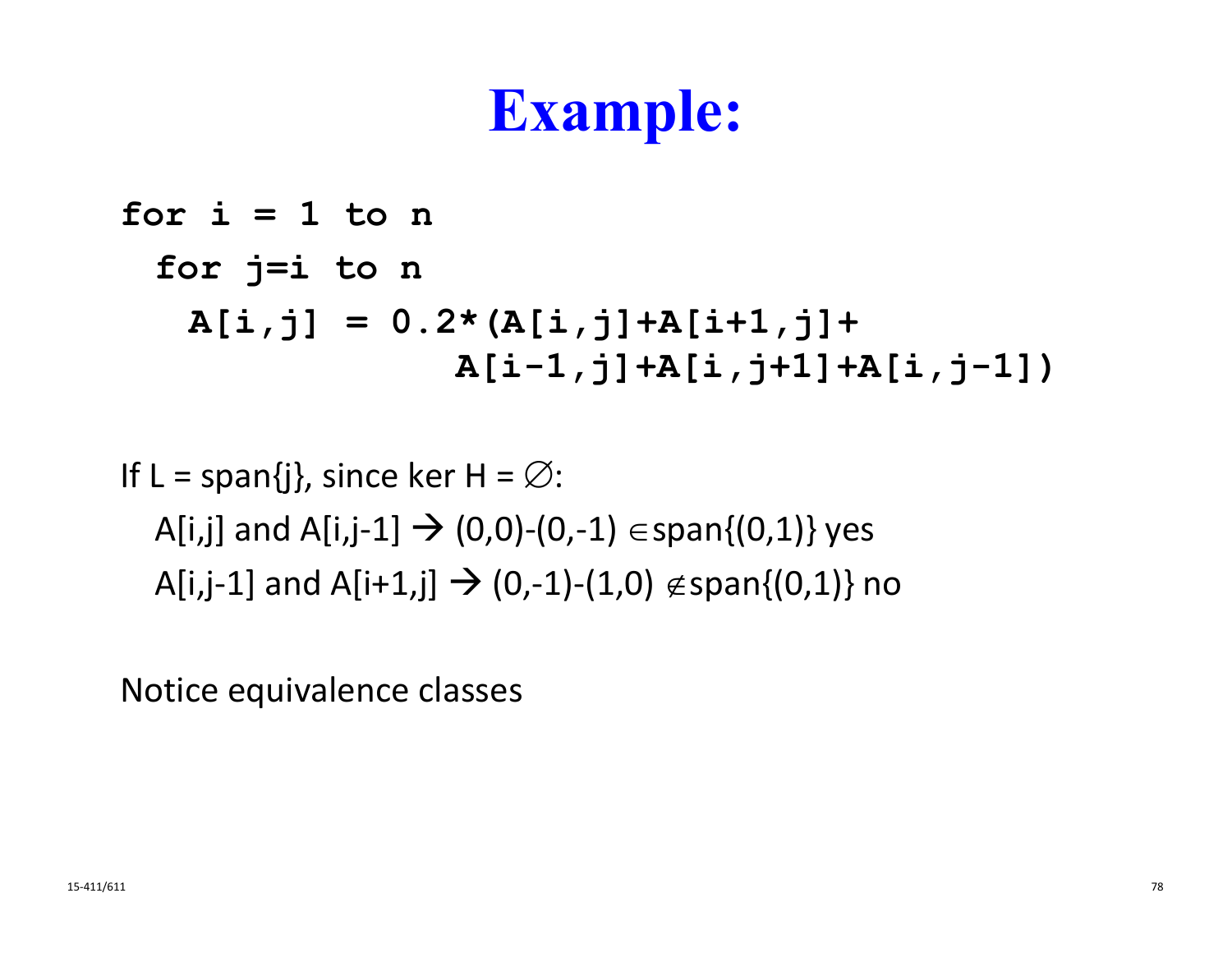# **Evaluating group temporal reuse**

- Divide all references from a uniformly generated set into equiv classes that satisfy the R<sub>GT</sub>
- For a particular L and g references
	- Don't count any group reuse when  $\mathsf{R}_{\mathsf{GT}} \cap \mathsf{L} = \mathsf{R}_{\mathsf{ST}} \cap \mathsf{L}$
	- number of equiv classes is  $\boldsymbol{\mathsf{g}}_{\mathsf{T}}.$
	- Number of mem references is  $\boldsymbol{\mathsf{g}}_{\textsf{T}}$  instead of  $\boldsymbol{\mathsf{g}}$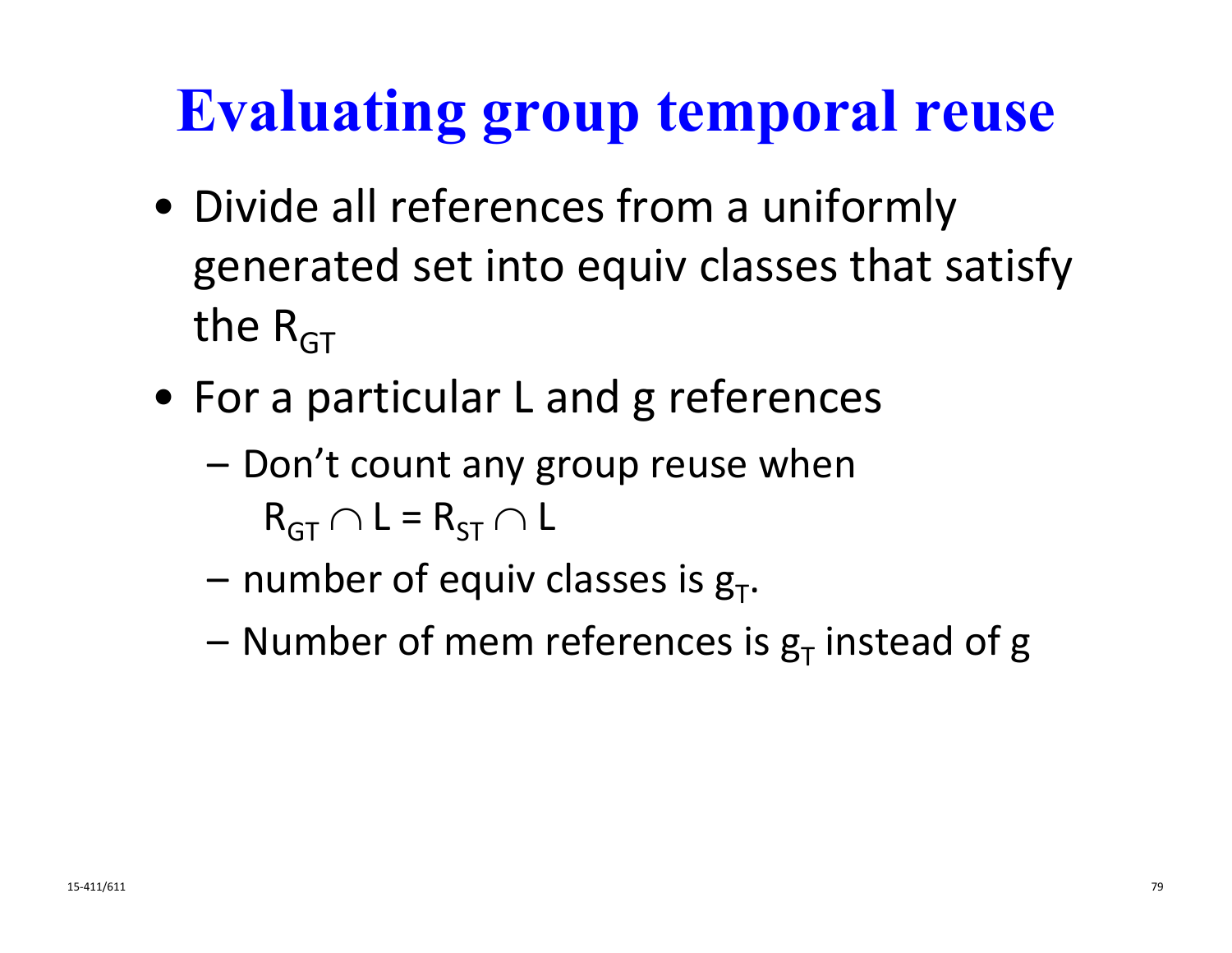#### **Total memory accesses**

• For each uniformly generated set localized space, L line size, z

$$
\frac{g_s + (g_T - g_s)/z}{z^{e_s \text{dim}(R_s s \cap L)}}
$$
  
where  $e = 0$  if  $R_{ST} \cap L = R_{SS} \cap L$   
1 otherwise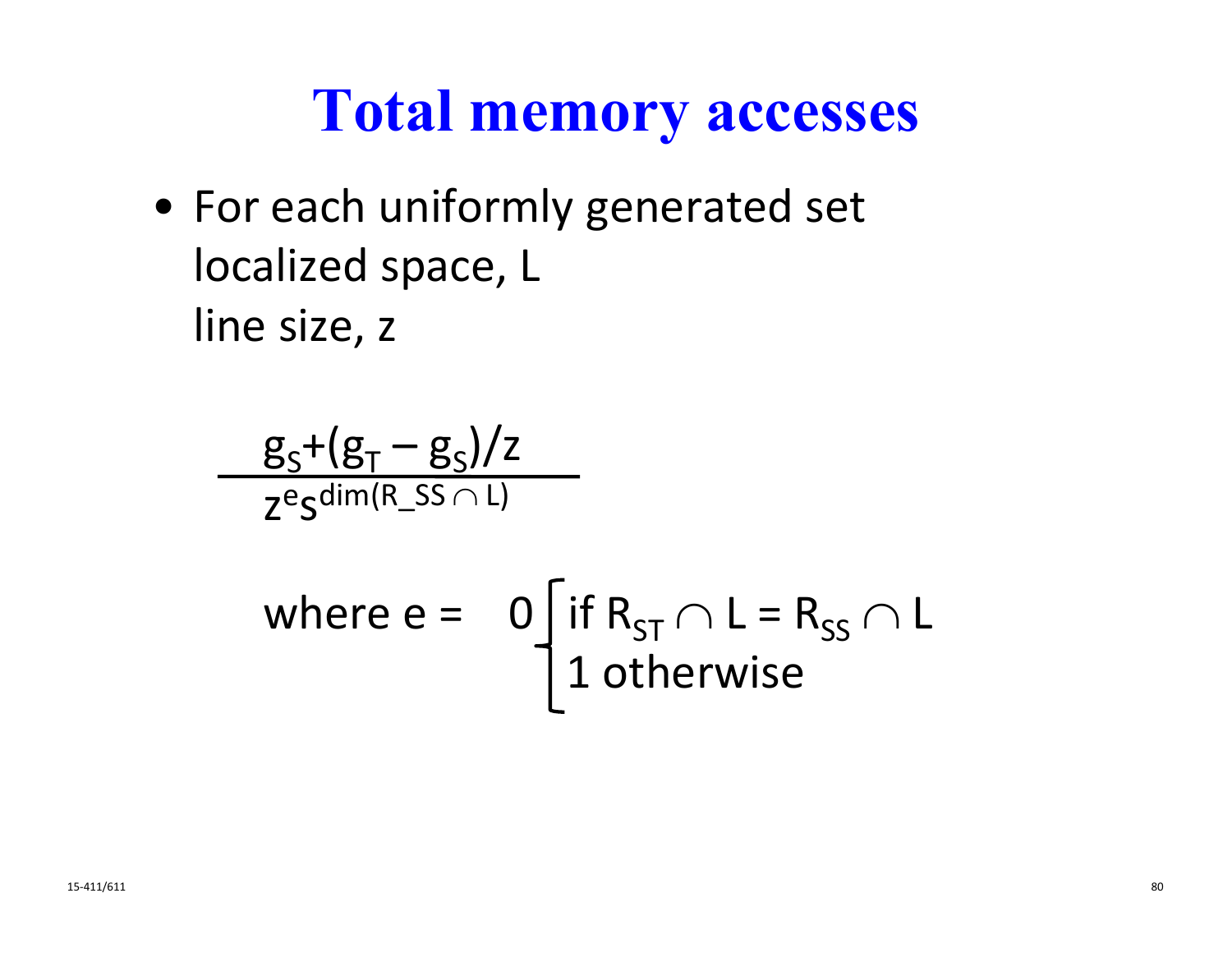#### **Now what?**

- We have <sup>a</sup> way to characterize
	- Reuse (potential for locality)
	- Local iteration space
- Can we transform loop to take advantage of reuse?
- If so, can we?